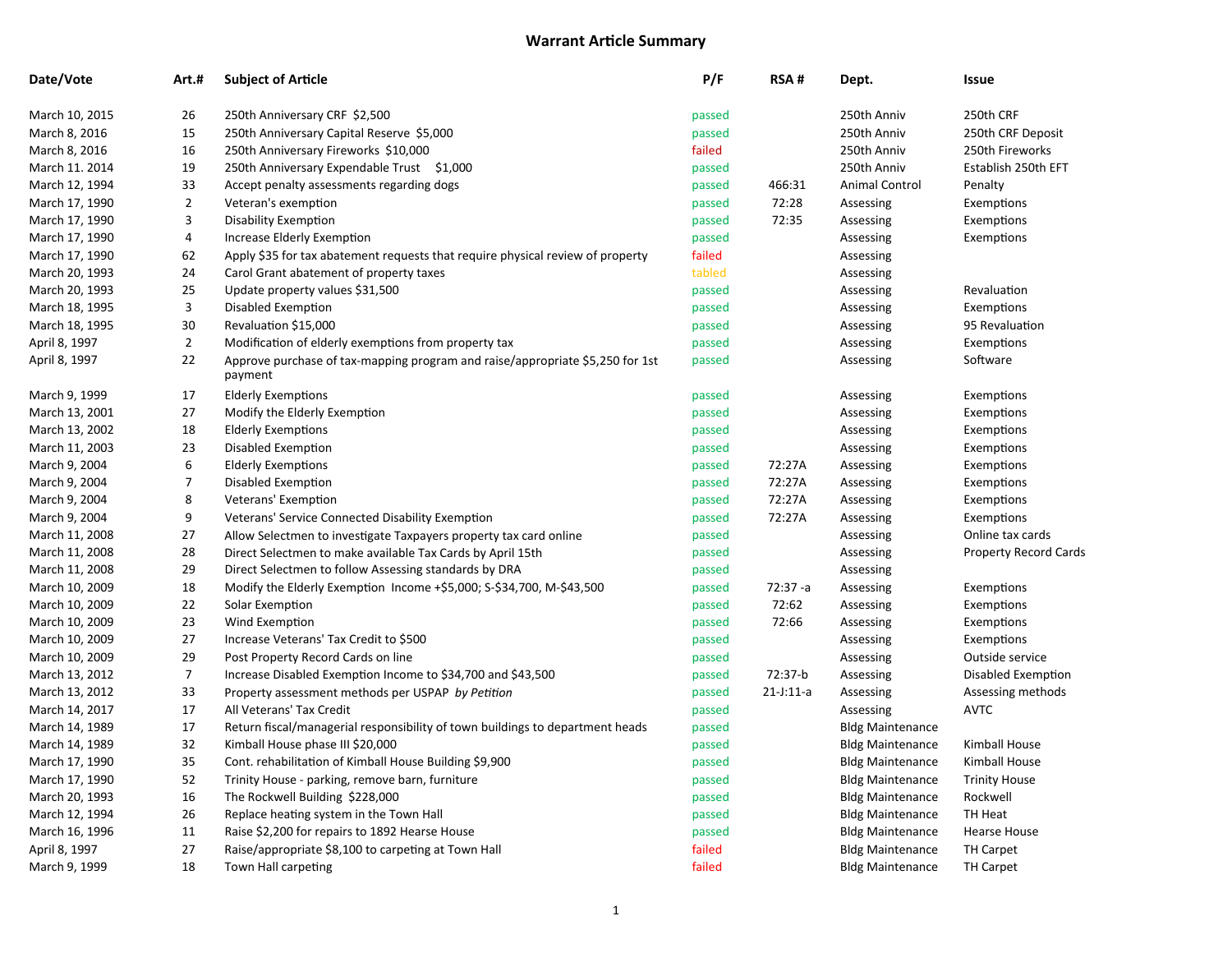| March 10, 2015 | 26                       | 250th Anniversary CRF \$2,500                                            | passed |                         | 250th Anniv             | 250th CRF                        |
|----------------|--------------------------|--------------------------------------------------------------------------|--------|-------------------------|-------------------------|----------------------------------|
| March 8, 2005  | $\overline{7}$           | Town Hall Expansion \$16,000                                             | passed |                         | <b>Bldg Maintenance</b> | <b>TH Expansion</b>              |
| March 11, 2008 | 24                       | Town Office Addition \$659,000 for ACTV                                  | failed |                         | <b>Bldg Maintenance</b> | <b>ACTV</b>                      |
| March 11, 2008 | 25                       | Town Office Addition \$50,000                                            | failed |                         | <b>Bldg Maintenance</b> | Town Hall                        |
| March 9, 2010  | 24                       | Town Hall Generator \$25,000                                             | failed |                         | <b>Bldg Maintenance</b> | <b>TH Generator</b>              |
| March 9, 2010  | 26                       | Kimball House Repairs \$20,000                                           | passed |                         | <b>Bldg Maintenance</b> | Kimball House                    |
| March 8, 2011  | 5                        | Community Center Repairs \$10,000                                        | passed |                         | <b>Bldg Maintenance</b> | <b>ACC</b> repairs               |
| March 8, 2011  | 6                        | Replace Fire Station Roof \$46,080                                       | passed |                         | <b>Bldg Maintenance</b> | <b>AFD Roof</b>                  |
| March 8, 2011  | $\overline{\mathcal{I}}$ | Remove Police Station Chimney \$2,500                                    | passed |                         | <b>Bldg Maintenance</b> | APD Chimney                      |
| March 8, 2011  | 8                        | Town Hall Fire Protection \$60,000                                       | failed |                         | <b>Bldg Maintenance</b> | <b>TH Sprinklers</b>             |
| March 8, 2011  | 9                        | Town Hall Generator \$35,000                                             | failed |                         | <b>Bldg Maintenance</b> | <b>TH Generator</b>              |
| March 8, 2011  | 23                       | Library Generator \$50,000                                               | failed |                         | <b>Bldg Maintenance</b> | Library Generator                |
| March 13, 2012 | 22                       | Repair & replace Police Station ductwork \$45,000                        | passed |                         | <b>Bldg Maintenance</b> | <b>APD Ductwork</b>              |
| March 13, 2012 | 27                       | Rewire Town Hall to replace data cabling \$8,100                         | passed |                         | <b>Bldg Maintenance</b> | <b>Rewire TH</b>                 |
| March 13, 2012 | 28                       | Increase Town Hall Security \$5,000                                      | failed |                         | <b>Bldg Maintenance</b> | <b>TH Security</b>               |
| March 13, 2012 | 29                       | Renovate Town Hall per Dept of Labor \$20,000                            | failed |                         | <b>Bldg Maintenance</b> | TH DoL requirements              |
| March 12, 2013 | 22                       | Purchase stand-by Generator for Town Hall \$35,000                       | passed |                         | <b>Bldg Maintenance</b> | <b>TH Generator</b>              |
| March 11, 2014 | 14                       | Town Hall Generator (Supplement Article #2013-22) \$15,000               | failed |                         | <b>Bldg Maintenance</b> | TH Generator Supplemental        |
| March 10, 2015 | 19                       | Kimball House Shutters \$2,500                                           | failed |                         | <b>Bldg Maintenance</b> | <b>KH Shutters</b>               |
| March 10, 2015 | 27                       | Town Hall Generator Supplementary \$7,500                                | failed |                         | <b>Bldg Maintenance</b> | <b>TH Generator</b>              |
| March 14, 2017 | 13                       | Establish Facilities' Maintenance Expendable Trust Fund from UDF \$2,500 | failed |                         | <b>Bldg Maintenance</b> | <b>Establish Facilities ETF</b>  |
| March 12, 2019 | $\overline{7}$           | Fire Station Repairs \$12,677                                            | passed |                         | <b>Bldg Maintenance</b> | <b>Fire Station Repairs</b>      |
| March 12, 2019 | 11                       | Town Hall Generator \$35,000                                             | failed |                         | <b>Bldg Maintenance</b> | <b>TH Generator</b>              |
| March 13, 2019 | 9                        | Fire Station Repairs \$240,000                                           | passed | 32:7, VI                | <b>Bldg Maintenance</b> | Fire Station repairs             |
| March 11. 2014 | 18                       | Kimball House Shutters \$2,000                                           | failed |                         | <b>Bldg Maintenance</b> | <b>KH Shutters</b>               |
| March 8, 2016  | 12                       | Establish Facilities' Maintenance Expendable Trust Fund \$5,000          | failed |                         | <b>Bldg Maintenance</b> | Facilities' ETF                  |
| March 10, 2009 | 9                        | Operating Budget \$4,134.669                                             | passed |                         | <b>Budget</b>           | <b>Operating Budget</b>          |
| March 9, 2010  | 9                        | Operating Budget \$3,931,687                                             | passed |                         | <b>Budget</b>           | <b>Operating Budget</b>          |
| March 8, 2011  | 3                        | Operating Budget \$3,966,546                                             | passed |                         | <b>Budget</b>           |                                  |
| March 13, 2012 | 6                        | Operating Budget \$3,991,421                                             | passed | 40:13 X & XVI           | <b>Budget</b>           | <b>Operating Budget</b>          |
| March 12, 2013 | 5                        | Operating Budget \$4,073,161                                             | passed |                         | <b>Budget</b>           | <b>Operating Budget</b>          |
| March 11, 2014 | 4                        | Operating Budget \$4,241,270                                             | passed |                         | <b>Budget</b>           | 2014 Operating Budget            |
| March 10, 2015 | 4                        | Operating Budget \$4,326,343                                             | passed |                         | <b>Budget</b>           | 2015 Operating Budget            |
| March 8, 2016  | $\overline{2}$           | Operating Budget \$4,441,359                                             | passed |                         | <b>Budget</b>           | <b>Operating Budget</b>          |
| March 14, 2017 | 4                        | Operating Budget \$4,554,354                                             | passed |                         | <b>Budget</b>           | <b>Operating Budget</b>          |
| March 13, 2018 | $\overline{\mathbf{c}}$  | Operating Budget \$4,803,511                                             | passed | 40:13, X and XVI Budget |                         | 2018 Operating Budget            |
| March 12, 2019 | 3                        | Operating Budget \$5,112,419                                             | passed | 40:13, X and XVI Budget |                         | 2019 Operating Budget            |
| March 11, 2008 | $\overline{2}$           | Planning Board - Building Codes                                          | passed | 155-A                   | <b>Building Codes</b>   | <b>Building</b>                  |
| March 12, 2013 | 4                        | <b>Energy Efficiency Certifications</b>                                  | passed |                         | <b>Building Codes</b>   | <b>Conservation Developments</b> |
| March 17, 1990 | 49                       | Equipment - camera, generator, monitors etc. 31,363                      | failed |                         | Cable                   | Equipment                        |
| March 16, 1991 | 28                       | Communication equipment \$13,088                                         | passed |                         | Cable                   | Equipment                        |
| March 14, 1992 | 33                       | Wireless system, portable receiver/monitor and other equipment \$5,030   | passed |                         | Cable                   | Equipment                        |
| March 20, 1993 | 39                       | Layout facility w/equipment \$5,000                                      | failed |                         | Cable                   | Equipment                        |
| March 20, 1993 | 40                       | Establish Capital Reserve Fund \$21,000                                  | passed |                         | Cable                   | Establish & fund C/R             |
| March 12, 1994 | 22                       | Capital Reserve Fund ACTV \$21,000                                       | passed |                         | Cable                   | Capital Reserve                  |
|                |                          |                                                                          |        |                         |                         |                                  |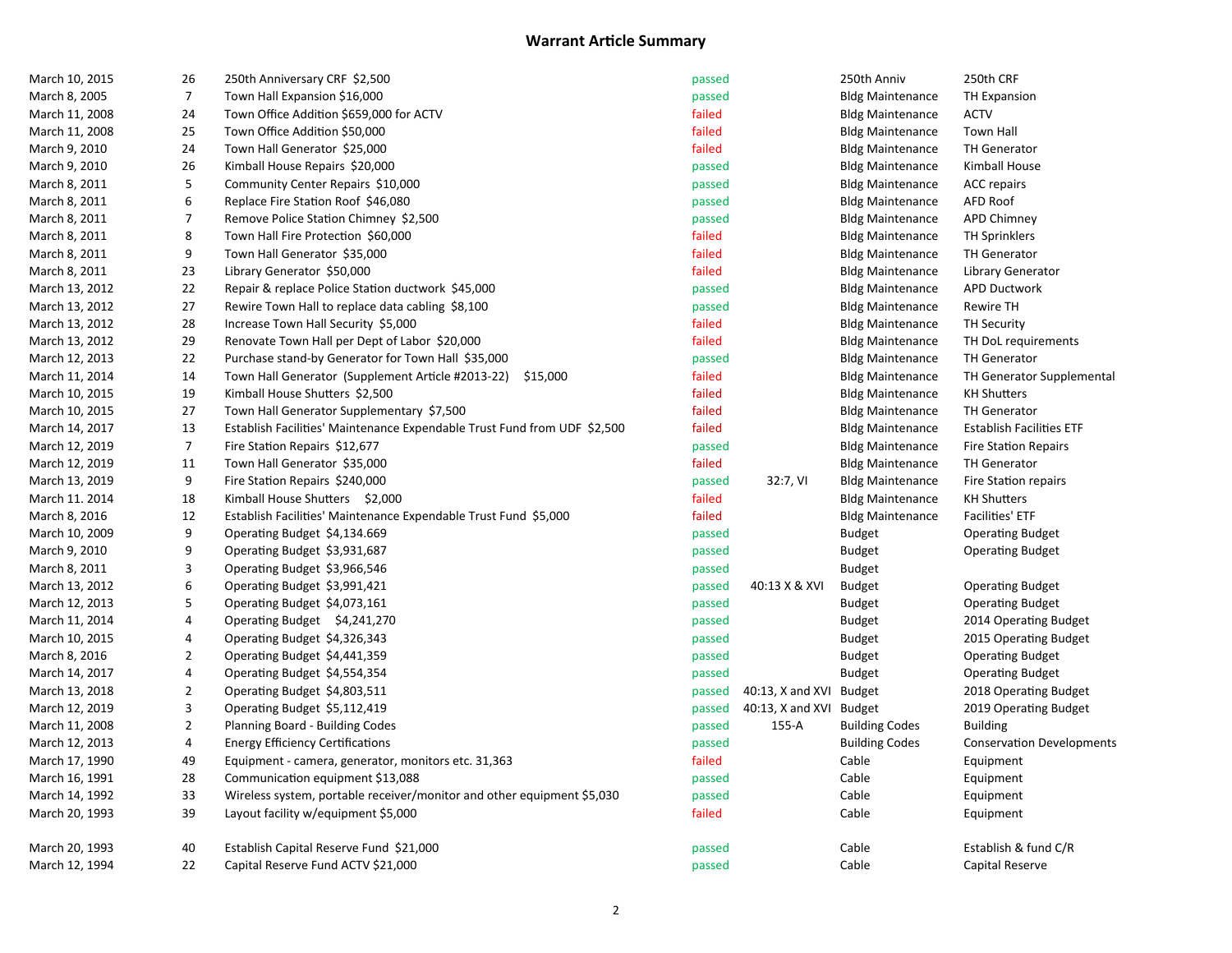| March 10, 2015 | 26               | 250th Anniversary CRF \$2,500                                                    | passed |          | 250th Anniv     | 250th CRF                   |
|----------------|------------------|----------------------------------------------------------------------------------|--------|----------|-----------------|-----------------------------|
| March 12, 1994 | 23               | Use former police station for ACTV                                               | passed |          | Cable           | <b>ACTV</b>                 |
| March 18, 1995 | 28               | Harron Cable TV franchise fees to the Cable TV Capital Reserve Fund \$21,000     | passed |          | Cable           | Capital Reserve             |
| April 8, 1997  | 30               | Appropriate \$10,000 to Capital Reserve Fun - develop and equip facility for the | passed |          | Cable           | Capital Reserve             |
| April 8, 1997  | 46               | A EXPLOSION THAN MEXIS TO use old Police Station                                 | passed |          | Cable           | Police Station              |
| March 10, 1998 | 26               | Appropriate \$10,000 to Capital Reserve Fund for ACT                             | passed |          | Cable           | Capital Reserve             |
| March 10, 1998 | 27               | Raise and appropriate \$5,500 for Network Communications                         | passed |          | Cable           | Equipment                   |
| March 9, 1999  | 26               | Cable TV \$18,000                                                                | passed |          | Cable           | Capital Reserve             |
| March 14, 2000 | 18               | Capital Reserve Fund - Cable \$20,000                                            | passed |          | Cable           | Capital Reserve             |
| March 14, 2000 | 21               | Computer Networking/WAN \$15,000                                                 | passed |          | Cable           | Equipment                   |
| March 13, 2001 | 28               | Cable Television Capital Reserve                                                 | passed |          | Cable           | Capital Reserve             |
| March 13, 2002 | 19               | Capital Reserve Fund - Cable \$35,000                                            | passed |          | Cable           | Capital Reserve             |
| March 9, 2004  | 21               | Cable Capital Reserve Fund \$20,000                                              | passed |          | Cable           | Capital Reserve             |
| March 9, 2004  | 22               | Cable Capital Reserve Fund \$30,000                                              | passed |          | Cable           | Capital Reserve             |
| March 9, 2004  | 23               | Cable Capital Reserve Fund \$85,000 purchase equipment                           | failed |          | Cable           | Equipment                   |
| March 8, 2005  | 11               | Cable Capital Reserve \$28,700                                                   | passed |          | Cable           | Capital Reserve             |
| March 8, 2005  | 12               | Cable TV Equipment \$21,500                                                      | failed |          | Cable           | Equipment                   |
| March 14, 2006 | 14               | ACTV Expenditures \$90,000 and Capital Reserve Fund 50,000                       | passed |          | Cable           | Equipment                   |
| March 10, 2009 | 15               | Cable Television Equipment \$21,000                                              | passed |          | Cable           | Equipment                   |
| March 9, 2010  | 27               | Televise Conservation Meetings \$1,000                                           | passed |          | Cable           | Conservation                |
| March 9, 2010  | 28               | Televise Library Trustees' Meetings \$1,000                                      | failed |          | Cable           | <b>Library Trustees</b>     |
| March 9, 2010  | 29               | Video Streaming Equipment                                                        | failed |          | Cable           | Equipment                   |
| March 9, 2010  | 30               | <b>Technology Room</b>                                                           | passed |          | Cable           | <b>Technology Room</b>      |
| March 8, 2011  | 24               | Televise Library Trustee's Meetings \$1,000                                      | passed |          | Cable           | Library Meetings            |
| March 8, 2011  | 32               | Repurpose Cable Capital Reserve                                                  | failed |          | Cable           | Capital Reserve             |
| March 12, 2013 | 8                | Purchase Cable TV Equipment \$30,000                                             | passed |          | Cable           | New Equipment               |
| March 11, 2014 | 24               | ACTV Rewiring \$10,000                                                           | passed |          | Cable           | Library & ACC               |
| March 10, 2015 | 5                | Video Playback Server \$30,000 CRF                                               | passed |          | Cable           | Video Playback Server       |
| March 10, 2015 | $\boldsymbol{6}$ | Robotic Video Cameras \$15,000 CRF                                               | passed |          | Cable           | Robotic Cameras             |
| March 14, 2017 | 5                | Field Production Cameras from C/R \$21,000                                       | passed |          | Cable           | Cameras from C/R            |
| March 14, 2017 | $\boldsymbol{6}$ | Control Room HVAC from Capital Reserve \$7,000                                   | passed |          | Cable           | HVAC from C/R               |
| March 14, 2017 | $\overline{7}$   | Cemetery Capital Reserve \$35,000                                                | passed |          | Cable           | Deposit Cemetery C/R        |
| March 13, 2018 | $\mathsf 3$      | Acty Audio Equipment \$8,000                                                     | passed | 32:7, VI | Cable           | Audio Equipment             |
| March 12, 2019 | 9                | Ceiling Array Microphones \$9,000                                                | passed |          | Cable           | Ceiling Array Microphones   |
| March 12, 2019 | 10               | Closed Captioning for ACTV-20 \$70,000                                           | failed |          | Cable           | <b>Closed Captioning</b>    |
| March 11. 2014 | 21               | Repurpose Cable Capital Reserve                                                  | failed |          | Cable           | Repurpose C/R               |
| March 17, 1990 | 32               | Additional Parking for Town Hall \$15,350                                        | failed |          | Care of Grounds | <b>TH Parking</b>           |
| March 12, 1994 | 25               | Resurface and stripe Town Hall parking lot                                       | passed |          | Care of Grounds | Stripe TH Parking Lot       |
| March 8, 2011  | 10               | Replace Town Hall Rear Sidewalk \$12,000                                         | failed |          | Care of Grounds | <b>Repair TH Sidewalks</b>  |
| March 8, 2011  | 11               | Woodlock Park Irrigation \$12,500                                                | failed |          | Care of Grounds | WP Irrigation               |
| March 13, 2012 | 9                | Repair Fire Station sidewalk \$11,000                                            | failed |          | Care of Grounds | <b>AFD Sidewalk</b>         |
| March 13, 2012 | 10               | Repair Town Hall sidewalks \$11,000                                              | failed |          | Care of Grounds | TH Sidewalk                 |
| March 13, 2012 | 11               | Improve cemetery roads in Section 3 and the New Cemetery \$7,900                 | failed |          | Care of Grounds | Cemetery Roads              |
| March 14, 1989 | 29               | Correct drainage at Old Cemetery \$14,000                                        | passed |          | Cemetery        | <b>Cemetery Drainage</b>    |
| March 17, 1990 | 24               | Accept perpetual care funds                                                      | passed |          | Cemetery        | Perpetual Care Funds        |
| March 17, 1990 | 25               | Perpetual Care Funds \$100                                                       | passed |          | Cemetery        | <b>Perpetual Care Funds</b> |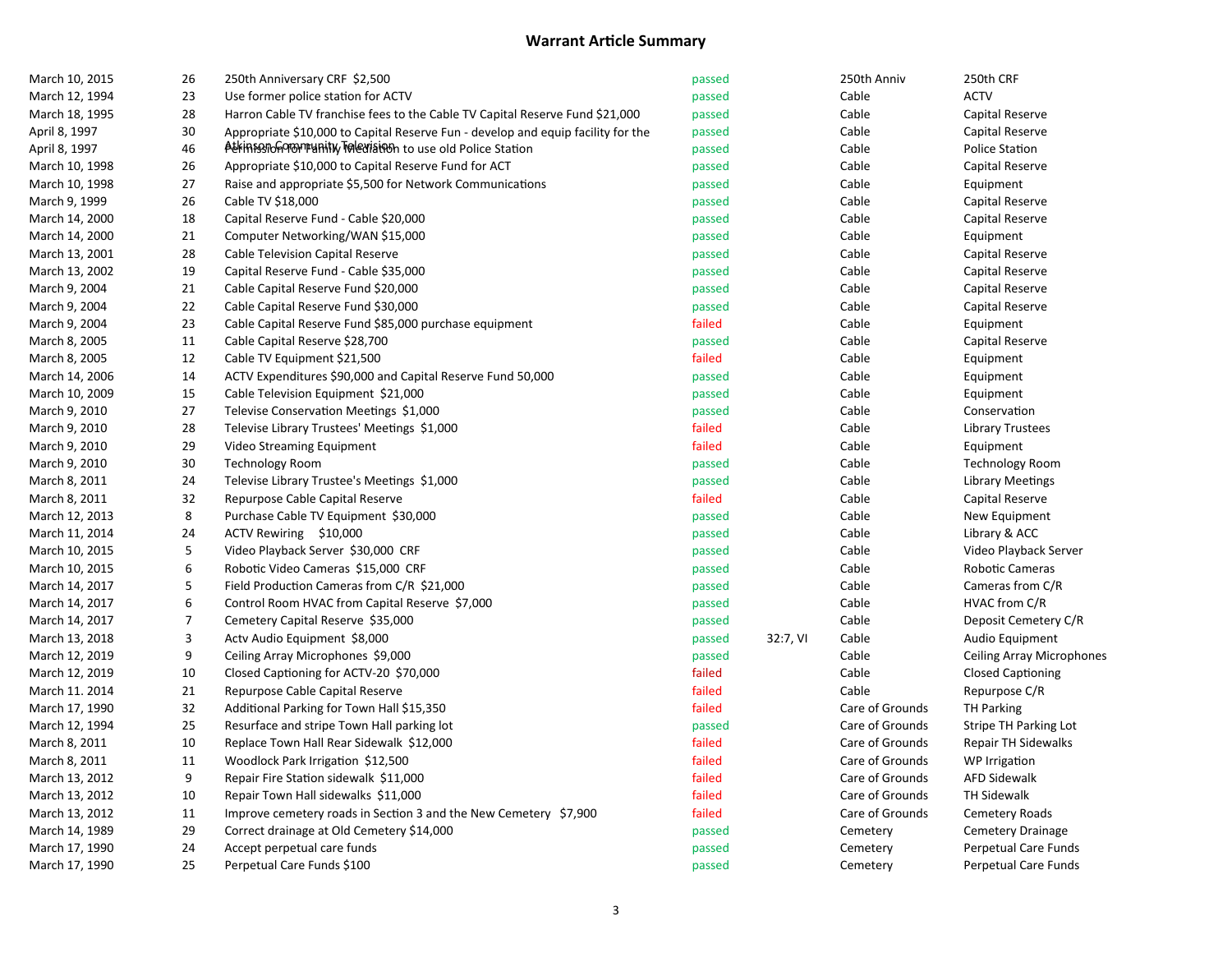| March 10, 2015 | 26               | 250th Anniversary CRF \$2,500                                                | passed |        | 250th Anniv    | 250th CRF                      |
|----------------|------------------|------------------------------------------------------------------------------|--------|--------|----------------|--------------------------------|
| March 16, 1991 | 15               | Repair headstones in the Old Cemetery \$1,500                                | passed |        | Cemetery       | Repair headstones              |
| March 16, 1991 | 16               | Fences & gates at new Cemetery \$2,000                                       | tabled |        | Cemetery       | Fences & Gates                 |
| March 16, 1991 | 17               | Court proceedings to use surplus perpetual care funds                        | tabled |        | Cemetery       | <b>Perpetual Care Funds</b>    |
| March 16, 1991 | 30               | Perpetual Care Funds                                                         | passed |        | Cemetery       | Perpetual Care Funds           |
| March 16, 1991 | 37               | Prices for cemetery lots                                                     | passed |        | Cemetery       | Rules & Regulations            |
| March 16, 1991 | 38               | Ordinance - Cemetery                                                         | passed |        | Cemetery       | Ordinance                      |
| March 14, 1992 | 14               | Pave Cemetery roads \$9,000                                                  | passed |        | Cemetery       | Roads                          |
| March 14, 1992 | 36               | Tree removal \$4,000                                                         | passed |        | Cemetery       | Tree removal                   |
| March 14, 1992 | 37               | Cemetery Rules amendment - funding                                           | passed |        | Cemetery       | Regulations                    |
| March 14, 1992 | 38               | Accept perpetual care funds                                                  | passed |        | Cemetery       | Perpetual Care Funds           |
| March 20, 1993 | 41               | Rebuild 1845' of roadway in Old Cemetery \$4,500                             | passed |        | Cemetery       | Roads                          |
| March 20, 1993 | 42               | Amend Cemetery Rules and Regulations 'no horses'                             | passed |        | Cemetery       | Rules & Regulations            |
| March 20, 1993 | 43               | Perpetual Care Funds                                                         | passed |        | Cemetery       | Perpetual Care Funds           |
| March 12, 1994 | 17               | Install Fence at new cemetery \$2,000                                        | passed |        | Cemetery       | Fence                          |
| March 12, 1994 | 19               | Amend Cemetery Ordinance                                                     | passed |        | Cemetery       | Regulations                    |
| March 12, 1994 | 20               | Perpetual Care Funds                                                         | passed |        | Cemetery       | Perpetual Care Funds           |
| March 18, 1995 | 32               | Record Cemetery Deeds in the Registry of Deeds \$2,500                       | passed |        | Cemetery       | Record deeds                   |
| March 18, 1995 | 33               | Repair Cemetery stone walls \$15,369                                         | failed |        | Cemetery       | Repair stone wall              |
| March 18, 1995 | 34               | Acquire 8 acres & building between Old and new Cemeteries \$215,000          | passed |        | Cemetery       | <b>Town Property</b>           |
| March 18, 1995 | 35               | Perpetual Care Funds                                                         | passed |        | Cemetery       |                                |
| March 18, 1995 | 36               | Amend Cemetery Ordinance - open sunrise to sunset                            | passed |        | Cemetery       | Open hours                     |
| March 18, 1995 | 37               | Amend Cemetery Ordinance                                                     | passed |        | Cemetery       | Regulations                    |
| March 16, 1996 | 12               | Raise \$2,000 to clear portion of land at rear of old Cemetery for expansion | passed |        | Cemetery       | Expansion                      |
| March 16, 1996 | 34               | Acceptance of Perpetual Care Funds                                           | passed |        | Cemetery       | Perpetual Care Funds           |
| March 16, 1996 | 35               | Amendment of Cemetery Rules and Regulations                                  | passed |        | Cemetery       | <b>Rules &amp; Regulations</b> |
| April 8, 1997  | 35               | Acceptance of Perpetual Care Funds                                           | passed |        | Cemetery       | Perpetual Care Funds           |
| April 8, 1997  | 42               | Amend Cemetery Rules and Regulations No. 9                                   | passed |        | Cemetery       | <b>Rules &amp; Regulations</b> |
| March 9, 1999  | 16               | Perpetual Care Funds                                                         | passed |        | Cemetery       | Perpetual Care Funds           |
| March 9, 1999  | 25               | Cemetery Roadways \$8,000                                                    | passed |        | Cemetery       | Roads                          |
| March 14, 2000 | 22               | Cemeteries - Section 4 \$26,500                                              | passed |        | Cemetery       | Section 4                      |
| March 13, 2001 | 39               | Amendment to Cemetery Bylaws                                                 | passed |        | Cemetery       | <b>Rules &amp; Regulations</b> |
| March 9, 2004  | 11               | Work Vehicle for Cemetery Maintenance \$6,500                                | passed |        | Cemetery       | Equipment                      |
| March 8, 2005  | 8                | Cemetery Fence \$29,000                                                      | passed | 286:4  | Cemetery       | Fence                          |
| March 14, 2006 | 13               | Repair of Cemetery Head Stones \$4,500                                       | passed |        | Cemetery       | Repair headstones              |
| March 11, 2008 | 18               | Cemetery Mapping \$10,250                                                    | passed |        | Cemetery       | Mapping                        |
| March 11, 2008 | 19               | Cemetery Design & Development \$40,000                                       | passed |        | Cemetery       | Expansion                      |
| March 10, 2015 | $\boldsymbol{7}$ | Establish Cemetery CRF for new section \$10,000                              | passed |        | Cemetery       | <b>Establish CRF</b>           |
| March 8, 2016  | 3                | Cemetery Capital Reserve \$35,000                                            | passed |        | Cemetery       | Deposit C/R                    |
| March 8, 2018  | 4                | Cemetery Improvements - lighting, signage, water lines \$\$10,000            | failed |        | Cemetery       | Lighting, signage, water       |
| March 13, 2018 | 4                | Cemetery Capital Reserve \$35,000                                            | passed |        | Cemetery       | Develop additional section     |
| March 8, 1997  | 36               | Code of Ethics Ordinance                                                     | passed | 31:39A | Code of Ethics | Ordinance                      |
| March 9, 1999  | 31               | Code of Ethics Ordinance                                                     | passed |        | Code of Ethics | Ordinance                      |
| March 9, 1999  | 32               | Code of Ethics Ordinance                                                     | passed |        | Code of Ethics | Ordinance                      |
| March 9, 1999  | 33               | Code of Ethics Ordinance                                                     | passed |        | Code of Ethics | Ordinance                      |
| March 9, 1999  | 34               | Code of Ethics Ordinance                                                     | passed |        | Code of Ethics | Ordinance                      |
|                |                  |                                                                              |        |        |                |                                |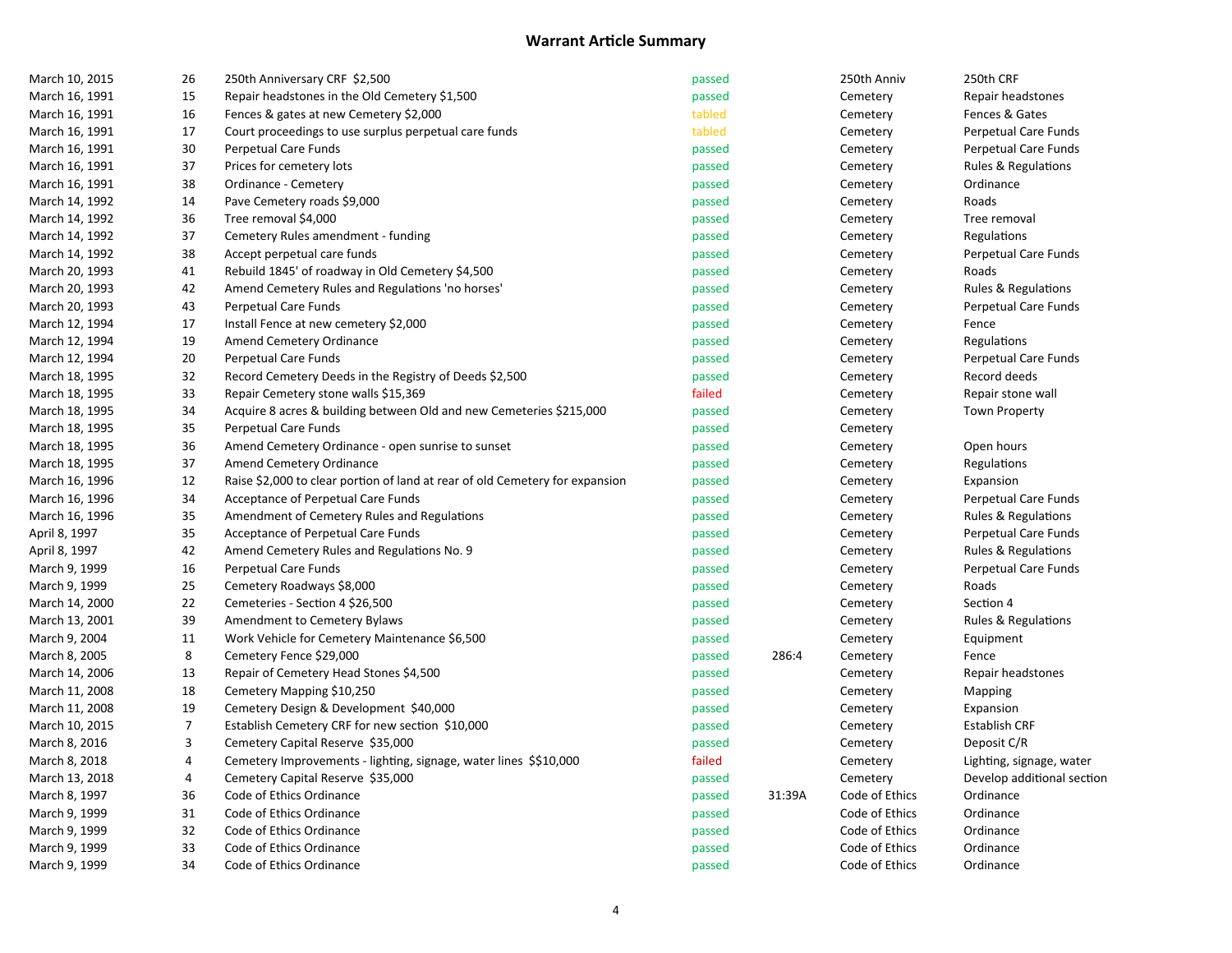| March 10, 2015 | 26 | 250th Anniversary CRF \$2,500                                                     | passed |            | 250th Anniv             | 250th CRF                 |
|----------------|----|-----------------------------------------------------------------------------------|--------|------------|-------------------------|---------------------------|
| March 9, 1999  | 35 | Code of Ethics Ordinance                                                          | passed |            | Code of Ethics          | Ordinance                 |
| March 14, 2000 | 37 | Amendment to Code of Ethics                                                       | passed |            | Code of Ethics          | Ordinance                 |
| March 14, 2000 | 38 | Amendment to Code of Ethics                                                       | failed |            | Code of Ethics          | Ordinance                 |
| March 14, 2000 | 39 | Amendment to Code of Ethics                                                       | passed |            | Code of Ethics          | Ordinance                 |
| March 13, 2001 | 17 | Code of Ethics Declaration of Police                                              | passed |            | Code of Ethics          | Ordinance                 |
| March 13, 2001 | 18 | Code of Ethics Purpose                                                            | passed |            | Code of Ethics          | Ordinance                 |
| March 13, 2001 | 19 | Code of Ethics Definitions                                                        | passed |            | Code of Ethics          | Ordinance                 |
| March 13, 2001 | 20 | Code of Ethics Election                                                           | passed |            | Code of Ethics          | Ordinance                 |
| March 13, 2001 | 21 | Code of Ethics clarification of "Family"                                          | passed |            | Code of Ethics          | Ordinance                 |
| March 13, 2001 | 22 | Code of Ethics Prohibited conduct                                                 | passed |            | Code of Ethics          | Ordinance                 |
| March 13, 2001 | 23 | Code of Ethics Exclusions                                                         | passed |            | Code of Ethics          | Ordinance                 |
| March 13, 2001 | 24 | Code of Ethics Section VIII                                                       | passed |            | Code of Ethics          | Ordinance                 |
| March 13, 2002 | 22 | Code of Ethics Amendment - Time Limit                                             | passed |            | Code of Ethics          | Ordinance                 |
| March 13, 2002 | 23 | Code of Ethics Amendment - Delivery Process                                       | passed |            | Code of Ethics          | Ordinance                 |
| March 13, 2002 | 24 | Code of Ethics Amendment - Maintenance of Files                                   | passed |            | Code of Ethics          | Ordinance                 |
| March 14, 2007 | 18 | Change "Code of Ethics" to "Conflict of Interest Committee"                       |        |            | Code of Ethics          |                           |
| March 17, 1990 | 59 | Rename Trinity House Camp to Atkinson Community Ctr & Caroline Orr Conservation   | passed |            | <b>Community Center</b> | Rename property           |
| March 14, 1992 | 35 | EUPP munity Center kitchen upgrade \$12,126                                       | passed |            | <b>Community Center</b> | Kitchen upgrade           |
| March 20, 1993 | 32 | Water supply \$3,500                                                              | passed |            | <b>Community Center</b> | Water line                |
| March 16, 1996 | 30 | Raise \$61,248 to renovate old building at Community Center: amendment to include | passed |            | <b>Community Center</b> | Renovate Community Center |
| April 8, 1997  | 31 | RERSE7ERD5 fOr met \$23500 do All Arman ART Boofall & Arisinal at Klar            | passed |            | <b>Community Center</b> | Fill pool                 |
| March 9, 1999  | 28 | Pave Community Center \$24,000                                                    | failed | 32:33 VI   | <b>Community Center</b> | Parking lot               |
| March 9, 1999  | 29 | Community Center Bathrooms \$9,000                                                | passed |            | <b>Community Center</b> | <b>Bathrooms</b>          |
| March 14, 2000 | 23 | Community Center - parking lot paved \$1.00                                       | failed | 32:3 VI    | <b>Community Center</b> | Parking lot               |
| March 14, 2000 | 24 | Community Center - update kitchen \$9,000                                         | failed |            | <b>Community Center</b> | Repairs and Improvements  |
| March 11, 2014 | 17 | Community Center Capital Reserve \$5,000                                          | passed |            | <b>Community Center</b> | Establish C/R             |
| March 9, 2004  | 12 | Code of Ethics, Procedure of Submission of Petition                               | passed |            | Conflict of Interest    | Ethics                    |
| March 14, 2006 | 18 | Code of Ethics technical change to Conflict of Interest Committee                 | passed |            | Conflict of Interest    | Ethics                    |
| March 13, 2007 | 31 | Amendments to Conflict of Interest Committee - definitions/ prohibited conduct    | passed |            | Conflict of Interest    | Ethics                    |
| March 13, 2007 | 31 | Technical revisions to Col Ordinance                                              | passed |            | Conflict of Interest    |                           |
| March 8, 2011  | 13 | Conflict of Interest Amendment                                                    | passed |            | Conflict of Interest    | Change PO Box #           |
| March 12, 2013 | 24 | Modify Conflict of Interest Ordinance                                             | passed |            | Conflict of Interest    | Modify Ordinance          |
| March 12, 2013 | 25 | Modify Conflict of Interest Ordinance                                             | passed |            | Conflict of Interest    | Modify Ordinance          |
| March 10, 2015 | 32 | <b>Conflict of Interest Amendment</b>                                             | passed |            | Conflict of Interest    | Col Amendment             |
| March 14, 1989 | 45 | Deposit 10% of Land use change tax into conservation                              | passed | 36-A:5 III | Conservation            | Land Use Change           |
| March 14, 1989 | 50 | Accept land adjacent to East Road under Conservation supervision                  | passed |            | Conservation            | East Road                 |
| March 16, 1991 | 42 | <b>Establish Town Forest</b>                                                      | passed | 31:112 II  | Conservation            | <b>Town Forest</b>        |
| March 14, 1992 | 47 | Lewis land swap                                                                   | tabled |            | Conservation            | Town Land                 |
| March 14, 1992 | 48 | Designation of Town Forest                                                        | tabled |            | Conservation            | Town Forest               |
| March 16, 1996 | 6  | <b>Conservation Approval Requirements Deleted</b>                                 | failed |            | Conservation            | Rules & Regulations       |
| March 16, 1996 | 17 | Designate Sawyer Avenue land for conservation purposes amended to                 | passed |            | Conservation            | Town land                 |
|                |    | exclude usage of town owned land on Sawyer Avenue for placement of Town Garage    |        |            |                         |                           |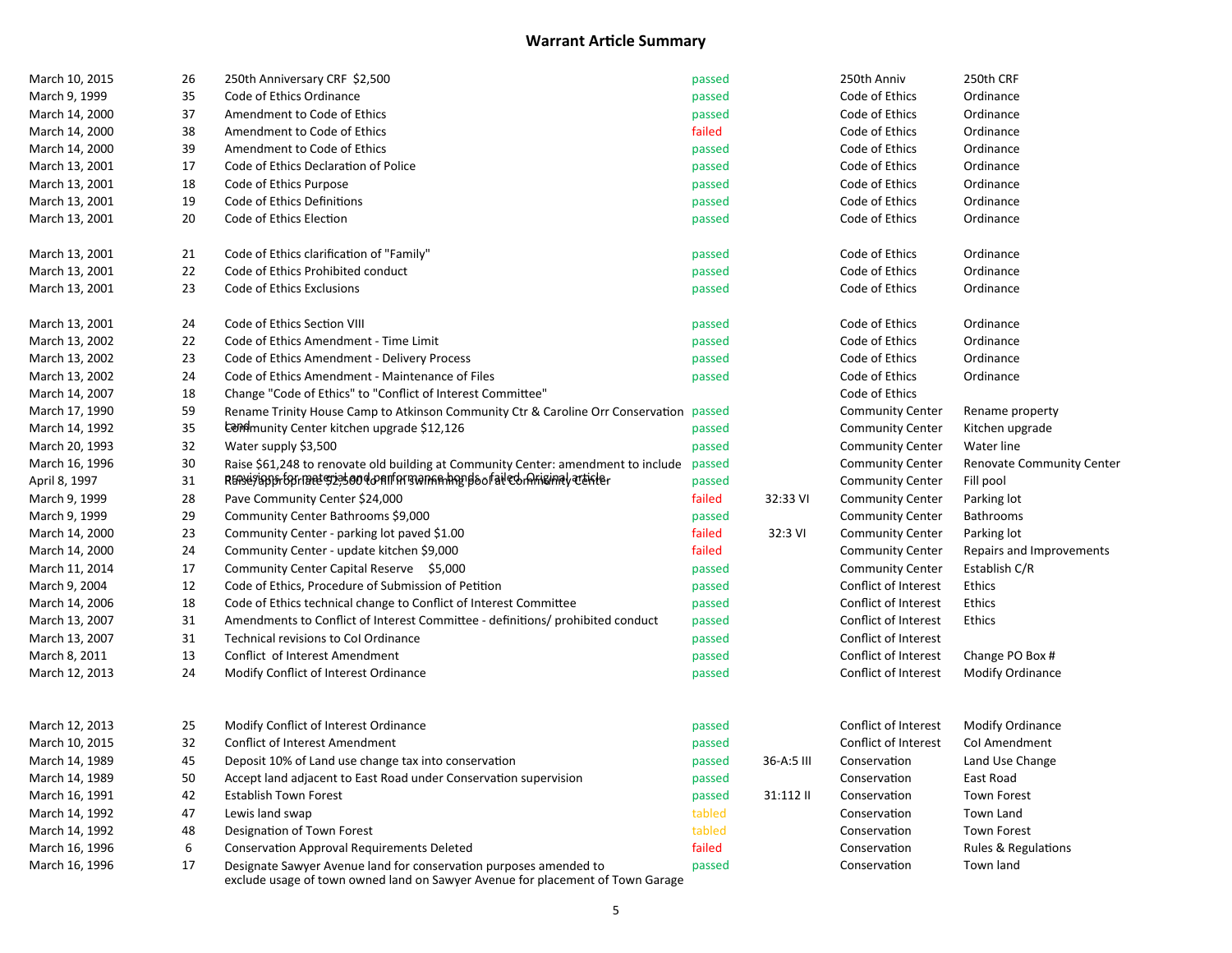| April 8, 1997<br>failed<br>4<br>Replace existing definition of Wetlands with State Definition<br>Conservation<br>Define wetlands<br>failed<br>April 8, 1997<br>5<br>Replace existing Wetland Boundaries with State Delineation<br>Define wetlands<br>Conservation<br>5<br>March 10, 1998<br>Addition to the Atkinson Wetlands Ordinance - Buffer Zone<br>passed<br>Conservation<br>Wetlands buffer<br>30<br>March 10, 1998<br>Deposit 100% Land Use Change Tax to conservation Fund<br>passed<br>79-A:25 II<br>Conservation<br>Land Use Change<br>March 9, 1999<br>27<br>Forest J. & Hazel M. Hanson Town Forest<br>31:110<br><b>Town Forest</b><br>passed<br>Conservation<br>37<br>March 9, 1999<br>Land Use change Tax Funds<br>failed<br>36-A:5 III<br>Land Use Change<br>Conservation<br>29<br>79-A:25 II<br>Land Use Change<br>March 14, 2000<br>Designation of Land Use Change Funds<br>passed<br>Conservation<br>43<br>79-A:25 II<br>Land Use Change<br>March 14, 2000<br>Land Use change Tax Funds<br>passed<br>Conservation<br>March 13, 2001<br>13<br>Land Use change Tax Funds<br>failed<br>79-A:7<br>Conservation<br>Land Use Change<br>25<br>79-A:25 IV<br>March 13, 2002<br>Land Use change Tax Funds<br>passed<br>Conservation<br>Land Use Change<br>28<br>79-A<br>Land Use Change<br>March 11, 2003<br>Land Use change Tax Funds - conservation<br>passed<br>Conservation<br>30<br>March 11, 2003<br><b>LCHIP Funding Resolution</b><br>passed<br>Conservation<br>27<br>March 13, 2007<br>Grant Conservation Easement on Sawyer Parcel in exchange for recreation deed<br>passed<br>Conservation<br>Sawyer Ave<br><b>Printed Weel And East Road and Line Brook Road</b><br><b>PARAE WE</b> tlands<br>3<br>September 9, 2008<br>passed<br>Conservation<br>34<br>March 10, 2009<br>Purchase land outside of Atkinson<br>passed<br>36-A:4-a<br>Conservation<br>Land purchase<br>35<br>31:112<br>March 10, 2009<br>Designate Sawyer 4-H parcel Town Forest<br>passed<br>Conservation<br><b>Town Forest</b><br>March 9, 2010<br>2<br>Classify additional Prime Wetlands<br>Conservation<br>Prime Wetlands<br>passed<br>5<br>March 9, 2010<br>Prime Wetlands Buffer Zone<br>passed<br>Conservation<br>Prime Wetlands Buffer<br>March 9, 2010<br>6<br>Three Prime Wetlands Designations<br>passed<br>Conservation<br>Prime Wetlands<br><b>100% LUCT</b><br>March 8, 2011<br>14<br>Land Use Change Tax<br>passed 79-A:7,36-A:5 III, 7'Conservation<br>12<br>Designate 2-acre Pettengill Parcel (10/8) as Town Forest<br>March 13, 2012<br>passed<br>31:112<br><b>Town Forest</b><br>Conservation<br>3<br>March 12, 2013<br>Add Wright Farm Pond to Prime Wetlands<br>passed<br>Art.IV Sec.410:10<br>Conservation<br>7<br>March 12, 2013<br>Update list of Town Forests<br>passed<br>31:112 II<br><b>Town Forests</b><br>Conservation<br>March 12, 2013<br>21<br>Establish the position of Tree Warden<br>passed<br>231-139 thru 151 Conservation<br>Tree Warden<br>8<br>Land Swap<br>March 10, 2015<br>Land Swap 20/15 for 16/9<br>passed<br>Conservation<br>9<br>failed<br>March 10, 2015<br>Lean-to Shed \$4,000<br><b>Storage Shed</b><br>Conservation<br>99/1 LUCT<br>March 12, 2019<br>15<br>Land Use Change Tax<br>passed<br>Conservation<br>5<br>March 10,2009<br>Amend Prime Wetlands<br>482-A:15<br>Prime Wetlands<br>passed<br>Conservation<br>28<br>31:112<br>35.52 acres<br>March 11. 2014<br>Designate land as Town Forest<br>passed<br>Conservation<br>6<br>March 11, 2014<br>Communications' Equipment \$30,000<br>passed<br>Dispatch<br>Upgrade Plaistow's Dispatch Center<br>failed<br>Town Land<br>March 14, 2000<br>16<br>Dow Common-landscaping-town identity \$3,000<br>Dow Common<br>35<br>Town Land<br>March 13, 2001<br>Dow Common Improvements - Basic Six<br>passed<br>Dow Common<br>36<br>failed<br>Town Land<br>March 13, 2001<br>Dow Common Pavilion<br>Dow Common<br>failed<br>March 13, 2002<br>16<br>Dow Common Improvements Monument \$10,700<br>Dow Common<br>Town Land<br>17<br>Town Land<br>March 13, 2002<br>Dow Common Completion \$3,000<br>passed<br>Dow Common<br>28<br>March 16, 1996<br>Raise \$200 for support of Retired Senior Volunteer Program<br>passed<br><b>Elder Services</b><br>18<br>failed<br>March 11, 2003<br>Elder Services Vehicle Lease \$4,660<br><b>Elder Services</b><br>Equipment<br>8<br>March 13, 2007<br>Wheel Chair Van Lease \$23,790<br><b>Elder Services</b><br>passed<br>Equipment<br>10<br>Vehicle<br>March 9, 2010<br>Purchase Elder Services Vehicle \$19,500<br>passed<br><b>Elder Services</b><br>March 9, 2010<br>11<br>Elder Services' Director \$100<br>passed<br><b>Elder Services</b><br>Director<br>10<br>failed<br>March 10, 2015<br>Elder Services CRF \$20,000<br><b>Elder Services</b><br>Vehicle CRF<br>5<br>March 8, 2016<br>Establish Elder Services' Expendable Trust \$5,000<br>passed<br>Elder Services'<br>Establish ETF<br>March 14, 2017<br>8<br>Elder Services' Expendable Trust Fund \$10,000<br>passed<br>Elder Services'<br>Deposit ES ETF<br>failed<br>March 20, 1993<br>18<br>Voting Machine \$,5000<br>Election/Registration Voting machine | March 10, 2015 | 26 | 250th Anniversary CRF \$2,500 | passed | 250th Anniv | 250th CRF |
|------------------------------------------------------------------------------------------------------------------------------------------------------------------------------------------------------------------------------------------------------------------------------------------------------------------------------------------------------------------------------------------------------------------------------------------------------------------------------------------------------------------------------------------------------------------------------------------------------------------------------------------------------------------------------------------------------------------------------------------------------------------------------------------------------------------------------------------------------------------------------------------------------------------------------------------------------------------------------------------------------------------------------------------------------------------------------------------------------------------------------------------------------------------------------------------------------------------------------------------------------------------------------------------------------------------------------------------------------------------------------------------------------------------------------------------------------------------------------------------------------------------------------------------------------------------------------------------------------------------------------------------------------------------------------------------------------------------------------------------------------------------------------------------------------------------------------------------------------------------------------------------------------------------------------------------------------------------------------------------------------------------------------------------------------------------------------------------------------------------------------------------------------------------------------------------------------------------------------------------------------------------------------------------------------------------------------------------------------------------------------------------------------------------------------------------------------------------------------------------------------------------------------------------------------------------------------------------------------------------------------------------------------------------------------------------------------------------------------------------------------------------------------------------------------------------------------------------------------------------------------------------------------------------------------------------------------------------------------------------------------------------------------------------------------------------------------------------------------------------------------------------------------------------------------------------------------------------------------------------------------------------------------------------------------------------------------------------------------------------------------------------------------------------------------------------------------------------------------------------------------------------------------------------------------------------------------------------------------------------------------------------------------------------------------------------------------------------------------------------------------------------------------------------------------------------------------------------------------------------------------------------------------------------------------------------------------------------------------------------------------------------------------------------------------------------------------------------------------------------------------------------------------------------------------------------------------------------------------------------------------------------------------------------------------------------------------------------------------------------------------------------------------------------------------------------------------------------------------------------------------------------------------------------------------------------------------------------------------------------------------------------------------------------------------------------------------------------------------------------------------------------------------------------------------------------------------------------------------------------------------------------------------------------------------------------------------------------------------------------------------------------------------------------------------------------------------------------------------------------------------------------------------------|----------------|----|-------------------------------|--------|-------------|-----------|
|                                                                                                                                                                                                                                                                                                                                                                                                                                                                                                                                                                                                                                                                                                                                                                                                                                                                                                                                                                                                                                                                                                                                                                                                                                                                                                                                                                                                                                                                                                                                                                                                                                                                                                                                                                                                                                                                                                                                                                                                                                                                                                                                                                                                                                                                                                                                                                                                                                                                                                                                                                                                                                                                                                                                                                                                                                                                                                                                                                                                                                                                                                                                                                                                                                                                                                                                                                                                                                                                                                                                                                                                                                                                                                                                                                                                                                                                                                                                                                                                                                                                                                                                                                                                                                                                                                                                                                                                                                                                                                                                                                                                                                                                                                                                                                                                                                                                                                                                                                                                                                                                                                                                                            |                |    |                               |        |             |           |
|                                                                                                                                                                                                                                                                                                                                                                                                                                                                                                                                                                                                                                                                                                                                                                                                                                                                                                                                                                                                                                                                                                                                                                                                                                                                                                                                                                                                                                                                                                                                                                                                                                                                                                                                                                                                                                                                                                                                                                                                                                                                                                                                                                                                                                                                                                                                                                                                                                                                                                                                                                                                                                                                                                                                                                                                                                                                                                                                                                                                                                                                                                                                                                                                                                                                                                                                                                                                                                                                                                                                                                                                                                                                                                                                                                                                                                                                                                                                                                                                                                                                                                                                                                                                                                                                                                                                                                                                                                                                                                                                                                                                                                                                                                                                                                                                                                                                                                                                                                                                                                                                                                                                                            |                |    |                               |        |             |           |
|                                                                                                                                                                                                                                                                                                                                                                                                                                                                                                                                                                                                                                                                                                                                                                                                                                                                                                                                                                                                                                                                                                                                                                                                                                                                                                                                                                                                                                                                                                                                                                                                                                                                                                                                                                                                                                                                                                                                                                                                                                                                                                                                                                                                                                                                                                                                                                                                                                                                                                                                                                                                                                                                                                                                                                                                                                                                                                                                                                                                                                                                                                                                                                                                                                                                                                                                                                                                                                                                                                                                                                                                                                                                                                                                                                                                                                                                                                                                                                                                                                                                                                                                                                                                                                                                                                                                                                                                                                                                                                                                                                                                                                                                                                                                                                                                                                                                                                                                                                                                                                                                                                                                                            |                |    |                               |        |             |           |
|                                                                                                                                                                                                                                                                                                                                                                                                                                                                                                                                                                                                                                                                                                                                                                                                                                                                                                                                                                                                                                                                                                                                                                                                                                                                                                                                                                                                                                                                                                                                                                                                                                                                                                                                                                                                                                                                                                                                                                                                                                                                                                                                                                                                                                                                                                                                                                                                                                                                                                                                                                                                                                                                                                                                                                                                                                                                                                                                                                                                                                                                                                                                                                                                                                                                                                                                                                                                                                                                                                                                                                                                                                                                                                                                                                                                                                                                                                                                                                                                                                                                                                                                                                                                                                                                                                                                                                                                                                                                                                                                                                                                                                                                                                                                                                                                                                                                                                                                                                                                                                                                                                                                                            |                |    |                               |        |             |           |
|                                                                                                                                                                                                                                                                                                                                                                                                                                                                                                                                                                                                                                                                                                                                                                                                                                                                                                                                                                                                                                                                                                                                                                                                                                                                                                                                                                                                                                                                                                                                                                                                                                                                                                                                                                                                                                                                                                                                                                                                                                                                                                                                                                                                                                                                                                                                                                                                                                                                                                                                                                                                                                                                                                                                                                                                                                                                                                                                                                                                                                                                                                                                                                                                                                                                                                                                                                                                                                                                                                                                                                                                                                                                                                                                                                                                                                                                                                                                                                                                                                                                                                                                                                                                                                                                                                                                                                                                                                                                                                                                                                                                                                                                                                                                                                                                                                                                                                                                                                                                                                                                                                                                                            |                |    |                               |        |             |           |
|                                                                                                                                                                                                                                                                                                                                                                                                                                                                                                                                                                                                                                                                                                                                                                                                                                                                                                                                                                                                                                                                                                                                                                                                                                                                                                                                                                                                                                                                                                                                                                                                                                                                                                                                                                                                                                                                                                                                                                                                                                                                                                                                                                                                                                                                                                                                                                                                                                                                                                                                                                                                                                                                                                                                                                                                                                                                                                                                                                                                                                                                                                                                                                                                                                                                                                                                                                                                                                                                                                                                                                                                                                                                                                                                                                                                                                                                                                                                                                                                                                                                                                                                                                                                                                                                                                                                                                                                                                                                                                                                                                                                                                                                                                                                                                                                                                                                                                                                                                                                                                                                                                                                                            |                |    |                               |        |             |           |
|                                                                                                                                                                                                                                                                                                                                                                                                                                                                                                                                                                                                                                                                                                                                                                                                                                                                                                                                                                                                                                                                                                                                                                                                                                                                                                                                                                                                                                                                                                                                                                                                                                                                                                                                                                                                                                                                                                                                                                                                                                                                                                                                                                                                                                                                                                                                                                                                                                                                                                                                                                                                                                                                                                                                                                                                                                                                                                                                                                                                                                                                                                                                                                                                                                                                                                                                                                                                                                                                                                                                                                                                                                                                                                                                                                                                                                                                                                                                                                                                                                                                                                                                                                                                                                                                                                                                                                                                                                                                                                                                                                                                                                                                                                                                                                                                                                                                                                                                                                                                                                                                                                                                                            |                |    |                               |        |             |           |
|                                                                                                                                                                                                                                                                                                                                                                                                                                                                                                                                                                                                                                                                                                                                                                                                                                                                                                                                                                                                                                                                                                                                                                                                                                                                                                                                                                                                                                                                                                                                                                                                                                                                                                                                                                                                                                                                                                                                                                                                                                                                                                                                                                                                                                                                                                                                                                                                                                                                                                                                                                                                                                                                                                                                                                                                                                                                                                                                                                                                                                                                                                                                                                                                                                                                                                                                                                                                                                                                                                                                                                                                                                                                                                                                                                                                                                                                                                                                                                                                                                                                                                                                                                                                                                                                                                                                                                                                                                                                                                                                                                                                                                                                                                                                                                                                                                                                                                                                                                                                                                                                                                                                                            |                |    |                               |        |             |           |
|                                                                                                                                                                                                                                                                                                                                                                                                                                                                                                                                                                                                                                                                                                                                                                                                                                                                                                                                                                                                                                                                                                                                                                                                                                                                                                                                                                                                                                                                                                                                                                                                                                                                                                                                                                                                                                                                                                                                                                                                                                                                                                                                                                                                                                                                                                                                                                                                                                                                                                                                                                                                                                                                                                                                                                                                                                                                                                                                                                                                                                                                                                                                                                                                                                                                                                                                                                                                                                                                                                                                                                                                                                                                                                                                                                                                                                                                                                                                                                                                                                                                                                                                                                                                                                                                                                                                                                                                                                                                                                                                                                                                                                                                                                                                                                                                                                                                                                                                                                                                                                                                                                                                                            |                |    |                               |        |             |           |
|                                                                                                                                                                                                                                                                                                                                                                                                                                                                                                                                                                                                                                                                                                                                                                                                                                                                                                                                                                                                                                                                                                                                                                                                                                                                                                                                                                                                                                                                                                                                                                                                                                                                                                                                                                                                                                                                                                                                                                                                                                                                                                                                                                                                                                                                                                                                                                                                                                                                                                                                                                                                                                                                                                                                                                                                                                                                                                                                                                                                                                                                                                                                                                                                                                                                                                                                                                                                                                                                                                                                                                                                                                                                                                                                                                                                                                                                                                                                                                                                                                                                                                                                                                                                                                                                                                                                                                                                                                                                                                                                                                                                                                                                                                                                                                                                                                                                                                                                                                                                                                                                                                                                                            |                |    |                               |        |             |           |
|                                                                                                                                                                                                                                                                                                                                                                                                                                                                                                                                                                                                                                                                                                                                                                                                                                                                                                                                                                                                                                                                                                                                                                                                                                                                                                                                                                                                                                                                                                                                                                                                                                                                                                                                                                                                                                                                                                                                                                                                                                                                                                                                                                                                                                                                                                                                                                                                                                                                                                                                                                                                                                                                                                                                                                                                                                                                                                                                                                                                                                                                                                                                                                                                                                                                                                                                                                                                                                                                                                                                                                                                                                                                                                                                                                                                                                                                                                                                                                                                                                                                                                                                                                                                                                                                                                                                                                                                                                                                                                                                                                                                                                                                                                                                                                                                                                                                                                                                                                                                                                                                                                                                                            |                |    |                               |        |             |           |
|                                                                                                                                                                                                                                                                                                                                                                                                                                                                                                                                                                                                                                                                                                                                                                                                                                                                                                                                                                                                                                                                                                                                                                                                                                                                                                                                                                                                                                                                                                                                                                                                                                                                                                                                                                                                                                                                                                                                                                                                                                                                                                                                                                                                                                                                                                                                                                                                                                                                                                                                                                                                                                                                                                                                                                                                                                                                                                                                                                                                                                                                                                                                                                                                                                                                                                                                                                                                                                                                                                                                                                                                                                                                                                                                                                                                                                                                                                                                                                                                                                                                                                                                                                                                                                                                                                                                                                                                                                                                                                                                                                                                                                                                                                                                                                                                                                                                                                                                                                                                                                                                                                                                                            |                |    |                               |        |             |           |
|                                                                                                                                                                                                                                                                                                                                                                                                                                                                                                                                                                                                                                                                                                                                                                                                                                                                                                                                                                                                                                                                                                                                                                                                                                                                                                                                                                                                                                                                                                                                                                                                                                                                                                                                                                                                                                                                                                                                                                                                                                                                                                                                                                                                                                                                                                                                                                                                                                                                                                                                                                                                                                                                                                                                                                                                                                                                                                                                                                                                                                                                                                                                                                                                                                                                                                                                                                                                                                                                                                                                                                                                                                                                                                                                                                                                                                                                                                                                                                                                                                                                                                                                                                                                                                                                                                                                                                                                                                                                                                                                                                                                                                                                                                                                                                                                                                                                                                                                                                                                                                                                                                                                                            |                |    |                               |        |             |           |
|                                                                                                                                                                                                                                                                                                                                                                                                                                                                                                                                                                                                                                                                                                                                                                                                                                                                                                                                                                                                                                                                                                                                                                                                                                                                                                                                                                                                                                                                                                                                                                                                                                                                                                                                                                                                                                                                                                                                                                                                                                                                                                                                                                                                                                                                                                                                                                                                                                                                                                                                                                                                                                                                                                                                                                                                                                                                                                                                                                                                                                                                                                                                                                                                                                                                                                                                                                                                                                                                                                                                                                                                                                                                                                                                                                                                                                                                                                                                                                                                                                                                                                                                                                                                                                                                                                                                                                                                                                                                                                                                                                                                                                                                                                                                                                                                                                                                                                                                                                                                                                                                                                                                                            |                |    |                               |        |             |           |
|                                                                                                                                                                                                                                                                                                                                                                                                                                                                                                                                                                                                                                                                                                                                                                                                                                                                                                                                                                                                                                                                                                                                                                                                                                                                                                                                                                                                                                                                                                                                                                                                                                                                                                                                                                                                                                                                                                                                                                                                                                                                                                                                                                                                                                                                                                                                                                                                                                                                                                                                                                                                                                                                                                                                                                                                                                                                                                                                                                                                                                                                                                                                                                                                                                                                                                                                                                                                                                                                                                                                                                                                                                                                                                                                                                                                                                                                                                                                                                                                                                                                                                                                                                                                                                                                                                                                                                                                                                                                                                                                                                                                                                                                                                                                                                                                                                                                                                                                                                                                                                                                                                                                                            |                |    |                               |        |             |           |
|                                                                                                                                                                                                                                                                                                                                                                                                                                                                                                                                                                                                                                                                                                                                                                                                                                                                                                                                                                                                                                                                                                                                                                                                                                                                                                                                                                                                                                                                                                                                                                                                                                                                                                                                                                                                                                                                                                                                                                                                                                                                                                                                                                                                                                                                                                                                                                                                                                                                                                                                                                                                                                                                                                                                                                                                                                                                                                                                                                                                                                                                                                                                                                                                                                                                                                                                                                                                                                                                                                                                                                                                                                                                                                                                                                                                                                                                                                                                                                                                                                                                                                                                                                                                                                                                                                                                                                                                                                                                                                                                                                                                                                                                                                                                                                                                                                                                                                                                                                                                                                                                                                                                                            |                |    |                               |        |             |           |
|                                                                                                                                                                                                                                                                                                                                                                                                                                                                                                                                                                                                                                                                                                                                                                                                                                                                                                                                                                                                                                                                                                                                                                                                                                                                                                                                                                                                                                                                                                                                                                                                                                                                                                                                                                                                                                                                                                                                                                                                                                                                                                                                                                                                                                                                                                                                                                                                                                                                                                                                                                                                                                                                                                                                                                                                                                                                                                                                                                                                                                                                                                                                                                                                                                                                                                                                                                                                                                                                                                                                                                                                                                                                                                                                                                                                                                                                                                                                                                                                                                                                                                                                                                                                                                                                                                                                                                                                                                                                                                                                                                                                                                                                                                                                                                                                                                                                                                                                                                                                                                                                                                                                                            |                |    |                               |        |             |           |
|                                                                                                                                                                                                                                                                                                                                                                                                                                                                                                                                                                                                                                                                                                                                                                                                                                                                                                                                                                                                                                                                                                                                                                                                                                                                                                                                                                                                                                                                                                                                                                                                                                                                                                                                                                                                                                                                                                                                                                                                                                                                                                                                                                                                                                                                                                                                                                                                                                                                                                                                                                                                                                                                                                                                                                                                                                                                                                                                                                                                                                                                                                                                                                                                                                                                                                                                                                                                                                                                                                                                                                                                                                                                                                                                                                                                                                                                                                                                                                                                                                                                                                                                                                                                                                                                                                                                                                                                                                                                                                                                                                                                                                                                                                                                                                                                                                                                                                                                                                                                                                                                                                                                                            |                |    |                               |        |             |           |
|                                                                                                                                                                                                                                                                                                                                                                                                                                                                                                                                                                                                                                                                                                                                                                                                                                                                                                                                                                                                                                                                                                                                                                                                                                                                                                                                                                                                                                                                                                                                                                                                                                                                                                                                                                                                                                                                                                                                                                                                                                                                                                                                                                                                                                                                                                                                                                                                                                                                                                                                                                                                                                                                                                                                                                                                                                                                                                                                                                                                                                                                                                                                                                                                                                                                                                                                                                                                                                                                                                                                                                                                                                                                                                                                                                                                                                                                                                                                                                                                                                                                                                                                                                                                                                                                                                                                                                                                                                                                                                                                                                                                                                                                                                                                                                                                                                                                                                                                                                                                                                                                                                                                                            |                |    |                               |        |             |           |
|                                                                                                                                                                                                                                                                                                                                                                                                                                                                                                                                                                                                                                                                                                                                                                                                                                                                                                                                                                                                                                                                                                                                                                                                                                                                                                                                                                                                                                                                                                                                                                                                                                                                                                                                                                                                                                                                                                                                                                                                                                                                                                                                                                                                                                                                                                                                                                                                                                                                                                                                                                                                                                                                                                                                                                                                                                                                                                                                                                                                                                                                                                                                                                                                                                                                                                                                                                                                                                                                                                                                                                                                                                                                                                                                                                                                                                                                                                                                                                                                                                                                                                                                                                                                                                                                                                                                                                                                                                                                                                                                                                                                                                                                                                                                                                                                                                                                                                                                                                                                                                                                                                                                                            |                |    |                               |        |             |           |
|                                                                                                                                                                                                                                                                                                                                                                                                                                                                                                                                                                                                                                                                                                                                                                                                                                                                                                                                                                                                                                                                                                                                                                                                                                                                                                                                                                                                                                                                                                                                                                                                                                                                                                                                                                                                                                                                                                                                                                                                                                                                                                                                                                                                                                                                                                                                                                                                                                                                                                                                                                                                                                                                                                                                                                                                                                                                                                                                                                                                                                                                                                                                                                                                                                                                                                                                                                                                                                                                                                                                                                                                                                                                                                                                                                                                                                                                                                                                                                                                                                                                                                                                                                                                                                                                                                                                                                                                                                                                                                                                                                                                                                                                                                                                                                                                                                                                                                                                                                                                                                                                                                                                                            |                |    |                               |        |             |           |
|                                                                                                                                                                                                                                                                                                                                                                                                                                                                                                                                                                                                                                                                                                                                                                                                                                                                                                                                                                                                                                                                                                                                                                                                                                                                                                                                                                                                                                                                                                                                                                                                                                                                                                                                                                                                                                                                                                                                                                                                                                                                                                                                                                                                                                                                                                                                                                                                                                                                                                                                                                                                                                                                                                                                                                                                                                                                                                                                                                                                                                                                                                                                                                                                                                                                                                                                                                                                                                                                                                                                                                                                                                                                                                                                                                                                                                                                                                                                                                                                                                                                                                                                                                                                                                                                                                                                                                                                                                                                                                                                                                                                                                                                                                                                                                                                                                                                                                                                                                                                                                                                                                                                                            |                |    |                               |        |             |           |
|                                                                                                                                                                                                                                                                                                                                                                                                                                                                                                                                                                                                                                                                                                                                                                                                                                                                                                                                                                                                                                                                                                                                                                                                                                                                                                                                                                                                                                                                                                                                                                                                                                                                                                                                                                                                                                                                                                                                                                                                                                                                                                                                                                                                                                                                                                                                                                                                                                                                                                                                                                                                                                                                                                                                                                                                                                                                                                                                                                                                                                                                                                                                                                                                                                                                                                                                                                                                                                                                                                                                                                                                                                                                                                                                                                                                                                                                                                                                                                                                                                                                                                                                                                                                                                                                                                                                                                                                                                                                                                                                                                                                                                                                                                                                                                                                                                                                                                                                                                                                                                                                                                                                                            |                |    |                               |        |             |           |
|                                                                                                                                                                                                                                                                                                                                                                                                                                                                                                                                                                                                                                                                                                                                                                                                                                                                                                                                                                                                                                                                                                                                                                                                                                                                                                                                                                                                                                                                                                                                                                                                                                                                                                                                                                                                                                                                                                                                                                                                                                                                                                                                                                                                                                                                                                                                                                                                                                                                                                                                                                                                                                                                                                                                                                                                                                                                                                                                                                                                                                                                                                                                                                                                                                                                                                                                                                                                                                                                                                                                                                                                                                                                                                                                                                                                                                                                                                                                                                                                                                                                                                                                                                                                                                                                                                                                                                                                                                                                                                                                                                                                                                                                                                                                                                                                                                                                                                                                                                                                                                                                                                                                                            |                |    |                               |        |             |           |
|                                                                                                                                                                                                                                                                                                                                                                                                                                                                                                                                                                                                                                                                                                                                                                                                                                                                                                                                                                                                                                                                                                                                                                                                                                                                                                                                                                                                                                                                                                                                                                                                                                                                                                                                                                                                                                                                                                                                                                                                                                                                                                                                                                                                                                                                                                                                                                                                                                                                                                                                                                                                                                                                                                                                                                                                                                                                                                                                                                                                                                                                                                                                                                                                                                                                                                                                                                                                                                                                                                                                                                                                                                                                                                                                                                                                                                                                                                                                                                                                                                                                                                                                                                                                                                                                                                                                                                                                                                                                                                                                                                                                                                                                                                                                                                                                                                                                                                                                                                                                                                                                                                                                                            |                |    |                               |        |             |           |
|                                                                                                                                                                                                                                                                                                                                                                                                                                                                                                                                                                                                                                                                                                                                                                                                                                                                                                                                                                                                                                                                                                                                                                                                                                                                                                                                                                                                                                                                                                                                                                                                                                                                                                                                                                                                                                                                                                                                                                                                                                                                                                                                                                                                                                                                                                                                                                                                                                                                                                                                                                                                                                                                                                                                                                                                                                                                                                                                                                                                                                                                                                                                                                                                                                                                                                                                                                                                                                                                                                                                                                                                                                                                                                                                                                                                                                                                                                                                                                                                                                                                                                                                                                                                                                                                                                                                                                                                                                                                                                                                                                                                                                                                                                                                                                                                                                                                                                                                                                                                                                                                                                                                                            |                |    |                               |        |             |           |
|                                                                                                                                                                                                                                                                                                                                                                                                                                                                                                                                                                                                                                                                                                                                                                                                                                                                                                                                                                                                                                                                                                                                                                                                                                                                                                                                                                                                                                                                                                                                                                                                                                                                                                                                                                                                                                                                                                                                                                                                                                                                                                                                                                                                                                                                                                                                                                                                                                                                                                                                                                                                                                                                                                                                                                                                                                                                                                                                                                                                                                                                                                                                                                                                                                                                                                                                                                                                                                                                                                                                                                                                                                                                                                                                                                                                                                                                                                                                                                                                                                                                                                                                                                                                                                                                                                                                                                                                                                                                                                                                                                                                                                                                                                                                                                                                                                                                                                                                                                                                                                                                                                                                                            |                |    |                               |        |             |           |
|                                                                                                                                                                                                                                                                                                                                                                                                                                                                                                                                                                                                                                                                                                                                                                                                                                                                                                                                                                                                                                                                                                                                                                                                                                                                                                                                                                                                                                                                                                                                                                                                                                                                                                                                                                                                                                                                                                                                                                                                                                                                                                                                                                                                                                                                                                                                                                                                                                                                                                                                                                                                                                                                                                                                                                                                                                                                                                                                                                                                                                                                                                                                                                                                                                                                                                                                                                                                                                                                                                                                                                                                                                                                                                                                                                                                                                                                                                                                                                                                                                                                                                                                                                                                                                                                                                                                                                                                                                                                                                                                                                                                                                                                                                                                                                                                                                                                                                                                                                                                                                                                                                                                                            |                |    |                               |        |             |           |
|                                                                                                                                                                                                                                                                                                                                                                                                                                                                                                                                                                                                                                                                                                                                                                                                                                                                                                                                                                                                                                                                                                                                                                                                                                                                                                                                                                                                                                                                                                                                                                                                                                                                                                                                                                                                                                                                                                                                                                                                                                                                                                                                                                                                                                                                                                                                                                                                                                                                                                                                                                                                                                                                                                                                                                                                                                                                                                                                                                                                                                                                                                                                                                                                                                                                                                                                                                                                                                                                                                                                                                                                                                                                                                                                                                                                                                                                                                                                                                                                                                                                                                                                                                                                                                                                                                                                                                                                                                                                                                                                                                                                                                                                                                                                                                                                                                                                                                                                                                                                                                                                                                                                                            |                |    |                               |        |             |           |
|                                                                                                                                                                                                                                                                                                                                                                                                                                                                                                                                                                                                                                                                                                                                                                                                                                                                                                                                                                                                                                                                                                                                                                                                                                                                                                                                                                                                                                                                                                                                                                                                                                                                                                                                                                                                                                                                                                                                                                                                                                                                                                                                                                                                                                                                                                                                                                                                                                                                                                                                                                                                                                                                                                                                                                                                                                                                                                                                                                                                                                                                                                                                                                                                                                                                                                                                                                                                                                                                                                                                                                                                                                                                                                                                                                                                                                                                                                                                                                                                                                                                                                                                                                                                                                                                                                                                                                                                                                                                                                                                                                                                                                                                                                                                                                                                                                                                                                                                                                                                                                                                                                                                                            |                |    |                               |        |             |           |
|                                                                                                                                                                                                                                                                                                                                                                                                                                                                                                                                                                                                                                                                                                                                                                                                                                                                                                                                                                                                                                                                                                                                                                                                                                                                                                                                                                                                                                                                                                                                                                                                                                                                                                                                                                                                                                                                                                                                                                                                                                                                                                                                                                                                                                                                                                                                                                                                                                                                                                                                                                                                                                                                                                                                                                                                                                                                                                                                                                                                                                                                                                                                                                                                                                                                                                                                                                                                                                                                                                                                                                                                                                                                                                                                                                                                                                                                                                                                                                                                                                                                                                                                                                                                                                                                                                                                                                                                                                                                                                                                                                                                                                                                                                                                                                                                                                                                                                                                                                                                                                                                                                                                                            |                |    |                               |        |             |           |
|                                                                                                                                                                                                                                                                                                                                                                                                                                                                                                                                                                                                                                                                                                                                                                                                                                                                                                                                                                                                                                                                                                                                                                                                                                                                                                                                                                                                                                                                                                                                                                                                                                                                                                                                                                                                                                                                                                                                                                                                                                                                                                                                                                                                                                                                                                                                                                                                                                                                                                                                                                                                                                                                                                                                                                                                                                                                                                                                                                                                                                                                                                                                                                                                                                                                                                                                                                                                                                                                                                                                                                                                                                                                                                                                                                                                                                                                                                                                                                                                                                                                                                                                                                                                                                                                                                                                                                                                                                                                                                                                                                                                                                                                                                                                                                                                                                                                                                                                                                                                                                                                                                                                                            |                |    |                               |        |             |           |
|                                                                                                                                                                                                                                                                                                                                                                                                                                                                                                                                                                                                                                                                                                                                                                                                                                                                                                                                                                                                                                                                                                                                                                                                                                                                                                                                                                                                                                                                                                                                                                                                                                                                                                                                                                                                                                                                                                                                                                                                                                                                                                                                                                                                                                                                                                                                                                                                                                                                                                                                                                                                                                                                                                                                                                                                                                                                                                                                                                                                                                                                                                                                                                                                                                                                                                                                                                                                                                                                                                                                                                                                                                                                                                                                                                                                                                                                                                                                                                                                                                                                                                                                                                                                                                                                                                                                                                                                                                                                                                                                                                                                                                                                                                                                                                                                                                                                                                                                                                                                                                                                                                                                                            |                |    |                               |        |             |           |
|                                                                                                                                                                                                                                                                                                                                                                                                                                                                                                                                                                                                                                                                                                                                                                                                                                                                                                                                                                                                                                                                                                                                                                                                                                                                                                                                                                                                                                                                                                                                                                                                                                                                                                                                                                                                                                                                                                                                                                                                                                                                                                                                                                                                                                                                                                                                                                                                                                                                                                                                                                                                                                                                                                                                                                                                                                                                                                                                                                                                                                                                                                                                                                                                                                                                                                                                                                                                                                                                                                                                                                                                                                                                                                                                                                                                                                                                                                                                                                                                                                                                                                                                                                                                                                                                                                                                                                                                                                                                                                                                                                                                                                                                                                                                                                                                                                                                                                                                                                                                                                                                                                                                                            |                |    |                               |        |             |           |
|                                                                                                                                                                                                                                                                                                                                                                                                                                                                                                                                                                                                                                                                                                                                                                                                                                                                                                                                                                                                                                                                                                                                                                                                                                                                                                                                                                                                                                                                                                                                                                                                                                                                                                                                                                                                                                                                                                                                                                                                                                                                                                                                                                                                                                                                                                                                                                                                                                                                                                                                                                                                                                                                                                                                                                                                                                                                                                                                                                                                                                                                                                                                                                                                                                                                                                                                                                                                                                                                                                                                                                                                                                                                                                                                                                                                                                                                                                                                                                                                                                                                                                                                                                                                                                                                                                                                                                                                                                                                                                                                                                                                                                                                                                                                                                                                                                                                                                                                                                                                                                                                                                                                                            |                |    |                               |        |             |           |
|                                                                                                                                                                                                                                                                                                                                                                                                                                                                                                                                                                                                                                                                                                                                                                                                                                                                                                                                                                                                                                                                                                                                                                                                                                                                                                                                                                                                                                                                                                                                                                                                                                                                                                                                                                                                                                                                                                                                                                                                                                                                                                                                                                                                                                                                                                                                                                                                                                                                                                                                                                                                                                                                                                                                                                                                                                                                                                                                                                                                                                                                                                                                                                                                                                                                                                                                                                                                                                                                                                                                                                                                                                                                                                                                                                                                                                                                                                                                                                                                                                                                                                                                                                                                                                                                                                                                                                                                                                                                                                                                                                                                                                                                                                                                                                                                                                                                                                                                                                                                                                                                                                                                                            |                |    |                               |        |             |           |
|                                                                                                                                                                                                                                                                                                                                                                                                                                                                                                                                                                                                                                                                                                                                                                                                                                                                                                                                                                                                                                                                                                                                                                                                                                                                                                                                                                                                                                                                                                                                                                                                                                                                                                                                                                                                                                                                                                                                                                                                                                                                                                                                                                                                                                                                                                                                                                                                                                                                                                                                                                                                                                                                                                                                                                                                                                                                                                                                                                                                                                                                                                                                                                                                                                                                                                                                                                                                                                                                                                                                                                                                                                                                                                                                                                                                                                                                                                                                                                                                                                                                                                                                                                                                                                                                                                                                                                                                                                                                                                                                                                                                                                                                                                                                                                                                                                                                                                                                                                                                                                                                                                                                                            |                |    |                               |        |             |           |
|                                                                                                                                                                                                                                                                                                                                                                                                                                                                                                                                                                                                                                                                                                                                                                                                                                                                                                                                                                                                                                                                                                                                                                                                                                                                                                                                                                                                                                                                                                                                                                                                                                                                                                                                                                                                                                                                                                                                                                                                                                                                                                                                                                                                                                                                                                                                                                                                                                                                                                                                                                                                                                                                                                                                                                                                                                                                                                                                                                                                                                                                                                                                                                                                                                                                                                                                                                                                                                                                                                                                                                                                                                                                                                                                                                                                                                                                                                                                                                                                                                                                                                                                                                                                                                                                                                                                                                                                                                                                                                                                                                                                                                                                                                                                                                                                                                                                                                                                                                                                                                                                                                                                                            |                |    |                               |        |             |           |
|                                                                                                                                                                                                                                                                                                                                                                                                                                                                                                                                                                                                                                                                                                                                                                                                                                                                                                                                                                                                                                                                                                                                                                                                                                                                                                                                                                                                                                                                                                                                                                                                                                                                                                                                                                                                                                                                                                                                                                                                                                                                                                                                                                                                                                                                                                                                                                                                                                                                                                                                                                                                                                                                                                                                                                                                                                                                                                                                                                                                                                                                                                                                                                                                                                                                                                                                                                                                                                                                                                                                                                                                                                                                                                                                                                                                                                                                                                                                                                                                                                                                                                                                                                                                                                                                                                                                                                                                                                                                                                                                                                                                                                                                                                                                                                                                                                                                                                                                                                                                                                                                                                                                                            |                |    |                               |        |             |           |
|                                                                                                                                                                                                                                                                                                                                                                                                                                                                                                                                                                                                                                                                                                                                                                                                                                                                                                                                                                                                                                                                                                                                                                                                                                                                                                                                                                                                                                                                                                                                                                                                                                                                                                                                                                                                                                                                                                                                                                                                                                                                                                                                                                                                                                                                                                                                                                                                                                                                                                                                                                                                                                                                                                                                                                                                                                                                                                                                                                                                                                                                                                                                                                                                                                                                                                                                                                                                                                                                                                                                                                                                                                                                                                                                                                                                                                                                                                                                                                                                                                                                                                                                                                                                                                                                                                                                                                                                                                                                                                                                                                                                                                                                                                                                                                                                                                                                                                                                                                                                                                                                                                                                                            |                |    |                               |        |             |           |
|                                                                                                                                                                                                                                                                                                                                                                                                                                                                                                                                                                                                                                                                                                                                                                                                                                                                                                                                                                                                                                                                                                                                                                                                                                                                                                                                                                                                                                                                                                                                                                                                                                                                                                                                                                                                                                                                                                                                                                                                                                                                                                                                                                                                                                                                                                                                                                                                                                                                                                                                                                                                                                                                                                                                                                                                                                                                                                                                                                                                                                                                                                                                                                                                                                                                                                                                                                                                                                                                                                                                                                                                                                                                                                                                                                                                                                                                                                                                                                                                                                                                                                                                                                                                                                                                                                                                                                                                                                                                                                                                                                                                                                                                                                                                                                                                                                                                                                                                                                                                                                                                                                                                                            |                |    |                               |        |             |           |
|                                                                                                                                                                                                                                                                                                                                                                                                                                                                                                                                                                                                                                                                                                                                                                                                                                                                                                                                                                                                                                                                                                                                                                                                                                                                                                                                                                                                                                                                                                                                                                                                                                                                                                                                                                                                                                                                                                                                                                                                                                                                                                                                                                                                                                                                                                                                                                                                                                                                                                                                                                                                                                                                                                                                                                                                                                                                                                                                                                                                                                                                                                                                                                                                                                                                                                                                                                                                                                                                                                                                                                                                                                                                                                                                                                                                                                                                                                                                                                                                                                                                                                                                                                                                                                                                                                                                                                                                                                                                                                                                                                                                                                                                                                                                                                                                                                                                                                                                                                                                                                                                                                                                                            |                |    |                               |        |             |           |
|                                                                                                                                                                                                                                                                                                                                                                                                                                                                                                                                                                                                                                                                                                                                                                                                                                                                                                                                                                                                                                                                                                                                                                                                                                                                                                                                                                                                                                                                                                                                                                                                                                                                                                                                                                                                                                                                                                                                                                                                                                                                                                                                                                                                                                                                                                                                                                                                                                                                                                                                                                                                                                                                                                                                                                                                                                                                                                                                                                                                                                                                                                                                                                                                                                                                                                                                                                                                                                                                                                                                                                                                                                                                                                                                                                                                                                                                                                                                                                                                                                                                                                                                                                                                                                                                                                                                                                                                                                                                                                                                                                                                                                                                                                                                                                                                                                                                                                                                                                                                                                                                                                                                                            |                |    |                               |        |             |           |
|                                                                                                                                                                                                                                                                                                                                                                                                                                                                                                                                                                                                                                                                                                                                                                                                                                                                                                                                                                                                                                                                                                                                                                                                                                                                                                                                                                                                                                                                                                                                                                                                                                                                                                                                                                                                                                                                                                                                                                                                                                                                                                                                                                                                                                                                                                                                                                                                                                                                                                                                                                                                                                                                                                                                                                                                                                                                                                                                                                                                                                                                                                                                                                                                                                                                                                                                                                                                                                                                                                                                                                                                                                                                                                                                                                                                                                                                                                                                                                                                                                                                                                                                                                                                                                                                                                                                                                                                                                                                                                                                                                                                                                                                                                                                                                                                                                                                                                                                                                                                                                                                                                                                                            |                |    |                               |        |             |           |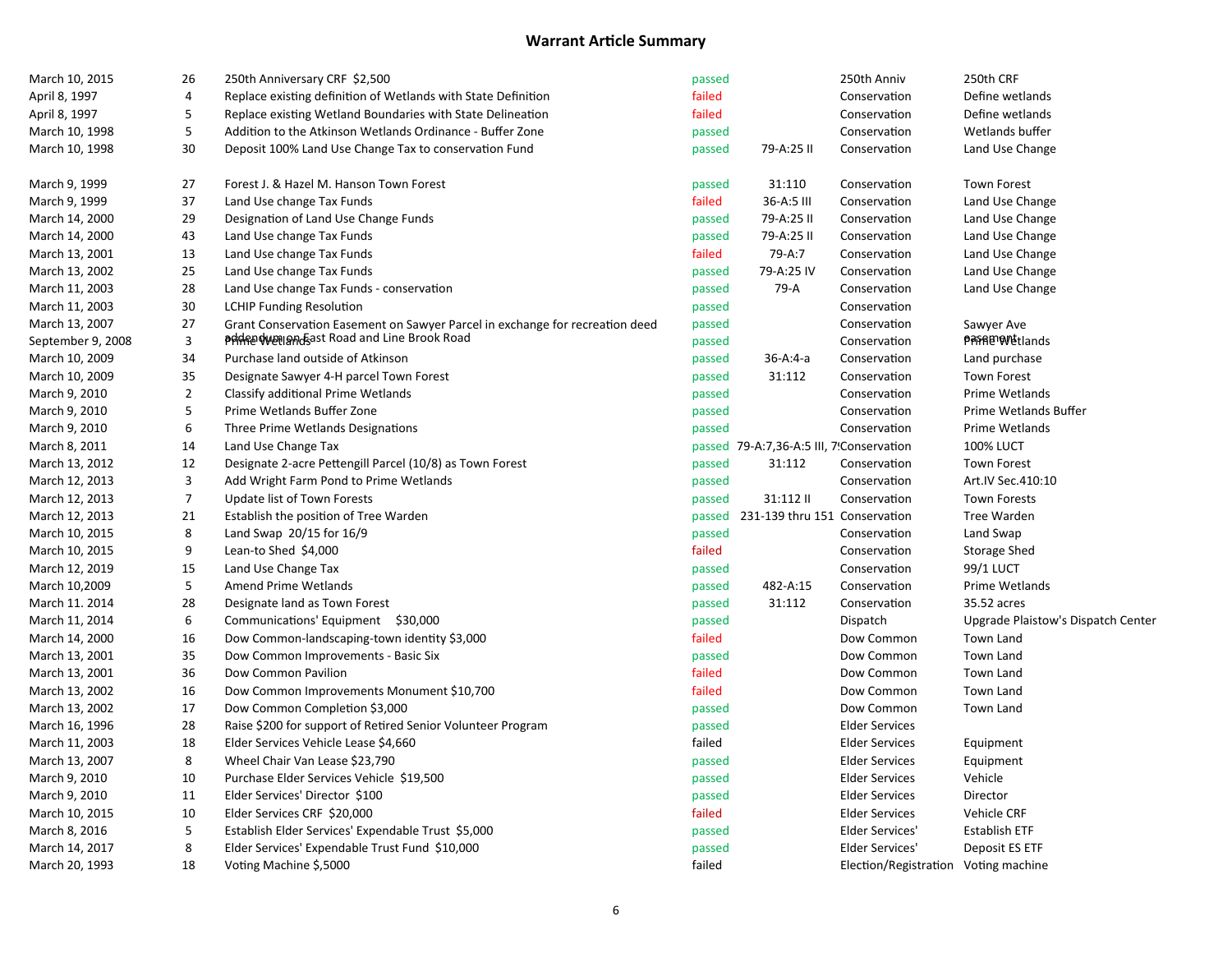| March 10, 2015 | 26 | 250th Anniversary CRF \$2,500                                | passed    |          | 250th Anniv                          | 250th CRF             |
|----------------|----|--------------------------------------------------------------|-----------|----------|--------------------------------------|-----------------------|
| March 12, 1994 | 24 | Purchase voting machine                                      | passed    |          | Election/Registration Voting machine |                       |
| March 11, 2008 | 35 | <b>State Election Polling Hours</b>                          | failed    | 39:3     | Election/Registration                | Polling hours         |
| March 8, 2016  | 6  | Energy Upgrades from Undesignated Fund Balance \$4,721       | passed    |          | Energy Comm.                         | Energy upgrades       |
| March 11, 2003 | 22 | Close Out Building Needs Capital Reserve                     | passed    |          | Finance                              |                       |
| March 9, 2004  | 13 | Building Needs Capital Reserve \$11,600                      | passed    |          | Finance                              | Capital Reserve       |
| March 14, 1989 | 21 | All wheel drive rescue truck \$68,000                        | passed    |          | Fire Dept                            | Equipment             |
| March 17, 1990 | 27 | Fire Dept Generator \$13,000                                 | passed    |          | Fire Dept                            | Equipment             |
| March 17, 1990 | 28 | Fire Dept Capital Reserve \$47,000                           | passed    |          | Fire Dept                            | Equipment             |
| March 17, 1990 | 29 | Dispose of Fire Dept old generator                           | passed    |          | Fire Dept                            |                       |
| March 17, 1990 | 30 | Dispose of Engine No.1                                       | passed    |          | Fire Dept                            |                       |
| March 16, 1991 | 21 | New pumper \$229,486                                         | passed    |          | Fire Dept                            | Equipment             |
| March 16, 1991 | 22 | Fire Dept Capital Reserve Fund \$60,000                      | passed    |          | Fire Dept                            | Capital Reserve       |
| March 16, 1991 | 23 | Dispose of Fire Vehicles, proceeds into Fire Capital Reserve | passed    |          | Fire Dept                            |                       |
| March 14, 1992 | 16 | Amend 1991 town warrant                                      | passed    |          | Fire Dept                            |                       |
| March 14, 1992 | 17 | Communication equipment                                      | withdrawn |          | Fire Dept                            | Equipment             |
| March 14, 1992 | 18 | Fire Dept Capital Reserve Fun \$60,000                       | passed    |          | Fire Dept                            | Capital Reserve       |
| March 14, 1992 | 19 | District fire/hazard aid system                              | passed    | 154:30-a | Fire Dept                            |                       |
| March 14, 1992 | 20 | Support of district fire/hazard aid system \$3,500           | passed    |          | Fire Dept                            |                       |
| March 20, 1993 | 33 | Upgrade self-contained breathing apparatus SCBA \$18,000     | passed    |          | Fire Dept                            | Equipment             |
| March 20, 1993 | 34 | Fire Dept Capital Reserve Fund \$60,000                      | passed    |          | Fire Dept                            | Capital Reserve       |
| March 12, 1994 | 10 | Fire Dept Capital Reserve Fund - equipment & vehicles        | passed    |          | Fire Dept                            | Capital Reserve       |
| March 12, 1994 | 11 | Fire Dept Capital Reserve Fund - replace vehicle             | passed    |          | Fire Dept                            | Capital Reserve       |
| March 12, 1994 | 12 | Dispose of 1961 fire truck                                   | passed    |          | Fire Dept                            |                       |
| March 18, 1995 | 18 | Refurbish Engine No.3 \$50,000 amended to \$58,350           | passed    |          | Fire Dept                            | Equipment             |
| March 18, 1995 | 19 | Fire Dept Capital Reserve                                    | tabled    |          | Fire Dept                            | Capital Reserve       |
| March 18, 1995 | 23 | Research sites and engineering for Fire Station \$5,000      | passed    |          | Fire Dept                            | <b>Town Buildings</b> |
| March 18, 1995 | 24 | Fire Station Renovations \$8,750                             | passed    |          | Fire Dept                            | <b>Town Buildings</b> |
| April 8, 1997  | 24 | Appropriate \$22,500 for fire/rescue command vehicle         | passed    |          | Fire Dept                            | Equipment             |
| March 10, 1998 | 10 | Appropriate \$50,000 to plan/design replacement Fire Station | passed    |          | Fire Dept                            | <b>Town Buildings</b> |
| March 9, 1999  | 11 | Fire Station Bond \$1,271,425                                | passed    | 33       | Fire Dept                            | <b>Town Buildings</b> |
| March 9, 1999  | 12 | AFD Capital Reserve Fund                                     | passed    |          | Fire Dept                            | Capital Reserve       |
| March 14, 2000 | 26 | AFD Pager \$15,000                                           | passed    |          | Fire Dept                            | Equipment             |
| March 14, 2000 | 27 | AFD Capital Reserve Fund Changes                             | passed    |          | Fire Dept                            | Capital Reserve       |
| March 14, 2000 | 28 | AFD Capital Reserve Fund \$25,000                            | passed    |          | Fire Dept                            | Capital Reserve       |
| March 13, 2001 | 31 | Fire Department Capital Reserve \$30,000                     | passed    |          | Fire Dept                            | Capital Reserve       |
| March 13, 2001 | 32 | Fire Department SCBA                                         | passed    |          | Fire Dept                            | Equipment             |
| March 13, 2002 | 13 | Fire Dept Water Line \$45,000                                | passed    |          | Fire Dept                            | Equipment             |
| March 13, 2002 | 14 | Fire Dept Equipment & Vehicles \$30,000                      | passed    |          | Fire Dept                            | Equipment             |
| March 13, 2002 | 15 | Fire Dept Paid Call \$50,000                                 | failed    | 508:12B  | Fire Dept                            |                       |
| March 11, 2003 | 24 | Fire Dept Truck Lease \$448,363                              | failed    |          | Fire Dept                            | Equipment             |
| March 11, 2003 | 25 | Fire Dept Capital Reserve Fund \$120,000                     | failed    |          | Fire Dept                            | Capital Reserve       |
| March 11, 2003 | 26 | Fire Dept Capital Reserve Fund \$30,000                      | passed    |          | Fire Dept                            | Capital Reserve       |
| March 9, 2004  | 15 | Fire Dept Equipment & Vehicles \$444,947                     | passed    |          | Fire Dept                            | Equipment             |
| March 9, 2004  | 16 | Fire Dept Equipment & Vehicles \$150,000                     | passed    |          | Fire Dept                            | Equipment             |
| March 9, 2004  | 17 | Fire Dept Equipment & Vehicles \$30,000                      | passed    |          | <b>Fire Dept</b>                     | Equipment             |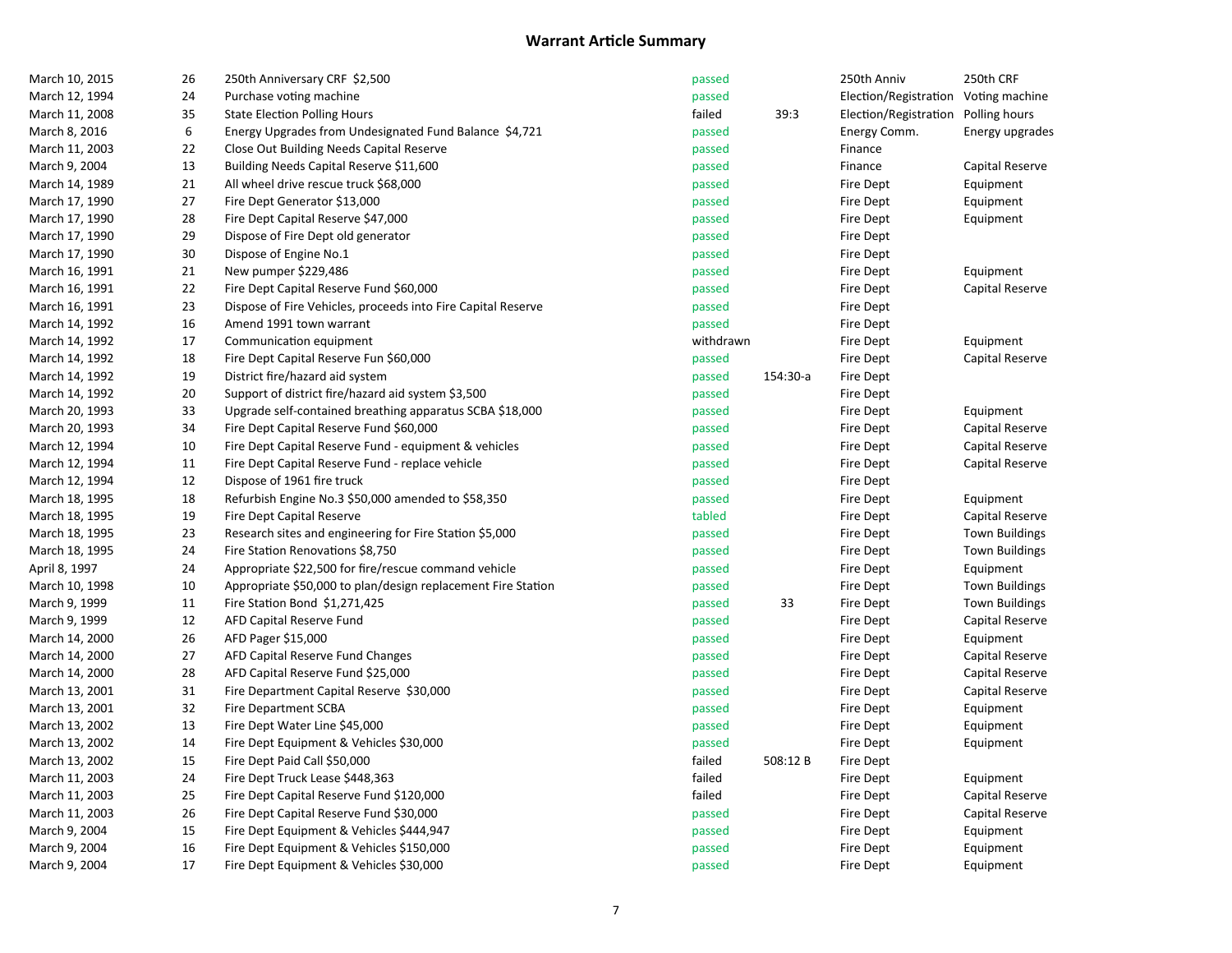| March 10, 2015 | 26               | 250th Anniversary CRF \$2,500                                                       | passed    |             | 250th Anniv      | 250th CRF                   |
|----------------|------------------|-------------------------------------------------------------------------------------|-----------|-------------|------------------|-----------------------------|
| March 8, 2005  | 9                | Fire Dept Capital Reserve Fund \$60,000                                             | passed    |             | <b>Fire Dept</b> | Capital Reserve             |
| March 14, 2006 | 15               | Fire Dept Capital Reserve \$60,000                                                  | passed    |             | Fire Dept        | Capital Reserve             |
| March 13, 2007 | 11               | Fire Dept Capital Reserve \$50,000                                                  | passed    |             | <b>Fire Dept</b> | Capital Reserve             |
| March 13, 2007 | 12               | Fire Dept Exhaust Ventilator \$25,000                                               | passed    |             | Fire Dept        | Equipment                   |
| March 13, 2007 | 14               | Partial Facility Lease- AMR to park ambulance in fire station                       | passed    | 41:11a      | Fire Dept        | <b>Town Buildings</b>       |
| March 11, 2008 | 12               | Fire Department Capital Reserve \$60,000                                            | passed    |             | <b>Fire Dept</b> | Capital Reserve             |
| March 11, 2008 | 13               | New Ambulance \$147,950                                                             | passed    |             | Fire Dept        | Equipment                   |
| March 10, 2009 | 11               | Fire Department Capital Reserve \$60,000                                            | passed    |             | <b>Fire Dept</b> | Capital Reserve             |
| March 9, 2010  | 12               | Fire Department Capital Reserve \$60,000                                            | passed    |             | Fire Dept        | Capital Reserve             |
| March 8, 2011  | 15               | Fire Dept Command/Rescue Unit \$40,000                                              | passed    |             | Fire Dept        | Command/Rescue              |
| March 8, 2011  | 16               | Fire Department Capital Reserve \$60,000                                            | passed    |             | Fire Dept        | Capital Reserve             |
| March 13, 2012 | 16               | Fire Department Capital Reserve \$90,000                                            | passed    |             | Fire Dept        | Capital Reserve             |
| March 12, 2013 | 10               | Fire Department Capital Reserve \$90,000                                            | passed    |             | Fire Dept        | Capital Reserve             |
| March 12, 2013 | 11               | Replace Fire Department Tanker \$212,000                                            | passed    |             | Fire Dept        | New Tanker                  |
| March 12, 2013 | 12               | Install six new Fire Hydrants \$30,000                                              | passed    |             | Fire Dept        | 6 Hydrants                  |
| March 11, 2014 | 5                | Fire Department Capital Reserve \$125,000                                           | passed    |             | Fire Dept        | Capital Reserve             |
| March 10, 2015 | 11               | Purchase Fire Pumper \$431,500 (\$345,000 CRF)                                      | passed    |             | Fire Dept        | Pumper                      |
| March 10, 2015 | 12               | Fire Dept. Contingency \$125,000 to CRF                                             | passed    |             | Fire Dept        | <b>Pumper Contingency</b>   |
| March 10, 2015 | 13               | Replace SCBA gear \$131,976 (95% FEMA Grant)                                        | passed    |             | Fire Dept        | <b>SCBA Grant</b>           |
| March 8, 2016  | $\boldsymbol{7}$ | Fire Department Capital Reserve \$90,000                                            | passed    |             | Fire Dept        | Deposit C/R                 |
| March 14, 2017 | 9                | Fire Department Capital Reserve \$130,000                                           | passed    |             | <b>Fire Dept</b> | Deposit FD CRF              |
| March 13, 2018 | 6                | Fire Department Mini-Pumper \$234,000                                               | passed    | 32:7, VI    | Fire Dept        | Mini-Pumper                 |
| March 13, 2018 | $\boldsymbol{7}$ | Restructure Fire Department                                                         | passed    | 154:1, 1(a) | Fire Dept        | Restructure                 |
| March 13, 2018 | 8                | Fire Department Staffing \$150,000                                                  | passed    |             | Fire Dept        | Staffing                    |
| March 12, 2019 | 5                | Cardiac Monitor \$25,000                                                            | passed    |             | Fire Dept        | Cardiac Monitor             |
| March 12, 2019 | 6                | Fire Department Capital Reserve \$120,000                                           | passed    |             | Fire Dept        | Capital Reserve             |
| March 13, 2019 | 5                | Fire Department Capital Reserve \$90,000                                            | passed    |             | Fire Dept        | Capital Reserve             |
| March 14, 2000 | 15               | Fund request \$1,500                                                                | passed    |             | General Expense  |                             |
| March 13, 2001 | 40               | update Aerial photographs                                                           | passed    |             | General Expense  | Aerial Photographs          |
| March 14, 1989 | 16               | Control policies on spending                                                        | failed    |             | Governance       | Spending                    |
| March 14, 1989 | 44               | Appoint affordable housing committee                                                | failed    |             | Governance       |                             |
| March 14, 1989 | 51               | Authorize Selectmen to manage money from governmental bodies as deemed fit          | passed    | 31:95-b     | Governance       |                             |
| March 17, 1990 | 56               | Ordinance - heavy traffic limitation on Lower Maple Ave, Kelly Ln, Robie Ln, Indian | passed    |             | Governance       | Traffic                     |
| March 17, 1990 | 63               | Ridun Research Menods Right Seven brows over an and the same of the                 | passed    | 31:95-b     | Governance       |                             |
| March 16, 1991 | 14               | Require petitioners to specify costs covered by a warrant article                   | failed    |             | Governance       |                             |
| March 16, 1991 | 47               | Authorize Selectmen to manage money from governmental bodies as deemed fit          | passed    | 31:95-b     | Governance       |                             |
| March 14, 1992 | 34               | Restoration of town records \$5044                                                  | passed    |             | Governance       | <b>Restore Town Records</b> |
| March 14, 1992 | 45               | What action the Town will take regarding prting/dist of town reports & tax          | no action |             | Governance       |                             |
| March 14, 1992 | $51\,$           | A the media bodies as deemed fit                                                    | passed    | 31:95-b     | Governance       |                             |
| March 12, 1994 | 32               | Eliminate inventory form                                                            | passed    |             | Governance       | Eliminate Inventory         |
| March 12, 1994 | 35               | Allow Selectmen to apply/accept/expend money from governmental unit                 | passed    | 31:95-b     | Governance       |                             |
| March 12, 1994 | 36               | Allow Selectmen to issue tax anticipation notes - Indefinite                        | passed    | 31:95-b     | Governance       | <b>TAN</b>                  |
| March 18, 1995 | 42               | Reinstate the Inventory Form                                                        | failed    |             | Governance       |                             |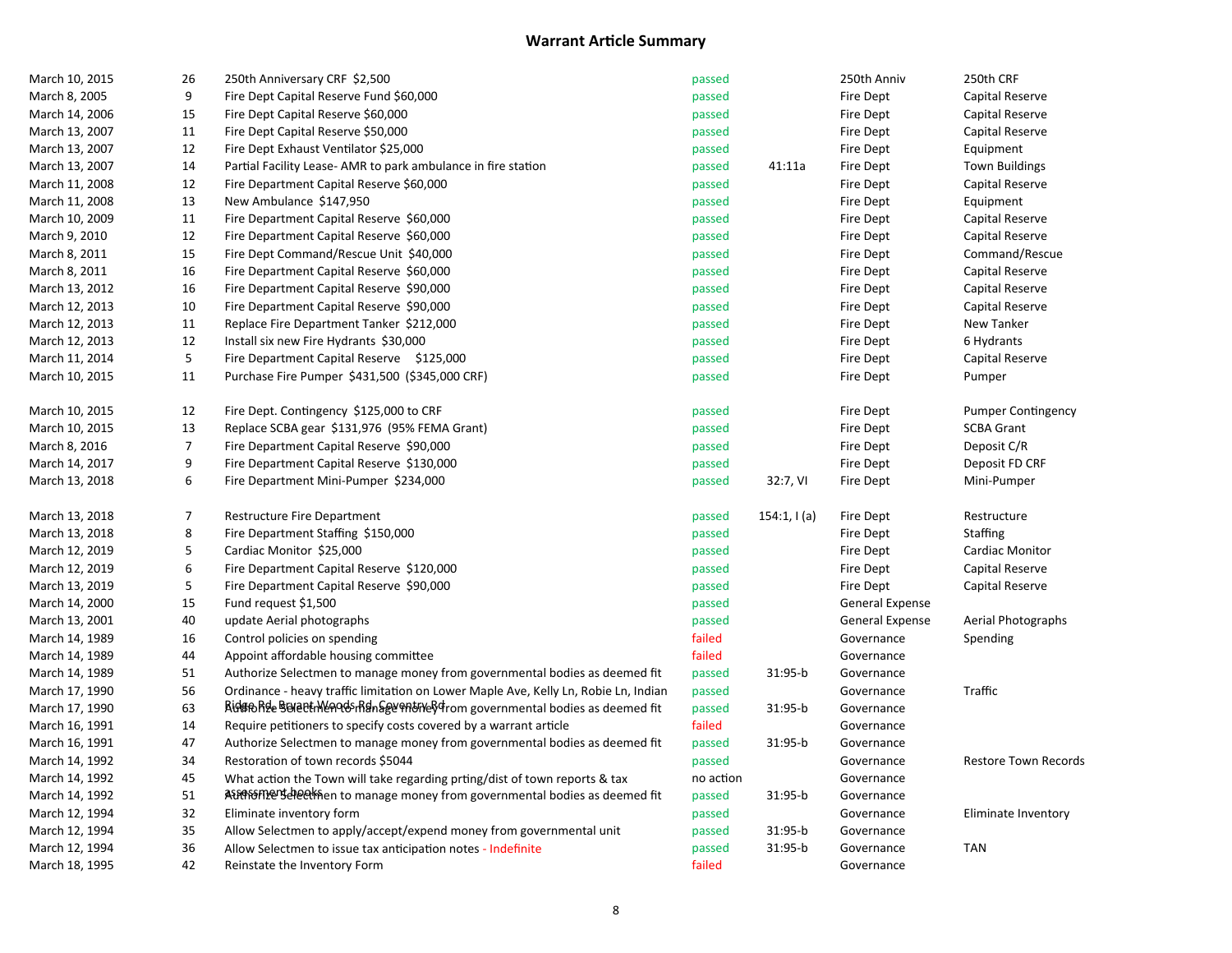| March 10, 2015 | 26               | 250th Anniversary CRF \$2,500                                                | passed |            | 250th Anniv | 250th CRF                          |
|----------------|------------------|------------------------------------------------------------------------------|--------|------------|-------------|------------------------------------|
| March 18, 1995 | 43               | Require the licensing of cats                                                | tabled |            | Governance  |                                    |
| March 16, 1996 | $\overline{2}$   | Adoption of Senate Bill 2 - Ballot Voting                                    | passed | 40:13      | Governance  | $SB-2$                             |
| April 8, 1997  | 43               | Adopt ordinance relative to winter parking ban                               | passed |            | Governance  | Parking                            |
| March 10, 1998 | 33               | Vote to rescind Senate Bill 2 (passage required 3/5 votes)                   | failed | 40:13      | Governance  |                                    |
| March 10, 1998 | 35               | Vote to require bidding on any single purchase over \$1,000                  | failed |            | Governance  |                                    |
| March 14, 2000 | $\mathsf 3$      | Seasonal Conversion Reviews                                                  | passed |            | Governance  | <b>Seasonal Conversions</b>        |
| March 14, 2000 | 40               | Expense Exceeding \$1000                                                     | failed |            | Governance  |                                    |
| March 11, 2008 | 32               | Use of Public auction or trade to dispose of capital equipment               | passed |            | Governance  | Equipment disposal                 |
| March 11, 2008 | 33               | Town Adhere to NH RSA's pertain to water withdrawal                          | passed |            | Governance  | Water withdrawal                   |
| March 11, 2008 | 34               | Town adhere to NH RSA's pertain to water withdrawal & quality                | passed |            | Governance  | Water withdrawal                   |
| March 10, 2009 | 32               | Police Dept command structure to remain the same                             | passed |            | Governance  | Police command structure           |
| March 9, 2010  | 35               | Establish a Technology Committee                                             | passed |            | Governance  | Form IT Committee                  |
| March 8, 2011  | 17               | Default Budget                                                               | passed | 32:14      | Governance  | Default Budget to Budget Committee |
| March 8, 2011  | 31               | Road Acceptance                                                              | passed | 674:40 a   | Governance  | Road Acceptance to BoS             |
| March 8, 2011  | 34               | <b>Recreation Commission</b>                                                 | passed | $35-b$     | Governance  | Recreation                         |
| March 13, 2012 | 5                | Special Meeting for Collective Bargaining Agreement if #2012-4 is defeated   | passed |            | Governance  | <b>Special Meeting</b>             |
| March 13, 2012 | 13               | <b>Conservation Commission Membership</b>                                    | passed | $36 - A:3$ | Governance  | Conservation                       |
| March 13, 2012 | 14               | Not to consolidate Elder Services & not to move to Community Center \$0      | passed |            | Governance  | <b>Elder Services</b>              |
| March 13, 2012 | 15               | Fund the position of Director of Elder Services \$1                          | failed |            | Governance  | <b>Elder Services</b>              |
| March 13, 2012 | 26               | Repurpose Cable Capital Reserve                                              | failed |            | Governance  | Cable Capital Reserve              |
| March 13, 2012 | 30               | Establish a Heritage Commission & Heritage Fund                              | passed | $41:11-a$  | Governance  | <b>Heritage Commission</b>         |
| March 13, 2012 | 31               | Prohibit BoS from spending legal money for public officials personal defense | passed |            | Governance  | Legal Defense                      |
| March 13, 2012 | 32               | Post all meeting on the Town website                                         | passed | 91-A:2 II  | Governance  | Post meetings                      |
| March 13, 2012 | 34               | Continue to have Elder Services part of the Police Dept                      | passed |            | Governance  | Elder Services/PD                  |
| March 12, 2013 | $\boldsymbol{6}$ | Permit Bow Hunting in Town Forests                                           | passed |            | Governance  | <b>Bow Hunting</b>                 |
| March 12, 2013 | 13               | <b>Establish Heritage Commission</b>                                         | failed |            | Governance  | Heritage Commission                |
| March 12, 2013 | 17               | Establish Legal Capital Reserve Fund \$10,000                                | failed | 35.1 V     | Governance  | Legal C/R                          |
| March 10, 2015 | 30               | Fund State Ed Needs (by petition)                                            | passed |            | Governance  | State Ed                           |
| March 10, 2015 | 31               | Study Timberlane Withdrawal (by Petition)                                    | failed | 195:25     | Governance  | T'lane Withdrawal                  |
| March 10, 2015 | 33               | <b>Accept Unanticipated Funds</b>                                            | passed | 198:20-b   | Governance  | <b>Unanticipated Funds</b>         |
| March 10, 2015 | 34               | Acceptance of Reports                                                        | passed |            | Governance  | <b>Accept Reports</b>              |
| March 8, 2016  | 17               | Administrative Enforcement of Ordinances                                     | passed | 31:39-с    | Governance  | Adm Enforcement                    |
| March 8, 2016  | 18               | <b>Accept Unanticipated Funds</b>                                            | passed | 31:95-b    | Governance  | Accept funds                       |
| March 8, 2016  | 19               | <b>Accept Reports</b>                                                        | passed |            | Governance  | Accept reports                     |
| March 8, 2016  | 20               | Conflict of Interest by petition                                             | failed |            | Governance  | Col Legal                          |
| March 8, 2016  | 21               | Amend Conflict of Interest Ordinance by petition                             | failed | $31:39-a$  | Governance  | Col Amendment                      |
| March 14, 2017 | 18               | <b>Acceptance of Reports</b>                                                 | passed |            | Governance  | <b>Accept Reports</b>              |
| March 13, 2018 | $10\,$           | Discontinue Heritage Commission                                              | passed |            | Governance  | Discontinue Heritage Commission    |
| March 13, 2018 | 15               | Acceptance of Reports                                                        | passed |            | Governance  | <b>Accept Reports</b>              |
| March 12, 2019 | 16               | <b>KENO</b>                                                                  | failed |            | Governance  | <b>KENO</b>                        |
| March 12, 2019 | 17               | Acceptance of Reports                                                        | passed |            | Governance  | <b>Accept Reports</b>              |
| March 11. 2014 | 20               | Legal Capital Reserve \$20,000                                               | failed | 35.1 V     | Governance  | Establish C/R                      |
| March 11. 2014 | 22               | BoS to accept New Trusts - Indefinite                                        | passed | 31:19      | Governance  | <b>Accept New Trusts</b>           |
| March 11. 2014 | 23               | Establish Heritage Commission and Fund                                       | passed | 673 & 674  | Governance  | Establish Heritage Comm            |
| March 11. 2014 | 25               | Waterline Installation \$157,000                                             | failed |            | Governance  |                                    |
|                |                  |                                                                              |        |            |             | Dioxane Mitigation                 |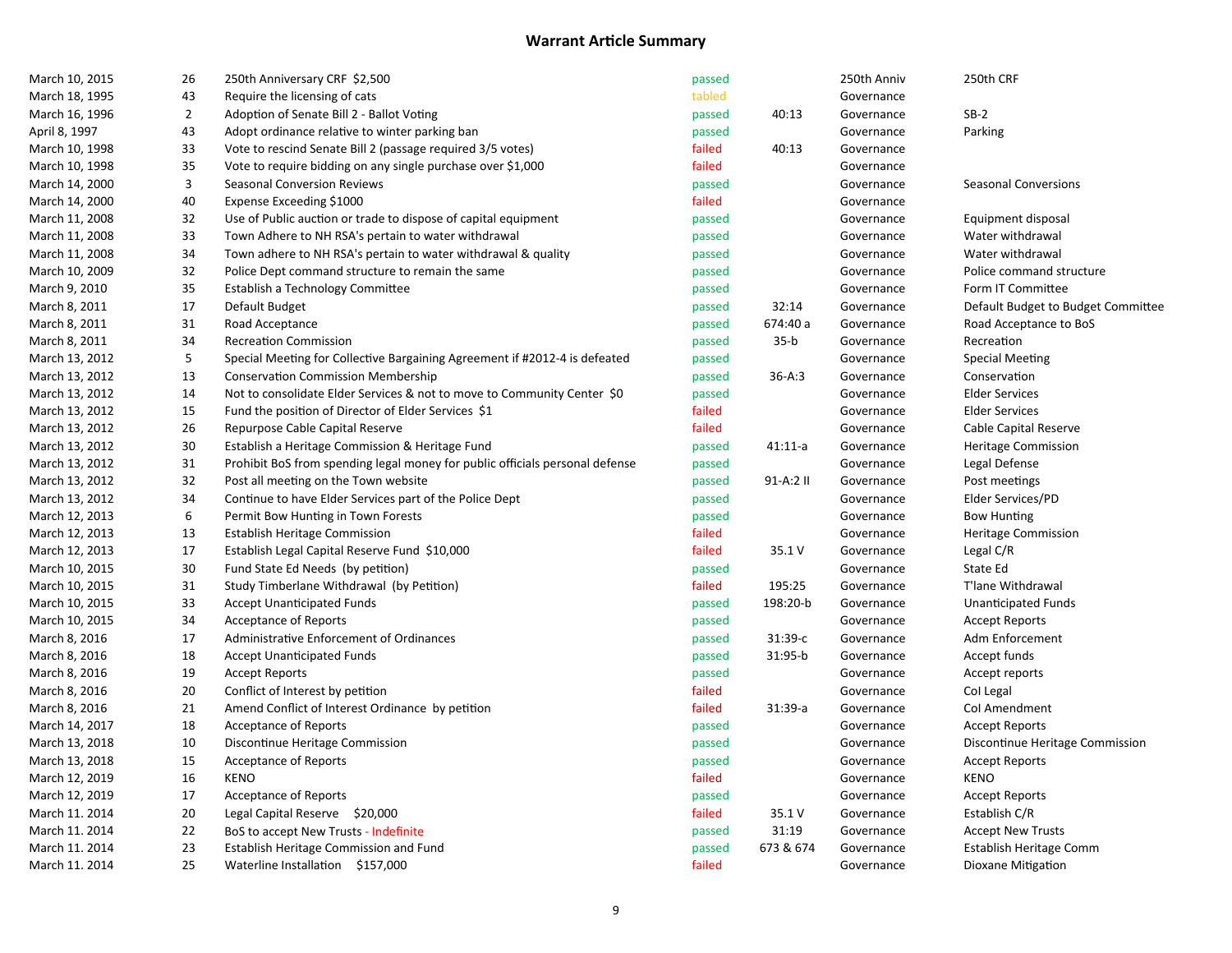| March 10, 2015 | 26             | 250th Anniversary CRF \$2,500                                          | passed | 250th Anniv         | 250th CRF                      |
|----------------|----------------|------------------------------------------------------------------------|--------|---------------------|--------------------------------|
| March 11. 2014 | 26             | Waterline Connections \$160,000                                        | failed | Governance          | Dioxane Mitigation             |
| March 11. 2014 | 27             | <b>Constitutional Amendment</b>                                        | passed | Governance          | <b>Political Spending</b>      |
| March 11. 2014 | 30             | Board of Selectmen to 5 Members                                        | passed | Governance          | 5-member BoS                   |
| March 11. 2014 | 31             | Legal Appropriation for Budget Committee \$0                           | failed | Governance          | <b>Budget Legal</b>            |
| March 11. 2014 | 32             | Conflict of Interest Legal Appropriation \$0                           | failed | Governance          | Col Legal                      |
| March 11. 2014 | 33             | Competitive Bids                                                       | passed | Governance          | Policies & Procedures          |
| March 11. 2014 | 34             | Certified Financial Audit \$1                                          | passed | Governance          | Audit                          |
| March 14, 1989 | 42             | Haverhill Crisis Intervention \$500                                    | passed | Health/Welfare      | Crisis Intervention            |
| March 14, 1992 | 43             | A Safe Place services \$250                                            | passed | Health/Welfare      | A Safe Place                   |
| March 14, 1992 | 44             | The Greater Salem Caregivers \$1,300                                   | passed | Health/Welfare      | Greater Salem Caregivers       |
| March 12, 1994 | 27             | Special Needs program of Salem \$889                                   | passed | Health/Welfare      | Special Needs/Salem            |
| March 12, 1994 | 28             | Aids Response of the Seacoast \$1,000                                  | passed | Health/Welfare      | AIDS Response/Seacoast         |
| March 9, 1999  | 21             | Seacoast Healthnet \$528                                               | passed | Health/Welfare      | Seacoast Healthnet             |
| March 13, 2001 | $\overline{7}$ | Greater Derry Transportation Council \$1,000                           | passed | Health/Welfare      | Greater Derry Transport Counci |
| March 11, 2003 | 29             | Sad Café \$5,000                                                       | passed | Health/Welfare      | Sad Café                       |
| March 9, 2004  | 18             | Child Advocacy Center of Rockingham County                             | passed | Health/Welfare      | Child Advocacy Ctr             |
| March 9, 2004  | 19             | <b>Greater Derry Transportation Council</b>                            | failed | Health/Welfare      |                                |
| March 10, 2009 | 17             | American Red Cross \$300                                               | passed | Health/Welfare      | <b>Red Cross</b>               |
| March 10, 2009 | 26             | Rockingham Nutrition & Meals on Wheels \$2,000                         | passed | Health/Welfare      | Meals on Wheels                |
| March 12, 2013 | 9              | Support Court Appointed Special Advocates (CASA) \$500                 | passed | Health/Welfare      | C.A.S.A.                       |
| March 14, 1989 | 25             | Dispose of highway plows                                               | failed | <b>Highway Dept</b> |                                |
| March 14, 1989 | 34             | New sander \$11,500                                                    | passed | <b>Highway Dept</b> | Equipment                      |
| March 14, 1989 | 35             | Resurface Robie Land \$17,513                                          | passed | <b>Highway Dept</b> | Repairs and Improvements       |
| March 14, 1989 | 36             | Repair and resurface Island Pond Road \$105,600 and engineering 11,200 | passed | Highway Dept        | Repairs and Improvements       |
| March 14, 1989 | 37             | Resurface Brookside Terrace \$31,000                                   | passed | <b>Highway Dept</b> | Repairs and Improvements       |
| March 17, 1990 | 37             | Reconstruction of Crown Hill \$52,947                                  | passed | Highway Dept        | Repairs and Improvements       |
| March 17, 1990 | 38             | Reconstruction of Geary Land \$28,192                                  | passed | <b>Highway Dept</b> | Repairs and Improvements       |
| March 17, 1990 | 39             | Water build up problem on Meadow Lane \$150                            | tabled | <b>Highway Dept</b> | Repairs and Improvements       |
| March 17, 1990 | 40             | Engineering in preparation for reconstruction of Maple Ave \$15000     | failed | <b>Highway Dept</b> | Repairs and Improvements       |
| March 17, 1990 | 41             | Reconstruction of Island Pond Road \$150000                            | passed | <b>Highway Dept</b> | Repairs and Improvements       |
| March 16, 1991 | 18             | Roadwork on Maple Ave \$101,804                                        | tabled | <b>Highway Dept</b> | Repairs and Improvements       |
| March 16, 1991 | 19             | Lease of backhoe/loader                                                | failed | Highway Dept        | Equipment                      |
| March 16, 1991 | 20             | 1-ton dump truck \$30,000                                              | passed | <b>Highway Dept</b> | Equipment                      |
| March 14, 1992 | 24             | Confirm town mtg vote on restriction of salt use on roads              | passed | Highway Dept        | Plowing and Salt               |
| March 14, 1992 | 25             | Reconstruct/resurface 200' Merrill Drive \$3,547                       | passed | <b>Highway Dept</b> | Repairs and Improvements       |
| March 14, 1992 | 26             | Reconstruct/resurface 950' Stage Road \$14,680                         | passed | <b>Highway Dept</b> | Repairs and Improvements       |
| March 14, 1992 | 27             | Reconstruct/resurface 950' Walker Road \$11,058                        | passed | <b>Highway Dept</b> | Repairs and Improvements       |
| March 14, 1992 | 28             | Reconstruct/resurface 560' Huckleberry Lane \$9,905                    | passed | <b>Highway Dept</b> | Repairs and Improvements       |
| March 14, 1992 | 29             | Reconstruct/resurface 1,500' Old Coach Road                            | passed | <b>Highway Dept</b> | Repairs and Improvements       |
| March 14, 1992 | 30             | Reconstruct/resurface 810' Mosher Drive \$12,679                       | passed | Highway Dept        | Repairs and Improvements       |
| March 14, 1992 | 31             | Reconstruct/resurface 540' Crystal Hill Circle \$9,794                 | passed | <b>Highway Dept</b> | Repairs and Improvements       |
| March 14, 1992 | 32             | Reclaim/resurface 1200' Westside Drive \$23,000                        | passed | Highway Dept        | Repairs and Improvements       |
| March 20, 1993 | 17             | Parking for article 16 Capital Reserve Fund \$25,000                   | passed | Highway Dept        | Capital Reserve                |
| March 20, 1993 | 35             | Reclaim/resurface 2100' Knightland Road \$41,729                       | passed | <b>Highway Dept</b> | Repairs and Improvements       |
| March 20, 1993 | 36             | Reclaim/resurface 1350' Belknap Drive \$25,485                         | tabled | <b>Highway Dept</b> | Repairs and Improvements       |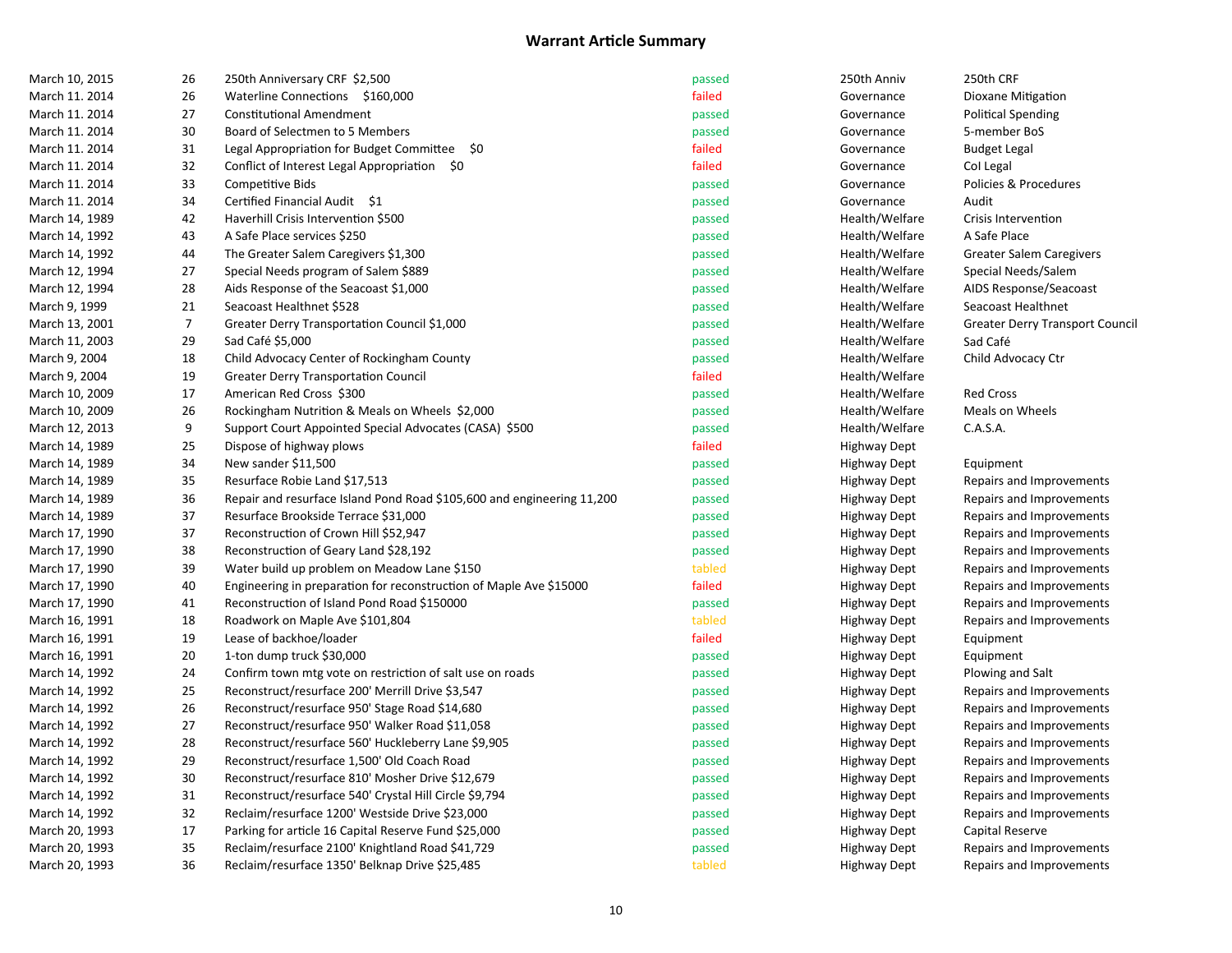| March 10, 2015 | 26             | 250th Anniversary CRF \$2,500                                                       | passed |      | 250th Anniv         | 250th CRF                |
|----------------|----------------|-------------------------------------------------------------------------------------|--------|------|---------------------|--------------------------|
| March 20, 1993 | 37             | Reclaim/resurface 1000' Hawthorne Drive \$18,870                                    | passed |      | <b>Highway Dept</b> | Repairs and Improvements |
| March 20, 1993 | 38             | Resurface Providence Hill Road                                                      | tabled |      | <b>Highway Dept</b> | Repairs and Improvements |
| March 12, 1994 | $\overline{7}$ | Reclaim/resurface 1,350 Belknap Drive \$27,405                                      | passed |      | <b>Highway Dept</b> | Repairs and Improvements |
| March 12, 1994 | 8              | Reclaim/resurface 5,800 Provide Hill Road \$150,000                                 | failed |      | <b>Highway Dept</b> | Repairs and Improvements |
| March 12, 1994 | 15             | (2) highway plow packages\$8,000                                                    | passed |      | <b>Highway Dept</b> | Equipment                |
| March 12, 1994 | 18             | Reconstruct portion of Academy Ave \$7,500                                          | passed |      | Highway Dept        | Repairs and Improvements |
| March 12, 1994 | 29             | Hazardous Waste Collection Day \$9,500                                              | passed |      | <b>Highway Dept</b> | Hazardous Waste Day      |
| March 18, 1995 | 9              | Reconstruct 5,200' of Providence Hill Road \$240,000                                | tabled |      | <b>Highway Dept</b> | Repairs and Improvements |
| March 18, 1995 | 10             | Reconstruct 3,600 Providence Hill Road                                              | tabled |      | Highway Dept        | Repairs and Improvements |
| March 18, 1995 | 11             | Reclaim/resurface 1,415 Pheasant Lane \$25,560                                      | passed |      | <b>Highway Dept</b> | Repairs and Improvements |
| March 18, 1995 | 12             | Reclaim/resurface 2,070 of Oak Hill Circle \$41,946                                 | passed |      | Highway Dept        | Repairs and Improvements |
| March 18, 1995 | 13             | Reclaim/resurface 2,036 of Old Coach Road                                           | passed |      | <b>Highway Dept</b> | Repairs and Improvements |
| March 18, 1995 | 15             | Appropriate for Houle's Grove Road \$3,000 to gravel                                | passed |      | Highway Dept        | Repairs and Improvements |
| March 18, 1995 | 27             | Capital Reserve Fund Sawyer Ave \$10,000                                            | passed |      | Highway Dept        | Sawyer Ave               |
| March 16, 1996 | 20             | Raise \$10,000 for Sawyer Avenue Capital Reserve                                    | passed |      | <b>Highway Dept</b> | Sawyer Ave               |
| March 16, 1996 | 21             | Raise \$76,249 to reclaim 3,000 feet of lower Maple Avenue                          | failed |      | <b>Highway Dept</b> | Repairs and Improvements |
| March 16, 1996 | 22             | Raise \$31,614 to reclaim 1,807 feet of Upland Lane                                 | passed |      | Highway Dept        | Repairs and Improvements |
| March 16, 1996 | 23             | Raise \$16,499 to reclaim 1,000 feet of Robie Land and Green Hill Drive             | passed |      | <b>Highway Dept</b> | Repairs and Improvements |
| March 16, 1996 | 24             | Raise \$25,123 to reclaim 1,523 feet of Far View Hill Road                          | passed |      | Highway Dept        | Repairs and Improvements |
| March 16, 1996 | 25             | Raise \$20,066 to reclaim 1,145 feet of Woodside Way                                | passed |      | <b>Highway Dept</b> | Repairs and Improvements |
| March 16, 1996 | 26             | Raise \$98,181 to reconstruct 2,700 feet of Providence Hill                         | failed |      | Highway Dept        | Repairs and Improvements |
| March 16, 1996 | 33             | b <sup>88</sup> b other portion of Emery Drive                                      | passed |      | Highway Dept        | Repairs and Improvements |
| April 8, 1997  | 16             | Raise/appropriate \$73,893 to rehabilitate 3,870' of Amberwood Drive                | failed |      | <b>Highway Dept</b> | Repairs and Improvements |
| April 8, 1997  | 17             | Raise/appropriate \$136,953 to rehabilitate 4,120' and shim/overlay 9,545' of Maple | failed |      | <b>Highway Dept</b> | Repairs and Improvements |
| April 8, 1997  | 18             | AXBe/appropriate \$58,250 to rehabilitate 2,858' of Devonshire Road                 | failed |      | <b>Highway Dept</b> | Repairs and Improvements |
| April 8, 1997  | 19             | Raise/appropriate \$1.00 to rehabilitate 5,280' of Providence Hill Road             | passed |      | <b>Highway Dept</b> | Repairs and Improvements |
| April 8, 1997  | 20             | Raise/appropriate \$29,000 to replace Town truck                                    | passed |      | <b>Highway Dept</b> | Repairs and Improvements |
| April 8, 1997  | 33             | Authorize deposition of old Town truck by sale, bid or trade                        | passed |      | Highway Dept        | Repairs and Improvements |
| March 10, 1998 | 15             | \$160,000 to rehabilitate Sawyer Ave                                                | passed |      | <b>Highway Dept</b> | Repairs and Improvements |
| March 10, 1998 | 16             | \$174,000 to rehabilitate West Side Dr                                              | failed |      | <b>Highway Dept</b> | Repairs and Improvements |
| March 10, 1998 | 17             | \$95,000 to rehabilitate Stonewall Terrace                                          | failed |      | <b>Highway Dept</b> | Repairs and Improvements |
| March 9, 1999  | 13             | Sawyer Ave Capital Reserve Fund                                                     | passed |      | <b>Highway Dept</b> | Sawyer Ave               |
| March 9, 1999  | 19             | Westside Drive \$160,000                                                            | passed |      | Highway Dept        | Repairs and Improvements |
| March 9, 1999  | 20             | Providence Hill Road \$131,000                                                      | passed |      | Highway Dept        | Repairs and Improvements |
| March 14, 2000 | 11             | Christine Drive \$87,912                                                            | passed |      | <b>Highway Dept</b> | Repairs and Improvements |
| March 14, 2000 | 12             | Devonshire Road \$118,800                                                           | passed |      | <b>Highway Dept</b> | Repairs and Improvements |
| March 14, 2000 | 13             | Leroy Ave \$35,640                                                                  | passed |      | <b>Highway Dept</b> | Repairs and Improvements |
| March 14, 2000 | 33             | Sidewalks \$0                                                                       | failed | 35:1 | <b>Highway Dept</b> |                          |
| March 13, 2001 | 8              | Brendan Road \$59,400                                                               | passed |      | <b>Highway Dept</b> | Repairs and Improvements |
| March 13, 2001 | 9              | Dow Avenue \$59,400                                                                 | passed |      | <b>Highway Dept</b> | Repairs and Improvements |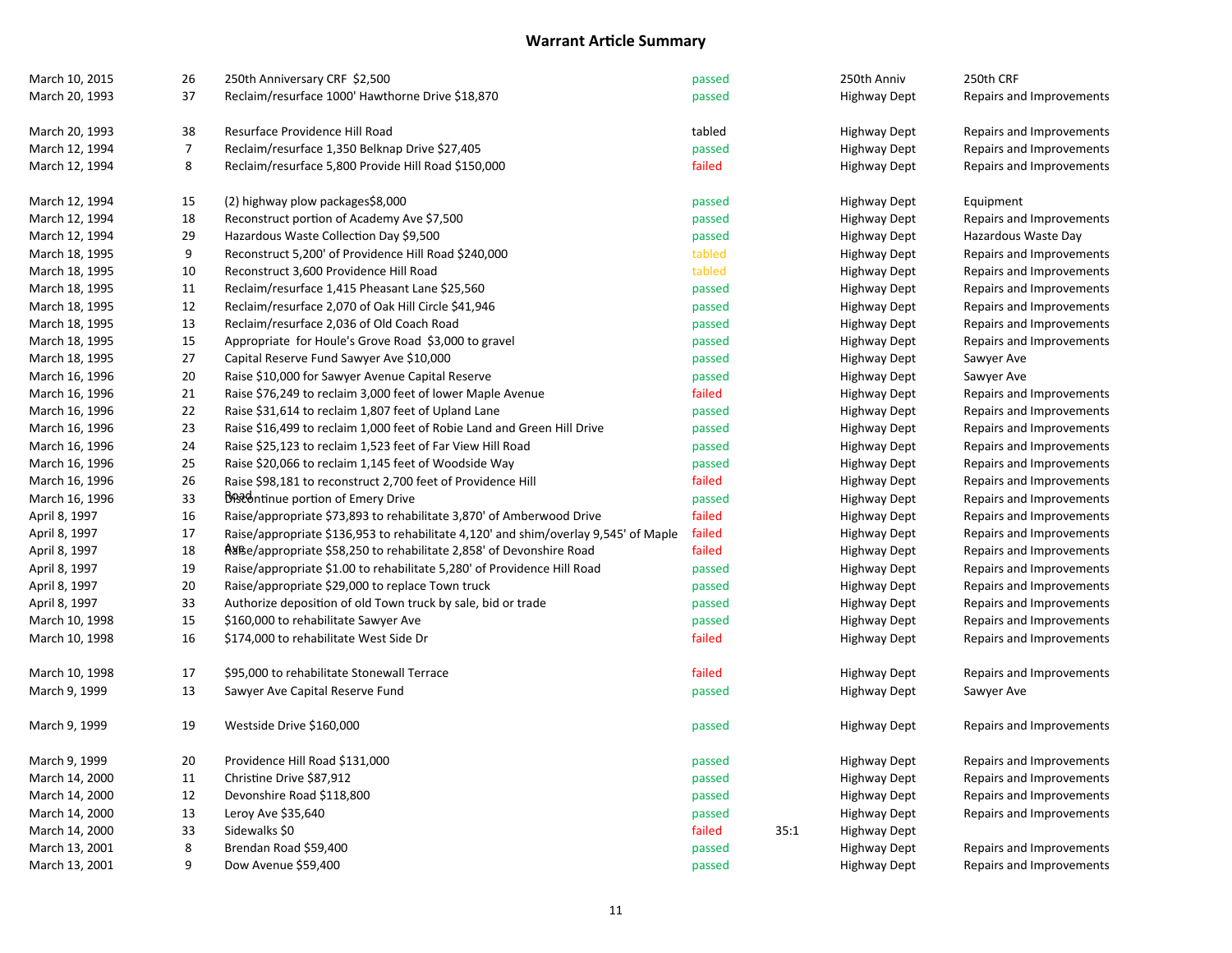| March 10, 2015 | 26             | 250th Anniversary CRF \$2,500                                                                                              | passed | 250th Anniv         | 250th CRF                      |
|----------------|----------------|----------------------------------------------------------------------------------------------------------------------------|--------|---------------------|--------------------------------|
| March 13, 2001 | 10             | Amberwood Drive \$166,320                                                                                                  | passed | <b>Highway Dept</b> | Repairs and Improvements       |
| March 13, 2001 | 15             | <b>Highway Town Truck</b>                                                                                                  | failed | <b>Highway Dept</b> | Equipment                      |
| March 13, 2001 | 16             | Disposal of Dump Truck                                                                                                     | passed | <b>Highway Dept</b> | Equipment                      |
| March 13, 2002 | 4              | Coventry Road \$142,560                                                                                                    | passed | <b>Highway Dept</b> | Repairs and Improvements       |
| March 13, 2002 | 5              | Stonewall Terrace \$106,920                                                                                                | passed | Highway Dept        | Repairs and Improvements       |
| March 13, 2002 | 6              | Sunset Drive \$106,920                                                                                                     | passed | <b>Highway Dept</b> | Repairs and Improvements       |
| March 13, 2002 | 7              | Highway Dept Dump Truck 3year Lease                                                                                        | passed | <b>Highway Dept</b> | Equipment                      |
| March 13, 2002 | 8              | Disposal of Dump Truck                                                                                                     | passed | Highway Dept        | Equipment                      |
| March 11, 2003 | $12\,$         | Highland Road \$62,000                                                                                                     | passed | <b>Highway Dept</b> | Repairs and Improvements       |
| March 9, 2004  | 4              | Road Reconstruct Hemlock Heights, Chase Island, Conley Road, Water's Edge, and                                             | passed | <b>Highway Dept</b> | Repairs and Improvements       |
| March 9, 2004  | 5              | BARAP MILERTO PRESSARED 1980 article 37 and 1992 article 24)                                                               | passed | <b>Highway Dept</b> | Plowing and Salt               |
| March 8, 2005  | 13             | Road paving \$110,000 Coventry Road, kelly Lane, Treasure Way, Stickney Road and                                           | passed | <b>Highway Dept</b> | Repairs and Improvements       |
| March 14, 2006 | 17             | ROBB BROMS \$96,483 Rose Lane, Deer Run Road Oak Ridge Drive, Stewart Farm Road, passed<br>Stone Pound Lane, Newbury Drive |        | <b>Highway Dept</b> | Repairs and Improvements       |
| March 14, 2006 | 19             | Selectmen to discuss Road Agent business occasionally                                                                      | passed | <b>Highway Dept</b> | Road Agent                     |
| March 13, 2007 | 9              | Walker Road Paving \$202,086                                                                                               | passed | <b>Highway Dept</b> | Repairs and Improvements       |
| March 13, 2007 | 10             | Wood Drive Paving \$97,630                                                                                                 | passed | Highway Dept        | Repairs and Improvements       |
| March 11, 2008 | 5              | Walker Road Paving \$145,889                                                                                               | passed | <b>Highway Dept</b> | Repairs and Improvements       |
| March 11, 2008 | 6              | Washington Road Paving \$42,090                                                                                            | passed | <b>Highway Dept</b> | Repairs and Improvements       |
| March 11, 2008 | $\overline{7}$ | Shim and Overlay \$135,000                                                                                                 | passed | Highway Dept        | Repairs and Improvements       |
| March 10, 2009 | 10             | Shim & Overlay: upper Maple Avenue, Jasmine Drive \$139,400                                                                | passed | <b>Highway Dept</b> | Shim & Overlay                 |
| March 9, 2010  | 13             | Winter Highway Expendable Trust Fund \$15,000                                                                              | passed | <b>Highway Dept</b> | Capital Reserve                |
| March 9, 2010  | 14             | Shim & Overlay Mosher Drive \$12,350                                                                                       | passed | <b>Highway Dept</b> | Mosher Drive                   |
| March 9, 2010  | 15             | Shim & Overlay Stage Road \$37,050                                                                                         | passed | <b>Highway Dept</b> | Stage Road                     |
| March 9, 2010  | 16             | Shim & Overlay Rockingchair Lane \$24,699                                                                                  | passed | <b>Highway Dept</b> | Rockingchair Lane              |
| March 9, 2010  | 17             | Shim & Overlay Cottontail Lane \$18,466                                                                                    | passed | <b>Highway Dept</b> | Cottontail Lane                |
| March 9, 2010  | 18             | Shim & Overlay Pebble Brook Road \$18,466                                                                                  | passed | <b>Highway Dept</b> | Pebble Brook Road              |
| March 9, 2010  | 19             | Shim & Overlay Leroy Avenue \$12,350                                                                                       | passed | <b>Highway Dept</b> | Leroy Avenue                   |
| March 9, 2010  | 20             | Shim & Overlay Pages Lane & Bittersweet Lane \$43,225                                                                      | passed | <b>Highway Dept</b> | Pages & Bitersweet Lanes       |
| March 8, 2011  | 18             | Hovey Meadow Road \$132,100                                                                                                | passed | <b>Highway Dept</b> | <b>Hovey Meadow</b>            |
| March 8, 2011  | 19             | Hoyt Circle \$12,300                                                                                                       | passed | <b>Highway Dept</b> | Hoyt Circle                    |
| March 8, 2011  | 20             | Merrill Drive \$109,000                                                                                                    | passed | <b>Highway Dept</b> | <b>Merrill Drive</b>           |
| March 8, 2011  | 21             | Winter Expendable Trust Fund \$15,000                                                                                      | failed | <b>Highway Dept</b> |                                |
| March 13, 2012 | 17             | Shim & Overlay Sawyer Ave, Providence Hill Road, Geary Lane, Bluebird Lane                                                 | passed | <b>Highway Dept</b> | Shim & Overlay                 |
| March 13, 2012 | 18             | Relabilitie Brendan Road culvert \$38,000                                                                                  | passed | <b>Highway Dept</b> | Brendan Road Culvert           |
| March 13, 2012 | 19             | Repair the Millstream Drive bridge \$86,465                                                                                | passed | <b>Highway Dept</b> | Millstream Bridge              |
| March 13, 2012 | 20             | 5-year lease/purchase new Highway Dept truck \$17,900                                                                      | failed | <b>Highway Dept</b> | <b>New Truck</b>               |
| March 12, 2013 | 14             | Shim & Overlay Jericho, Sawmill & Summit, Shim Meditation \$135,000                                                        | passed | <b>Highway Dept</b> | Shim & Overlay                 |
| March 12, 2013 | 15             | Reclaim & Pave a portion of Summit Drive \$143,000                                                                         | passed | <b>Highway Dept</b> | Reclaim Summit                 |
| March 12, 2013 | 16             | Winter Capital Reserve Fund \$10,000                                                                                       | passed | Highway Dept        | Winter C/R                     |
| March 11, 2014 | 9              | Oak Hill Circle \$20,274                                                                                                   | passed | <b>Highway Dept</b> | Reclaim & Pave 400 linear feet |
| March 11, 2014 | 12             | Lease -Purchase Ford F-550 (\$99,950)<br>\$20,000                                                                          | failed | <b>Highway Dept</b> | Dump Truck                     |
| March 10, 2015 | 14             | Shim & Overlay Roads \$355,322                                                                                             | passed | <b>Highway Dept</b> | Shim & Overlay                 |
| March 10, 2015 | 15             | Highway Dept. Truck \$99,950 (\$20,000 this year)                                                                          | passed | <b>Highway Dept</b> | $F-550$                        |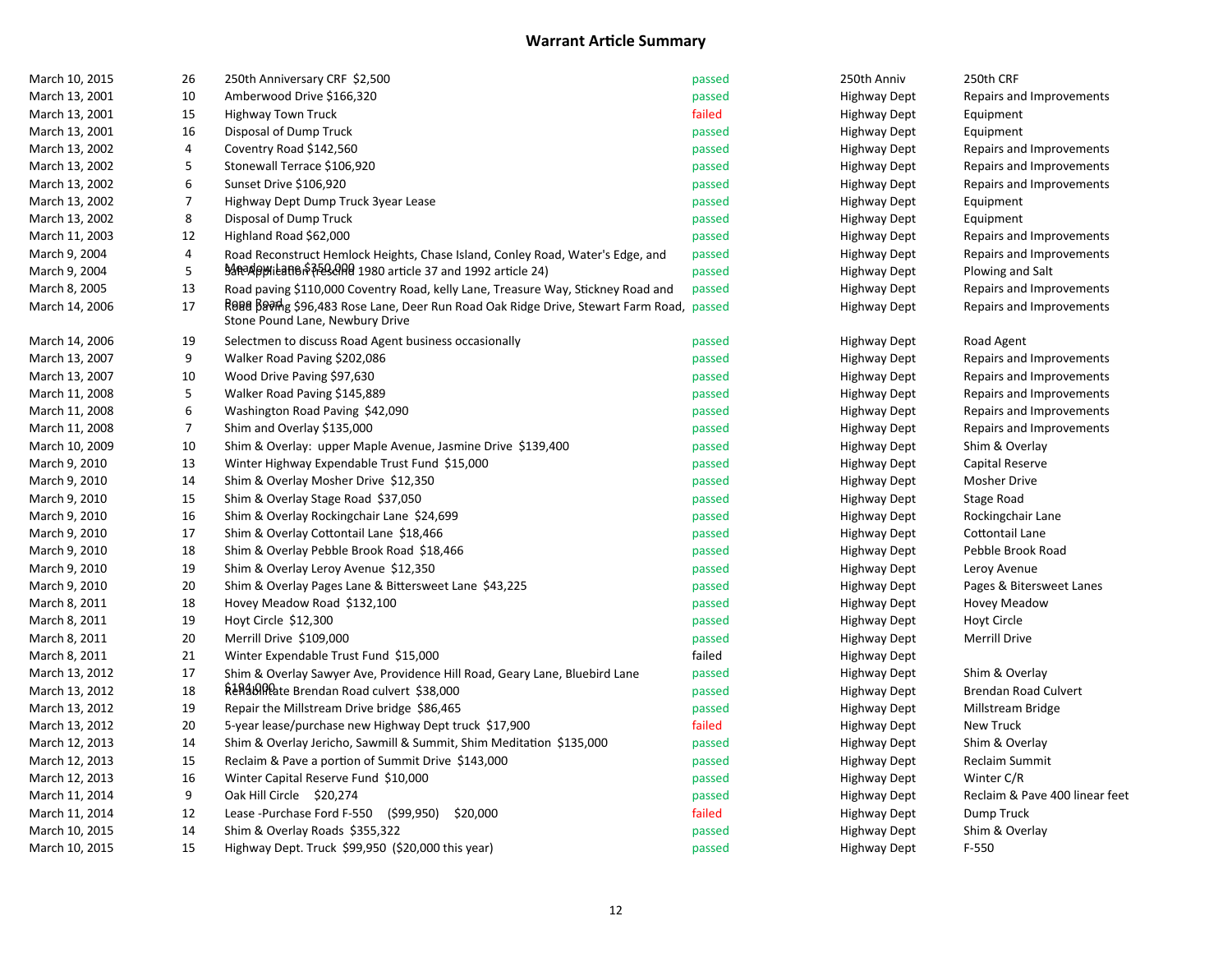| March 10, 2015<br>16<br>Highway Contract Labor \$26,000<br>passed<br><b>Highway Dept</b><br><b>Highway Contingency</b><br>17<br>Loader Backhoe \$92,950 (\$19,340 this year)<br>March 10, 2015<br>passed<br><b>Highway Dept</b><br>Loader Backhoe<br>18<br>Winter CRF \$5,000<br>Winter CRF<br>March 10, 2015<br>passed<br><b>Highway Dept</b><br>8<br>March 8, 2016<br>Shim & Overlay Roads & Police Station & Town Hall Parking \$340,314<br>Shim & Overlay<br>passed<br><b>Highway Dept</b><br>9<br>F-550<br>March 8, 2016<br>Highway Department Truck \$17,529.29<br>failed<br><b>Highway Dept</b><br>10<br>March 8, 2016<br>Highway Department Maintenance contingency \$10,000<br><b>Highway Dept</b><br>passed<br>Maintenance contingency<br>March 8, 2016<br>11<br>Winter Expendable Trust Fund from UDF \$5,000<br>failed<br>Winter ETF<br><b>Highway Dept</b><br>10<br>March 14, 2017<br>Shim & Overlay Roads \$335,286<br><b>Highway Dept</b><br>Shim & overlay<br>passed<br>11<br>Highway Department Truck \$18,308<br>$F-550$ w/plow<br>March 14, 2017<br>passed<br><b>Highway Dept</b><br>12<br>Winter Expendable Trust Fund \$10,000<br>March 14, 2017<br><b>Highway Dept</b><br>Deposit winter ETF<br>passed<br>11<br>32:7, VI<br>March 13, 2018<br>Culvert Replacement \$350,750<br>passed<br><b>Highway Dept</b><br><b>Culvert Replacement</b><br>8<br>March 12, 2019<br>Island Pond Road Culvert and Reconstruction \$422,575<br><b>Island Pond Road</b><br>passed<br><b>Highway Dept</b><br>10<br>March 11. 2014<br>Hawthorne Drive \$80,479<br><b>Highway Dept</b><br>Reclaim & Pave .62 mile<br>passed<br>March 11. 2014<br>11<br>Old Coach Road \$217,919<br>Reclaim & Pave 1.87 miles<br>passed<br>Highway Dept<br>13<br>March 11. 2014<br>Lease-Purchase 3/4-Ton Club-cab w/Plow<br>(\$35,676) \$7,200<br>failed<br>$9/4$ -T 4x4 w/Plow<br>Highway Dept<br>16<br>Winter Capital Reserve Fund \$10,000<br>Winter C/R<br>March 11. 2014<br>passed<br>Highway Dept<br>March 12, 1994<br>16<br>Renew Historical Society's occupancy of Peabody House<br><b>Town Buildings</b><br>passed<br><b>Historical Society</b><br>March 9, 1999<br>15<br><b>Historical Society</b><br>passed<br><b>Historical Society</b><br>33<br>Study of Kimball House Trust resources \$8,500<br>failed<br><b>Kimball Trust</b><br>March 17, 1990<br>Kimball House<br>36<br>March 17, 1990<br>Historical Society occupancy of Kimball House, excepting library use<br>passed<br>Kimball Trust<br>Kimball House<br>41<br>Reimbursement of Legal Fees \$7,649<br>failed<br>March 14, 2000<br>Legal<br>Reimburse<br>March 11, 2008<br>31<br>Direct Selectmen to pursue recovery of Damages for legal fees and lost productivity<br>passed<br>Legal<br>33<br>March 14, 1989<br><b>Utilianally U.S. Eq. 10 Section of the library for library purposes \$9,000</b><br>Library<br><b>Town Buildings</b><br>passed<br>March 17, 1990<br>34<br>Library expansion - moving, furnishing, staffing \$21,000<br>Library<br>Repairs and Improvements<br>passed<br>52<br>31:95-b<br>March 14, 1992<br>passed<br>Authorize Library trustees to manage money from governmental bodies as deemed<br>Library<br>Administration<br>30<br>tbpy Machine<br>March 20, 1993<br>passed<br>Library<br>Equipment<br>tabled<br>31<br>Computer and related equipment<br>March 20, 1993<br>Library<br>Equipment<br>March 20, 1993<br>48<br>passed<br>Library<br>Administration<br>Authorize Library trustees to manage money from governmental bodies as deemed<br>34<br>Allow Library Trustees to apply/accept/expend money from governmental unit<br>31:95-b<br>March 12, 1994<br>passed<br>Library<br>Administration<br>29<br>March 18, 1995<br>Library space utilization survey \$5,000<br>passed<br>Library<br>50<br>April 8, 1997<br>Authorize Kimball Public Library Trustees to accept gifts of personal property<br>passed<br>Library<br>202_A:4-d<br>Administration<br>March 10, 1998<br>11<br>Appropriate \$45,000 to plan/design expansion Kimball Library<br>passed<br>Library<br>Repairs and Improvements<br>25<br>March 10, 1998<br>Raise and appropriate \$4,000 for update of CIP by Planning Board<br>passed<br>Library<br>Repairs and Improvements<br>8<br>March 14, 2000<br>Library Bond \$1,825,000<br>failed<br>33<br>Library<br>Repairs and Improvements<br>14<br>March 13, 2001<br>Kimball Public Library - catalog operating system \$60,000<br>Library<br>Equipment<br>passed<br>29<br>failed<br>March 13, 2001<br>New Capital Reserve - Library<br>Library<br>Capital Reserve<br>27<br>Library Capital Reserve \$400,000<br>35:1<br>March 11, 2003<br>Library<br>Capital Reserve<br>passed<br>10<br>Library Capital Reserve \$200,000<br>March 9, 2004<br>passed<br>Library<br>Capital Reserve<br>14<br>March 9, 2004<br>Library Capital Reserve \$11,600<br>Library<br>Capital Reserve<br>passed<br>6<br>March 8, 2005<br>Library Capital Reserve \$200,000<br>Capital Reserve<br>passed<br>Library<br>6<br>failed<br>March 14, 2006<br>Library \$3,111,600<br>Town Buildings<br>Library<br>7<br>March 14, 2006<br>Selectmen Agents for Library Capital Reserve Fund<br>Administration<br>passed<br>Library<br>33<br><b>Town Buildings</b> | March 10, 2015 | 26 | 250th Anniversary CRF \$2,500 | passed | 250th Anniv | 250th CRF |
|------------------------------------------------------------------------------------------------------------------------------------------------------------------------------------------------------------------------------------------------------------------------------------------------------------------------------------------------------------------------------------------------------------------------------------------------------------------------------------------------------------------------------------------------------------------------------------------------------------------------------------------------------------------------------------------------------------------------------------------------------------------------------------------------------------------------------------------------------------------------------------------------------------------------------------------------------------------------------------------------------------------------------------------------------------------------------------------------------------------------------------------------------------------------------------------------------------------------------------------------------------------------------------------------------------------------------------------------------------------------------------------------------------------------------------------------------------------------------------------------------------------------------------------------------------------------------------------------------------------------------------------------------------------------------------------------------------------------------------------------------------------------------------------------------------------------------------------------------------------------------------------------------------------------------------------------------------------------------------------------------------------------------------------------------------------------------------------------------------------------------------------------------------------------------------------------------------------------------------------------------------------------------------------------------------------------------------------------------------------------------------------------------------------------------------------------------------------------------------------------------------------------------------------------------------------------------------------------------------------------------------------------------------------------------------------------------------------------------------------------------------------------------------------------------------------------------------------------------------------------------------------------------------------------------------------------------------------------------------------------------------------------------------------------------------------------------------------------------------------------------------------------------------------------------------------------------------------------------------------------------------------------------------------------------------------------------------------------------------------------------------------------------------------------------------------------------------------------------------------------------------------------------------------------------------------------------------------------------------------------------------------------------------------------------------------------------------------------------------------------------------------------------------------------------------------------------------------------------------------------------------------------------------------------------------------------------------------------------------------------------------------------------------------------------------------------------------------------------------------------------------------------------------------------------------------------------------------------------------------------------------------------------------------------------------------------------------------------------------------------------------------------------------------------------------------------------------------------------------------------------------------------------------------------------------------------------------------------------------------------------------------------------------------------------------------------------------------------------------------------------------------------------------------------------------------------------------------------------------------------------------------------------------------------------------------------------------------------------------------------------------------------------------------------------------------------------------------------------------------------------------------------------------------------------------------------------------------------------------------|----------------|----|-------------------------------|--------|-------------|-----------|
|                                                                                                                                                                                                                                                                                                                                                                                                                                                                                                                                                                                                                                                                                                                                                                                                                                                                                                                                                                                                                                                                                                                                                                                                                                                                                                                                                                                                                                                                                                                                                                                                                                                                                                                                                                                                                                                                                                                                                                                                                                                                                                                                                                                                                                                                                                                                                                                                                                                                                                                                                                                                                                                                                                                                                                                                                                                                                                                                                                                                                                                                                                                                                                                                                                                                                                                                                                                                                                                                                                                                                                                                                                                                                                                                                                                                                                                                                                                                                                                                                                                                                                                                                                                                                                                                                                                                                                                                                                                                                                                                                                                                                                                                                                                                                                                                                                                                                                                                                                                                                                                                                                                                                                                                                                          |                |    |                               |        |             |           |
|                                                                                                                                                                                                                                                                                                                                                                                                                                                                                                                                                                                                                                                                                                                                                                                                                                                                                                                                                                                                                                                                                                                                                                                                                                                                                                                                                                                                                                                                                                                                                                                                                                                                                                                                                                                                                                                                                                                                                                                                                                                                                                                                                                                                                                                                                                                                                                                                                                                                                                                                                                                                                                                                                                                                                                                                                                                                                                                                                                                                                                                                                                                                                                                                                                                                                                                                                                                                                                                                                                                                                                                                                                                                                                                                                                                                                                                                                                                                                                                                                                                                                                                                                                                                                                                                                                                                                                                                                                                                                                                                                                                                                                                                                                                                                                                                                                                                                                                                                                                                                                                                                                                                                                                                                                          |                |    |                               |        |             |           |
|                                                                                                                                                                                                                                                                                                                                                                                                                                                                                                                                                                                                                                                                                                                                                                                                                                                                                                                                                                                                                                                                                                                                                                                                                                                                                                                                                                                                                                                                                                                                                                                                                                                                                                                                                                                                                                                                                                                                                                                                                                                                                                                                                                                                                                                                                                                                                                                                                                                                                                                                                                                                                                                                                                                                                                                                                                                                                                                                                                                                                                                                                                                                                                                                                                                                                                                                                                                                                                                                                                                                                                                                                                                                                                                                                                                                                                                                                                                                                                                                                                                                                                                                                                                                                                                                                                                                                                                                                                                                                                                                                                                                                                                                                                                                                                                                                                                                                                                                                                                                                                                                                                                                                                                                                                          |                |    |                               |        |             |           |
|                                                                                                                                                                                                                                                                                                                                                                                                                                                                                                                                                                                                                                                                                                                                                                                                                                                                                                                                                                                                                                                                                                                                                                                                                                                                                                                                                                                                                                                                                                                                                                                                                                                                                                                                                                                                                                                                                                                                                                                                                                                                                                                                                                                                                                                                                                                                                                                                                                                                                                                                                                                                                                                                                                                                                                                                                                                                                                                                                                                                                                                                                                                                                                                                                                                                                                                                                                                                                                                                                                                                                                                                                                                                                                                                                                                                                                                                                                                                                                                                                                                                                                                                                                                                                                                                                                                                                                                                                                                                                                                                                                                                                                                                                                                                                                                                                                                                                                                                                                                                                                                                                                                                                                                                                                          |                |    |                               |        |             |           |
|                                                                                                                                                                                                                                                                                                                                                                                                                                                                                                                                                                                                                                                                                                                                                                                                                                                                                                                                                                                                                                                                                                                                                                                                                                                                                                                                                                                                                                                                                                                                                                                                                                                                                                                                                                                                                                                                                                                                                                                                                                                                                                                                                                                                                                                                                                                                                                                                                                                                                                                                                                                                                                                                                                                                                                                                                                                                                                                                                                                                                                                                                                                                                                                                                                                                                                                                                                                                                                                                                                                                                                                                                                                                                                                                                                                                                                                                                                                                                                                                                                                                                                                                                                                                                                                                                                                                                                                                                                                                                                                                                                                                                                                                                                                                                                                                                                                                                                                                                                                                                                                                                                                                                                                                                                          |                |    |                               |        |             |           |
|                                                                                                                                                                                                                                                                                                                                                                                                                                                                                                                                                                                                                                                                                                                                                                                                                                                                                                                                                                                                                                                                                                                                                                                                                                                                                                                                                                                                                                                                                                                                                                                                                                                                                                                                                                                                                                                                                                                                                                                                                                                                                                                                                                                                                                                                                                                                                                                                                                                                                                                                                                                                                                                                                                                                                                                                                                                                                                                                                                                                                                                                                                                                                                                                                                                                                                                                                                                                                                                                                                                                                                                                                                                                                                                                                                                                                                                                                                                                                                                                                                                                                                                                                                                                                                                                                                                                                                                                                                                                                                                                                                                                                                                                                                                                                                                                                                                                                                                                                                                                                                                                                                                                                                                                                                          |                |    |                               |        |             |           |
|                                                                                                                                                                                                                                                                                                                                                                                                                                                                                                                                                                                                                                                                                                                                                                                                                                                                                                                                                                                                                                                                                                                                                                                                                                                                                                                                                                                                                                                                                                                                                                                                                                                                                                                                                                                                                                                                                                                                                                                                                                                                                                                                                                                                                                                                                                                                                                                                                                                                                                                                                                                                                                                                                                                                                                                                                                                                                                                                                                                                                                                                                                                                                                                                                                                                                                                                                                                                                                                                                                                                                                                                                                                                                                                                                                                                                                                                                                                                                                                                                                                                                                                                                                                                                                                                                                                                                                                                                                                                                                                                                                                                                                                                                                                                                                                                                                                                                                                                                                                                                                                                                                                                                                                                                                          |                |    |                               |        |             |           |
|                                                                                                                                                                                                                                                                                                                                                                                                                                                                                                                                                                                                                                                                                                                                                                                                                                                                                                                                                                                                                                                                                                                                                                                                                                                                                                                                                                                                                                                                                                                                                                                                                                                                                                                                                                                                                                                                                                                                                                                                                                                                                                                                                                                                                                                                                                                                                                                                                                                                                                                                                                                                                                                                                                                                                                                                                                                                                                                                                                                                                                                                                                                                                                                                                                                                                                                                                                                                                                                                                                                                                                                                                                                                                                                                                                                                                                                                                                                                                                                                                                                                                                                                                                                                                                                                                                                                                                                                                                                                                                                                                                                                                                                                                                                                                                                                                                                                                                                                                                                                                                                                                                                                                                                                                                          |                |    |                               |        |             |           |
|                                                                                                                                                                                                                                                                                                                                                                                                                                                                                                                                                                                                                                                                                                                                                                                                                                                                                                                                                                                                                                                                                                                                                                                                                                                                                                                                                                                                                                                                                                                                                                                                                                                                                                                                                                                                                                                                                                                                                                                                                                                                                                                                                                                                                                                                                                                                                                                                                                                                                                                                                                                                                                                                                                                                                                                                                                                                                                                                                                                                                                                                                                                                                                                                                                                                                                                                                                                                                                                                                                                                                                                                                                                                                                                                                                                                                                                                                                                                                                                                                                                                                                                                                                                                                                                                                                                                                                                                                                                                                                                                                                                                                                                                                                                                                                                                                                                                                                                                                                                                                                                                                                                                                                                                                                          |                |    |                               |        |             |           |
|                                                                                                                                                                                                                                                                                                                                                                                                                                                                                                                                                                                                                                                                                                                                                                                                                                                                                                                                                                                                                                                                                                                                                                                                                                                                                                                                                                                                                                                                                                                                                                                                                                                                                                                                                                                                                                                                                                                                                                                                                                                                                                                                                                                                                                                                                                                                                                                                                                                                                                                                                                                                                                                                                                                                                                                                                                                                                                                                                                                                                                                                                                                                                                                                                                                                                                                                                                                                                                                                                                                                                                                                                                                                                                                                                                                                                                                                                                                                                                                                                                                                                                                                                                                                                                                                                                                                                                                                                                                                                                                                                                                                                                                                                                                                                                                                                                                                                                                                                                                                                                                                                                                                                                                                                                          |                |    |                               |        |             |           |
|                                                                                                                                                                                                                                                                                                                                                                                                                                                                                                                                                                                                                                                                                                                                                                                                                                                                                                                                                                                                                                                                                                                                                                                                                                                                                                                                                                                                                                                                                                                                                                                                                                                                                                                                                                                                                                                                                                                                                                                                                                                                                                                                                                                                                                                                                                                                                                                                                                                                                                                                                                                                                                                                                                                                                                                                                                                                                                                                                                                                                                                                                                                                                                                                                                                                                                                                                                                                                                                                                                                                                                                                                                                                                                                                                                                                                                                                                                                                                                                                                                                                                                                                                                                                                                                                                                                                                                                                                                                                                                                                                                                                                                                                                                                                                                                                                                                                                                                                                                                                                                                                                                                                                                                                                                          |                |    |                               |        |             |           |
|                                                                                                                                                                                                                                                                                                                                                                                                                                                                                                                                                                                                                                                                                                                                                                                                                                                                                                                                                                                                                                                                                                                                                                                                                                                                                                                                                                                                                                                                                                                                                                                                                                                                                                                                                                                                                                                                                                                                                                                                                                                                                                                                                                                                                                                                                                                                                                                                                                                                                                                                                                                                                                                                                                                                                                                                                                                                                                                                                                                                                                                                                                                                                                                                                                                                                                                                                                                                                                                                                                                                                                                                                                                                                                                                                                                                                                                                                                                                                                                                                                                                                                                                                                                                                                                                                                                                                                                                                                                                                                                                                                                                                                                                                                                                                                                                                                                                                                                                                                                                                                                                                                                                                                                                                                          |                |    |                               |        |             |           |
|                                                                                                                                                                                                                                                                                                                                                                                                                                                                                                                                                                                                                                                                                                                                                                                                                                                                                                                                                                                                                                                                                                                                                                                                                                                                                                                                                                                                                                                                                                                                                                                                                                                                                                                                                                                                                                                                                                                                                                                                                                                                                                                                                                                                                                                                                                                                                                                                                                                                                                                                                                                                                                                                                                                                                                                                                                                                                                                                                                                                                                                                                                                                                                                                                                                                                                                                                                                                                                                                                                                                                                                                                                                                                                                                                                                                                                                                                                                                                                                                                                                                                                                                                                                                                                                                                                                                                                                                                                                                                                                                                                                                                                                                                                                                                                                                                                                                                                                                                                                                                                                                                                                                                                                                                                          |                |    |                               |        |             |           |
|                                                                                                                                                                                                                                                                                                                                                                                                                                                                                                                                                                                                                                                                                                                                                                                                                                                                                                                                                                                                                                                                                                                                                                                                                                                                                                                                                                                                                                                                                                                                                                                                                                                                                                                                                                                                                                                                                                                                                                                                                                                                                                                                                                                                                                                                                                                                                                                                                                                                                                                                                                                                                                                                                                                                                                                                                                                                                                                                                                                                                                                                                                                                                                                                                                                                                                                                                                                                                                                                                                                                                                                                                                                                                                                                                                                                                                                                                                                                                                                                                                                                                                                                                                                                                                                                                                                                                                                                                                                                                                                                                                                                                                                                                                                                                                                                                                                                                                                                                                                                                                                                                                                                                                                                                                          |                |    |                               |        |             |           |
|                                                                                                                                                                                                                                                                                                                                                                                                                                                                                                                                                                                                                                                                                                                                                                                                                                                                                                                                                                                                                                                                                                                                                                                                                                                                                                                                                                                                                                                                                                                                                                                                                                                                                                                                                                                                                                                                                                                                                                                                                                                                                                                                                                                                                                                                                                                                                                                                                                                                                                                                                                                                                                                                                                                                                                                                                                                                                                                                                                                                                                                                                                                                                                                                                                                                                                                                                                                                                                                                                                                                                                                                                                                                                                                                                                                                                                                                                                                                                                                                                                                                                                                                                                                                                                                                                                                                                                                                                                                                                                                                                                                                                                                                                                                                                                                                                                                                                                                                                                                                                                                                                                                                                                                                                                          |                |    |                               |        |             |           |
|                                                                                                                                                                                                                                                                                                                                                                                                                                                                                                                                                                                                                                                                                                                                                                                                                                                                                                                                                                                                                                                                                                                                                                                                                                                                                                                                                                                                                                                                                                                                                                                                                                                                                                                                                                                                                                                                                                                                                                                                                                                                                                                                                                                                                                                                                                                                                                                                                                                                                                                                                                                                                                                                                                                                                                                                                                                                                                                                                                                                                                                                                                                                                                                                                                                                                                                                                                                                                                                                                                                                                                                                                                                                                                                                                                                                                                                                                                                                                                                                                                                                                                                                                                                                                                                                                                                                                                                                                                                                                                                                                                                                                                                                                                                                                                                                                                                                                                                                                                                                                                                                                                                                                                                                                                          |                |    |                               |        |             |           |
|                                                                                                                                                                                                                                                                                                                                                                                                                                                                                                                                                                                                                                                                                                                                                                                                                                                                                                                                                                                                                                                                                                                                                                                                                                                                                                                                                                                                                                                                                                                                                                                                                                                                                                                                                                                                                                                                                                                                                                                                                                                                                                                                                                                                                                                                                                                                                                                                                                                                                                                                                                                                                                                                                                                                                                                                                                                                                                                                                                                                                                                                                                                                                                                                                                                                                                                                                                                                                                                                                                                                                                                                                                                                                                                                                                                                                                                                                                                                                                                                                                                                                                                                                                                                                                                                                                                                                                                                                                                                                                                                                                                                                                                                                                                                                                                                                                                                                                                                                                                                                                                                                                                                                                                                                                          |                |    |                               |        |             |           |
|                                                                                                                                                                                                                                                                                                                                                                                                                                                                                                                                                                                                                                                                                                                                                                                                                                                                                                                                                                                                                                                                                                                                                                                                                                                                                                                                                                                                                                                                                                                                                                                                                                                                                                                                                                                                                                                                                                                                                                                                                                                                                                                                                                                                                                                                                                                                                                                                                                                                                                                                                                                                                                                                                                                                                                                                                                                                                                                                                                                                                                                                                                                                                                                                                                                                                                                                                                                                                                                                                                                                                                                                                                                                                                                                                                                                                                                                                                                                                                                                                                                                                                                                                                                                                                                                                                                                                                                                                                                                                                                                                                                                                                                                                                                                                                                                                                                                                                                                                                                                                                                                                                                                                                                                                                          |                |    |                               |        |             |           |
|                                                                                                                                                                                                                                                                                                                                                                                                                                                                                                                                                                                                                                                                                                                                                                                                                                                                                                                                                                                                                                                                                                                                                                                                                                                                                                                                                                                                                                                                                                                                                                                                                                                                                                                                                                                                                                                                                                                                                                                                                                                                                                                                                                                                                                                                                                                                                                                                                                                                                                                                                                                                                                                                                                                                                                                                                                                                                                                                                                                                                                                                                                                                                                                                                                                                                                                                                                                                                                                                                                                                                                                                                                                                                                                                                                                                                                                                                                                                                                                                                                                                                                                                                                                                                                                                                                                                                                                                                                                                                                                                                                                                                                                                                                                                                                                                                                                                                                                                                                                                                                                                                                                                                                                                                                          |                |    |                               |        |             |           |
|                                                                                                                                                                                                                                                                                                                                                                                                                                                                                                                                                                                                                                                                                                                                                                                                                                                                                                                                                                                                                                                                                                                                                                                                                                                                                                                                                                                                                                                                                                                                                                                                                                                                                                                                                                                                                                                                                                                                                                                                                                                                                                                                                                                                                                                                                                                                                                                                                                                                                                                                                                                                                                                                                                                                                                                                                                                                                                                                                                                                                                                                                                                                                                                                                                                                                                                                                                                                                                                                                                                                                                                                                                                                                                                                                                                                                                                                                                                                                                                                                                                                                                                                                                                                                                                                                                                                                                                                                                                                                                                                                                                                                                                                                                                                                                                                                                                                                                                                                                                                                                                                                                                                                                                                                                          |                |    |                               |        |             |           |
|                                                                                                                                                                                                                                                                                                                                                                                                                                                                                                                                                                                                                                                                                                                                                                                                                                                                                                                                                                                                                                                                                                                                                                                                                                                                                                                                                                                                                                                                                                                                                                                                                                                                                                                                                                                                                                                                                                                                                                                                                                                                                                                                                                                                                                                                                                                                                                                                                                                                                                                                                                                                                                                                                                                                                                                                                                                                                                                                                                                                                                                                                                                                                                                                                                                                                                                                                                                                                                                                                                                                                                                                                                                                                                                                                                                                                                                                                                                                                                                                                                                                                                                                                                                                                                                                                                                                                                                                                                                                                                                                                                                                                                                                                                                                                                                                                                                                                                                                                                                                                                                                                                                                                                                                                                          |                |    |                               |        |             |           |
|                                                                                                                                                                                                                                                                                                                                                                                                                                                                                                                                                                                                                                                                                                                                                                                                                                                                                                                                                                                                                                                                                                                                                                                                                                                                                                                                                                                                                                                                                                                                                                                                                                                                                                                                                                                                                                                                                                                                                                                                                                                                                                                                                                                                                                                                                                                                                                                                                                                                                                                                                                                                                                                                                                                                                                                                                                                                                                                                                                                                                                                                                                                                                                                                                                                                                                                                                                                                                                                                                                                                                                                                                                                                                                                                                                                                                                                                                                                                                                                                                                                                                                                                                                                                                                                                                                                                                                                                                                                                                                                                                                                                                                                                                                                                                                                                                                                                                                                                                                                                                                                                                                                                                                                                                                          |                |    |                               |        |             |           |
|                                                                                                                                                                                                                                                                                                                                                                                                                                                                                                                                                                                                                                                                                                                                                                                                                                                                                                                                                                                                                                                                                                                                                                                                                                                                                                                                                                                                                                                                                                                                                                                                                                                                                                                                                                                                                                                                                                                                                                                                                                                                                                                                                                                                                                                                                                                                                                                                                                                                                                                                                                                                                                                                                                                                                                                                                                                                                                                                                                                                                                                                                                                                                                                                                                                                                                                                                                                                                                                                                                                                                                                                                                                                                                                                                                                                                                                                                                                                                                                                                                                                                                                                                                                                                                                                                                                                                                                                                                                                                                                                                                                                                                                                                                                                                                                                                                                                                                                                                                                                                                                                                                                                                                                                                                          |                |    |                               |        |             |           |
|                                                                                                                                                                                                                                                                                                                                                                                                                                                                                                                                                                                                                                                                                                                                                                                                                                                                                                                                                                                                                                                                                                                                                                                                                                                                                                                                                                                                                                                                                                                                                                                                                                                                                                                                                                                                                                                                                                                                                                                                                                                                                                                                                                                                                                                                                                                                                                                                                                                                                                                                                                                                                                                                                                                                                                                                                                                                                                                                                                                                                                                                                                                                                                                                                                                                                                                                                                                                                                                                                                                                                                                                                                                                                                                                                                                                                                                                                                                                                                                                                                                                                                                                                                                                                                                                                                                                                                                                                                                                                                                                                                                                                                                                                                                                                                                                                                                                                                                                                                                                                                                                                                                                                                                                                                          |                |    |                               |        |             |           |
|                                                                                                                                                                                                                                                                                                                                                                                                                                                                                                                                                                                                                                                                                                                                                                                                                                                                                                                                                                                                                                                                                                                                                                                                                                                                                                                                                                                                                                                                                                                                                                                                                                                                                                                                                                                                                                                                                                                                                                                                                                                                                                                                                                                                                                                                                                                                                                                                                                                                                                                                                                                                                                                                                                                                                                                                                                                                                                                                                                                                                                                                                                                                                                                                                                                                                                                                                                                                                                                                                                                                                                                                                                                                                                                                                                                                                                                                                                                                                                                                                                                                                                                                                                                                                                                                                                                                                                                                                                                                                                                                                                                                                                                                                                                                                                                                                                                                                                                                                                                                                                                                                                                                                                                                                                          |                |    |                               |        |             |           |
|                                                                                                                                                                                                                                                                                                                                                                                                                                                                                                                                                                                                                                                                                                                                                                                                                                                                                                                                                                                                                                                                                                                                                                                                                                                                                                                                                                                                                                                                                                                                                                                                                                                                                                                                                                                                                                                                                                                                                                                                                                                                                                                                                                                                                                                                                                                                                                                                                                                                                                                                                                                                                                                                                                                                                                                                                                                                                                                                                                                                                                                                                                                                                                                                                                                                                                                                                                                                                                                                                                                                                                                                                                                                                                                                                                                                                                                                                                                                                                                                                                                                                                                                                                                                                                                                                                                                                                                                                                                                                                                                                                                                                                                                                                                                                                                                                                                                                                                                                                                                                                                                                                                                                                                                                                          |                |    |                               |        |             |           |
|                                                                                                                                                                                                                                                                                                                                                                                                                                                                                                                                                                                                                                                                                                                                                                                                                                                                                                                                                                                                                                                                                                                                                                                                                                                                                                                                                                                                                                                                                                                                                                                                                                                                                                                                                                                                                                                                                                                                                                                                                                                                                                                                                                                                                                                                                                                                                                                                                                                                                                                                                                                                                                                                                                                                                                                                                                                                                                                                                                                                                                                                                                                                                                                                                                                                                                                                                                                                                                                                                                                                                                                                                                                                                                                                                                                                                                                                                                                                                                                                                                                                                                                                                                                                                                                                                                                                                                                                                                                                                                                                                                                                                                                                                                                                                                                                                                                                                                                                                                                                                                                                                                                                                                                                                                          |                |    |                               |        |             |           |
|                                                                                                                                                                                                                                                                                                                                                                                                                                                                                                                                                                                                                                                                                                                                                                                                                                                                                                                                                                                                                                                                                                                                                                                                                                                                                                                                                                                                                                                                                                                                                                                                                                                                                                                                                                                                                                                                                                                                                                                                                                                                                                                                                                                                                                                                                                                                                                                                                                                                                                                                                                                                                                                                                                                                                                                                                                                                                                                                                                                                                                                                                                                                                                                                                                                                                                                                                                                                                                                                                                                                                                                                                                                                                                                                                                                                                                                                                                                                                                                                                                                                                                                                                                                                                                                                                                                                                                                                                                                                                                                                                                                                                                                                                                                                                                                                                                                                                                                                                                                                                                                                                                                                                                                                                                          |                |    |                               |        |             |           |
|                                                                                                                                                                                                                                                                                                                                                                                                                                                                                                                                                                                                                                                                                                                                                                                                                                                                                                                                                                                                                                                                                                                                                                                                                                                                                                                                                                                                                                                                                                                                                                                                                                                                                                                                                                                                                                                                                                                                                                                                                                                                                                                                                                                                                                                                                                                                                                                                                                                                                                                                                                                                                                                                                                                                                                                                                                                                                                                                                                                                                                                                                                                                                                                                                                                                                                                                                                                                                                                                                                                                                                                                                                                                                                                                                                                                                                                                                                                                                                                                                                                                                                                                                                                                                                                                                                                                                                                                                                                                                                                                                                                                                                                                                                                                                                                                                                                                                                                                                                                                                                                                                                                                                                                                                                          |                |    |                               |        |             |           |
|                                                                                                                                                                                                                                                                                                                                                                                                                                                                                                                                                                                                                                                                                                                                                                                                                                                                                                                                                                                                                                                                                                                                                                                                                                                                                                                                                                                                                                                                                                                                                                                                                                                                                                                                                                                                                                                                                                                                                                                                                                                                                                                                                                                                                                                                                                                                                                                                                                                                                                                                                                                                                                                                                                                                                                                                                                                                                                                                                                                                                                                                                                                                                                                                                                                                                                                                                                                                                                                                                                                                                                                                                                                                                                                                                                                                                                                                                                                                                                                                                                                                                                                                                                                                                                                                                                                                                                                                                                                                                                                                                                                                                                                                                                                                                                                                                                                                                                                                                                                                                                                                                                                                                                                                                                          |                |    |                               |        |             |           |
|                                                                                                                                                                                                                                                                                                                                                                                                                                                                                                                                                                                                                                                                                                                                                                                                                                                                                                                                                                                                                                                                                                                                                                                                                                                                                                                                                                                                                                                                                                                                                                                                                                                                                                                                                                                                                                                                                                                                                                                                                                                                                                                                                                                                                                                                                                                                                                                                                                                                                                                                                                                                                                                                                                                                                                                                                                                                                                                                                                                                                                                                                                                                                                                                                                                                                                                                                                                                                                                                                                                                                                                                                                                                                                                                                                                                                                                                                                                                                                                                                                                                                                                                                                                                                                                                                                                                                                                                                                                                                                                                                                                                                                                                                                                                                                                                                                                                                                                                                                                                                                                                                                                                                                                                                                          |                |    |                               |        |             |           |
|                                                                                                                                                                                                                                                                                                                                                                                                                                                                                                                                                                                                                                                                                                                                                                                                                                                                                                                                                                                                                                                                                                                                                                                                                                                                                                                                                                                                                                                                                                                                                                                                                                                                                                                                                                                                                                                                                                                                                                                                                                                                                                                                                                                                                                                                                                                                                                                                                                                                                                                                                                                                                                                                                                                                                                                                                                                                                                                                                                                                                                                                                                                                                                                                                                                                                                                                                                                                                                                                                                                                                                                                                                                                                                                                                                                                                                                                                                                                                                                                                                                                                                                                                                                                                                                                                                                                                                                                                                                                                                                                                                                                                                                                                                                                                                                                                                                                                                                                                                                                                                                                                                                                                                                                                                          |                |    |                               |        |             |           |
|                                                                                                                                                                                                                                                                                                                                                                                                                                                                                                                                                                                                                                                                                                                                                                                                                                                                                                                                                                                                                                                                                                                                                                                                                                                                                                                                                                                                                                                                                                                                                                                                                                                                                                                                                                                                                                                                                                                                                                                                                                                                                                                                                                                                                                                                                                                                                                                                                                                                                                                                                                                                                                                                                                                                                                                                                                                                                                                                                                                                                                                                                                                                                                                                                                                                                                                                                                                                                                                                                                                                                                                                                                                                                                                                                                                                                                                                                                                                                                                                                                                                                                                                                                                                                                                                                                                                                                                                                                                                                                                                                                                                                                                                                                                                                                                                                                                                                                                                                                                                                                                                                                                                                                                                                                          |                |    |                               |        |             |           |
|                                                                                                                                                                                                                                                                                                                                                                                                                                                                                                                                                                                                                                                                                                                                                                                                                                                                                                                                                                                                                                                                                                                                                                                                                                                                                                                                                                                                                                                                                                                                                                                                                                                                                                                                                                                                                                                                                                                                                                                                                                                                                                                                                                                                                                                                                                                                                                                                                                                                                                                                                                                                                                                                                                                                                                                                                                                                                                                                                                                                                                                                                                                                                                                                                                                                                                                                                                                                                                                                                                                                                                                                                                                                                                                                                                                                                                                                                                                                                                                                                                                                                                                                                                                                                                                                                                                                                                                                                                                                                                                                                                                                                                                                                                                                                                                                                                                                                                                                                                                                                                                                                                                                                                                                                                          |                |    |                               |        |             |           |
|                                                                                                                                                                                                                                                                                                                                                                                                                                                                                                                                                                                                                                                                                                                                                                                                                                                                                                                                                                                                                                                                                                                                                                                                                                                                                                                                                                                                                                                                                                                                                                                                                                                                                                                                                                                                                                                                                                                                                                                                                                                                                                                                                                                                                                                                                                                                                                                                                                                                                                                                                                                                                                                                                                                                                                                                                                                                                                                                                                                                                                                                                                                                                                                                                                                                                                                                                                                                                                                                                                                                                                                                                                                                                                                                                                                                                                                                                                                                                                                                                                                                                                                                                                                                                                                                                                                                                                                                                                                                                                                                                                                                                                                                                                                                                                                                                                                                                                                                                                                                                                                                                                                                                                                                                                          |                |    |                               |        |             |           |
|                                                                                                                                                                                                                                                                                                                                                                                                                                                                                                                                                                                                                                                                                                                                                                                                                                                                                                                                                                                                                                                                                                                                                                                                                                                                                                                                                                                                                                                                                                                                                                                                                                                                                                                                                                                                                                                                                                                                                                                                                                                                                                                                                                                                                                                                                                                                                                                                                                                                                                                                                                                                                                                                                                                                                                                                                                                                                                                                                                                                                                                                                                                                                                                                                                                                                                                                                                                                                                                                                                                                                                                                                                                                                                                                                                                                                                                                                                                                                                                                                                                                                                                                                                                                                                                                                                                                                                                                                                                                                                                                                                                                                                                                                                                                                                                                                                                                                                                                                                                                                                                                                                                                                                                                                                          |                |    |                               |        |             |           |
|                                                                                                                                                                                                                                                                                                                                                                                                                                                                                                                                                                                                                                                                                                                                                                                                                                                                                                                                                                                                                                                                                                                                                                                                                                                                                                                                                                                                                                                                                                                                                                                                                                                                                                                                                                                                                                                                                                                                                                                                                                                                                                                                                                                                                                                                                                                                                                                                                                                                                                                                                                                                                                                                                                                                                                                                                                                                                                                                                                                                                                                                                                                                                                                                                                                                                                                                                                                                                                                                                                                                                                                                                                                                                                                                                                                                                                                                                                                                                                                                                                                                                                                                                                                                                                                                                                                                                                                                                                                                                                                                                                                                                                                                                                                                                                                                                                                                                                                                                                                                                                                                                                                                                                                                                                          |                |    |                               |        |             |           |
|                                                                                                                                                                                                                                                                                                                                                                                                                                                                                                                                                                                                                                                                                                                                                                                                                                                                                                                                                                                                                                                                                                                                                                                                                                                                                                                                                                                                                                                                                                                                                                                                                                                                                                                                                                                                                                                                                                                                                                                                                                                                                                                                                                                                                                                                                                                                                                                                                                                                                                                                                                                                                                                                                                                                                                                                                                                                                                                                                                                                                                                                                                                                                                                                                                                                                                                                                                                                                                                                                                                                                                                                                                                                                                                                                                                                                                                                                                                                                                                                                                                                                                                                                                                                                                                                                                                                                                                                                                                                                                                                                                                                                                                                                                                                                                                                                                                                                                                                                                                                                                                                                                                                                                                                                                          |                |    |                               |        |             |           |
|                                                                                                                                                                                                                                                                                                                                                                                                                                                                                                                                                                                                                                                                                                                                                                                                                                                                                                                                                                                                                                                                                                                                                                                                                                                                                                                                                                                                                                                                                                                                                                                                                                                                                                                                                                                                                                                                                                                                                                                                                                                                                                                                                                                                                                                                                                                                                                                                                                                                                                                                                                                                                                                                                                                                                                                                                                                                                                                                                                                                                                                                                                                                                                                                                                                                                                                                                                                                                                                                                                                                                                                                                                                                                                                                                                                                                                                                                                                                                                                                                                                                                                                                                                                                                                                                                                                                                                                                                                                                                                                                                                                                                                                                                                                                                                                                                                                                                                                                                                                                                                                                                                                                                                                                                                          |                |    |                               |        |             |           |
|                                                                                                                                                                                                                                                                                                                                                                                                                                                                                                                                                                                                                                                                                                                                                                                                                                                                                                                                                                                                                                                                                                                                                                                                                                                                                                                                                                                                                                                                                                                                                                                                                                                                                                                                                                                                                                                                                                                                                                                                                                                                                                                                                                                                                                                                                                                                                                                                                                                                                                                                                                                                                                                                                                                                                                                                                                                                                                                                                                                                                                                                                                                                                                                                                                                                                                                                                                                                                                                                                                                                                                                                                                                                                                                                                                                                                                                                                                                                                                                                                                                                                                                                                                                                                                                                                                                                                                                                                                                                                                                                                                                                                                                                                                                                                                                                                                                                                                                                                                                                                                                                                                                                                                                                                                          |                |    |                               |        |             |           |
|                                                                                                                                                                                                                                                                                                                                                                                                                                                                                                                                                                                                                                                                                                                                                                                                                                                                                                                                                                                                                                                                                                                                                                                                                                                                                                                                                                                                                                                                                                                                                                                                                                                                                                                                                                                                                                                                                                                                                                                                                                                                                                                                                                                                                                                                                                                                                                                                                                                                                                                                                                                                                                                                                                                                                                                                                                                                                                                                                                                                                                                                                                                                                                                                                                                                                                                                                                                                                                                                                                                                                                                                                                                                                                                                                                                                                                                                                                                                                                                                                                                                                                                                                                                                                                                                                                                                                                                                                                                                                                                                                                                                                                                                                                                                                                                                                                                                                                                                                                                                                                                                                                                                                                                                                                          |                |    |                               |        |             |           |
|                                                                                                                                                                                                                                                                                                                                                                                                                                                                                                                                                                                                                                                                                                                                                                                                                                                                                                                                                                                                                                                                                                                                                                                                                                                                                                                                                                                                                                                                                                                                                                                                                                                                                                                                                                                                                                                                                                                                                                                                                                                                                                                                                                                                                                                                                                                                                                                                                                                                                                                                                                                                                                                                                                                                                                                                                                                                                                                                                                                                                                                                                                                                                                                                                                                                                                                                                                                                                                                                                                                                                                                                                                                                                                                                                                                                                                                                                                                                                                                                                                                                                                                                                                                                                                                                                                                                                                                                                                                                                                                                                                                                                                                                                                                                                                                                                                                                                                                                                                                                                                                                                                                                                                                                                                          |                |    |                               |        |             |           |
|                                                                                                                                                                                                                                                                                                                                                                                                                                                                                                                                                                                                                                                                                                                                                                                                                                                                                                                                                                                                                                                                                                                                                                                                                                                                                                                                                                                                                                                                                                                                                                                                                                                                                                                                                                                                                                                                                                                                                                                                                                                                                                                                                                                                                                                                                                                                                                                                                                                                                                                                                                                                                                                                                                                                                                                                                                                                                                                                                                                                                                                                                                                                                                                                                                                                                                                                                                                                                                                                                                                                                                                                                                                                                                                                                                                                                                                                                                                                                                                                                                                                                                                                                                                                                                                                                                                                                                                                                                                                                                                                                                                                                                                                                                                                                                                                                                                                                                                                                                                                                                                                                                                                                                                                                                          | March 13, 2007 | 6  | Library Bond \$2,724,000      | passed | Library     |           |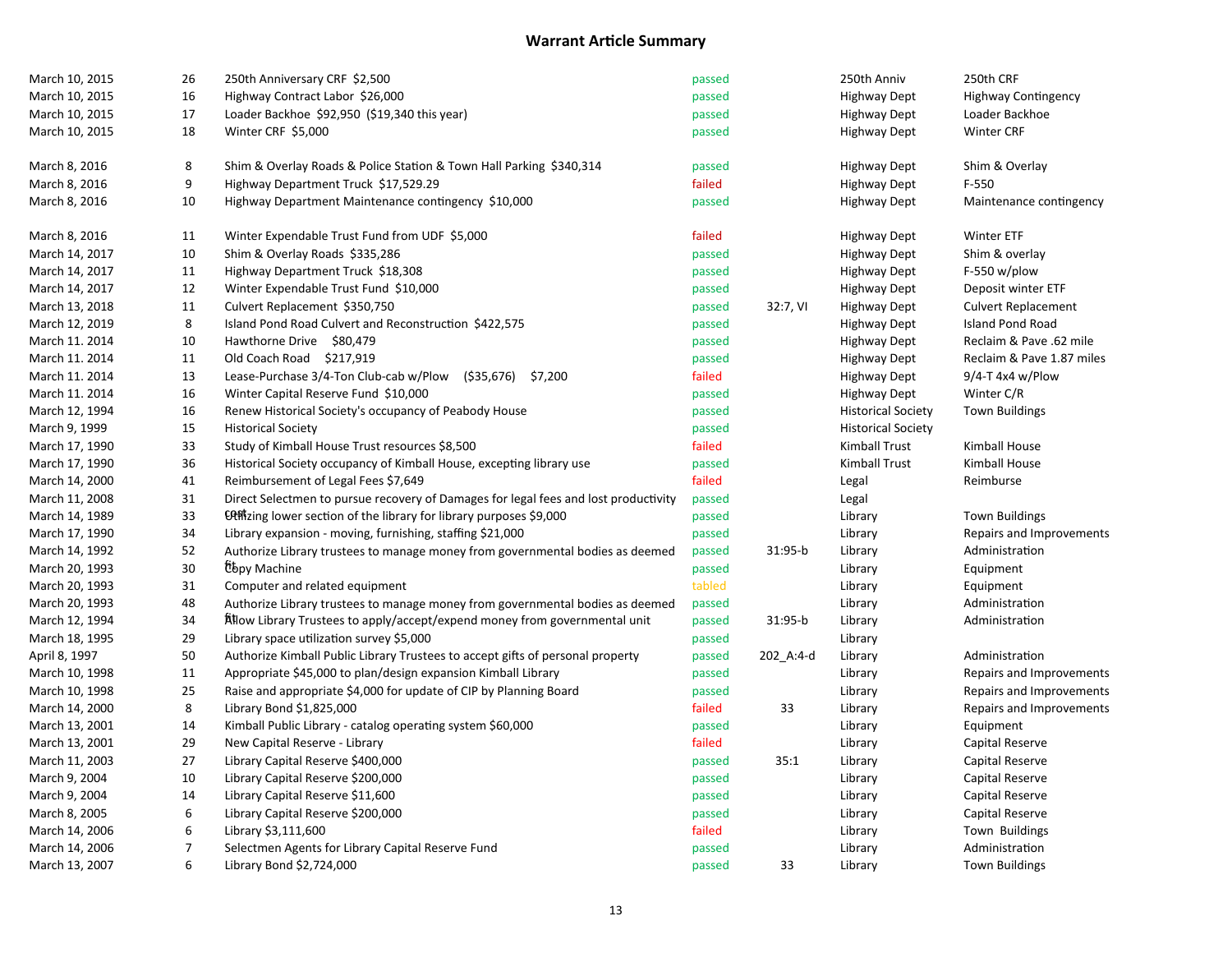| March 10, 2015     | 26             | 250th Anniversary CRF \$2,500                                            | passed |           | 250th Anniv               | 250th CRF                   |
|--------------------|----------------|--------------------------------------------------------------------------|--------|-----------|---------------------------|-----------------------------|
| March 10, 2009     | 24             | Library Authority to Accept & Expend Money                               | passed | 202-A:4-c | Library                   | Housekeeping                |
| March 10, 2009     | 25             | Library Authority to Accept Gifts of Personal Property                   | passed | 202-A:4-d | Library                   | Housekeeping                |
| March 8, 2011      | 22             | Discontinue Library Capital Reserve Fund                                 | passed |           | Library                   | Capital Reserve             |
| March 14, 2006     | 11             | Establish Mosquito Control Trust Fund                                    | passed | $31:19-a$ | <b>Mosquito Control</b>   | Capital Reserve             |
| March 14, 2006     | 12             | Mosquito Control Expendable Trust Fund \$48,000                          | passed |           | <b>Mosquito Control</b>   | Capital Reserve             |
| March 13, 2007     | 18             | Mosquito Control Activities \$33,555                                     | passed |           | <b>Mosquito Control</b>   | Capital Reserve             |
| March 11, 2008     | 17             | Mosquito Control Expendable Trust Fund \$40,533                          | passed |           | <b>Mosquito Control</b>   |                             |
| March 10, 2009     | 14             | Mosquito Control Expendable Trust Fund \$46,496.75                       | passed |           | <b>Mosquito Control</b>   | Capital Reserve             |
| March 9, 2010      | 25             | Mosquito Control Expendable Trust Fund \$46,460                          | passed |           | <b>Mosquito Control</b>   | Capital Reserve             |
| March 8, 2011      | 25             | Mosquito Control Expendable Trust Fund \$46,470                          | passed |           | <b>Mosquito Control</b>   |                             |
| March 13, 2012     | 21             | Mosquito Control Expendable Trust \$48,000                               | passed |           | <b>Mosquito Control</b>   | <b>Mosquito Control</b>     |
| March 12, 2013     | 18             | Mosquito Expendable Trust Fund \$47,390                                  | passed |           | <b>Mosquito Control</b>   | <b>Mosquito Control</b>     |
| March 10, 2015     | 20             | Mosquito Control \$49,390                                                | passed |           | <b>Mosquito Control</b>   | <b>Mosquito Control</b>     |
| March 8, 2016      | 13             | Mosquito Control Expendable Trust Fund \$49,390                          | passed |           | <b>Mosquito Control</b>   | Mosquito ETF                |
| March 14, 2017     | 14             | Mosquito Control Expendable Trust Fund \$49,390                          | passed |           | <b>Mosquito Control</b>   | Mosquito Ctl                |
| March 13, 2018     | 12             | Mosquito Control ETF \$49,390                                            | passed |           | Mosquito Control          | Mosquito Ctl                |
| March 12, 2019     | 12             | Mosquito Control ETF \$46,000                                            | passed |           | Mosquito Control          | Mosquito Ctl                |
| March 11. 2014     | 15             | Mosquito Control \$49,390                                                | passed |           | <b>Mosquito Control</b>   | <b>Expendable Trust</b>     |
| March 17, 1990     | 60             | Designate April 22, 1990 as Earth Day                                    | passed |           | <b>Municipal Services</b> | Earth Day                   |
| March 16, 1991     | 32             | Refuse Wastewater treatment to be owned by town                          | passed |           | <b>Municipal Services</b> |                             |
| March 14, 1992     | 40             | Test pits and deposit for Safety Complex                                 | passed |           | <b>Municipal Services</b> |                             |
| March 14, 1992     | 41             | Safety Complex Capital Reserve Fund \$25,000                             | failed |           | <b>Municipal Services</b> |                             |
| March 13, 2007     | 22             | Emergency Communications Systems study \$15,000                          | passed |           | <b>Municipal Services</b> | Communications Study        |
| March 13, 2007     | 24             | Communications Tower deferred until completion of study                  | passed |           | <b>Municipal Services</b> | <b>Communications Tower</b> |
| March 11, 2008     | 9              | Construct Communications Tower \$683,000                                 | failed |           | <b>Municipal Services</b> | <b>Communications Tower</b> |
| March 11, 2008     | 10             | Communications Tower Capital Reserve Fund \$100,000                      | failed |           | <b>Municipal Services</b> | <b>Communications Tower</b> |
| March 11, 2008     | 11             | Construct Communications Tower \$484,000                                 | failed |           | <b>Municipal Services</b> | <b>Communications Tower</b> |
| March 14, 1989     | 15             | Noise Ordinance                                                          | failed |           | Ordinance                 | Noise                       |
| March 16, 1991     | 36             | Ordinance - Fire Dept                                                    | passed | 154:18    | Ordinance                 | Fire Dept                   |
| March 12, 1994     | 21             | Amend Cemetery visiting hours                                            | passed |           | Ordinance                 | Cemetery                    |
| March 18, 1995     | 5              | Repeals and replaces existing Wetlands Ordinance                         | failed |           | Ordinance                 | Wetlands                    |
| March 18, 1995     | 38             | <b>Adopt Street Numbering Ordinance</b>                                  | passed |           | Ordinance                 | <b>Street Numbering</b>     |
| March 16, 1996     | 36             | Adoption of Underground Propane Gas Tank Ordinance                       | passed |           | Ordinance                 | <b>Underground Tanks</b>    |
| March 16, 1996     | 37             | Adopt ordinance requiring Commercial Fire Safety Inspection              | passed |           | Ordinance                 | <b>Fire Safety</b>          |
| April 8, 1997      | 10             | Amend Building Code Ordinance/add 35 Fire Protection sections            | passed |           | Ordinance                 | <b>Building Code</b>        |
| March 10, 1998     | $\sqrt{4}$     | Amend Building Code Ordinance - Fire Protection                          | passed |           | Ordinance                 | <b>Building Code</b>        |
| September 12, 2007 | $\mathbf{1}$   | Adopt Water Withdrawal Control Ordinance                                 | passed |           | Ordinance                 | Water Withdrawal            |
| September 9, 2008  | $\mathbf{1}$   | Adopt Water Withdrawal Control Ordinance as Health Ordinance             | passed |           | Ordinance                 | Water Withdrawal            |
| September 9, 2008  | $\overline{2}$ | Amendment to Water Withdrawal Control Ordinance                          | passed |           | Ordinance                 | Water Withdrawal            |
| March 9, 2010      | 4              | <b>Water Metering</b>                                                    | passed |           | Ordinance/Zoning          | <b>Water Metering</b>       |
| March 14, 1992     | 49             | Suspend Road's Agent's handbook and refer to RSA governing such position | failed |           | Personnel                 | Road Agent                  |
| March 16, 1996     | 3              | Two year Road Agent's Term                                               | passed |           | Personnel                 | Road Agent                  |
|                    |                |                                                                          |        |           |                           |                             |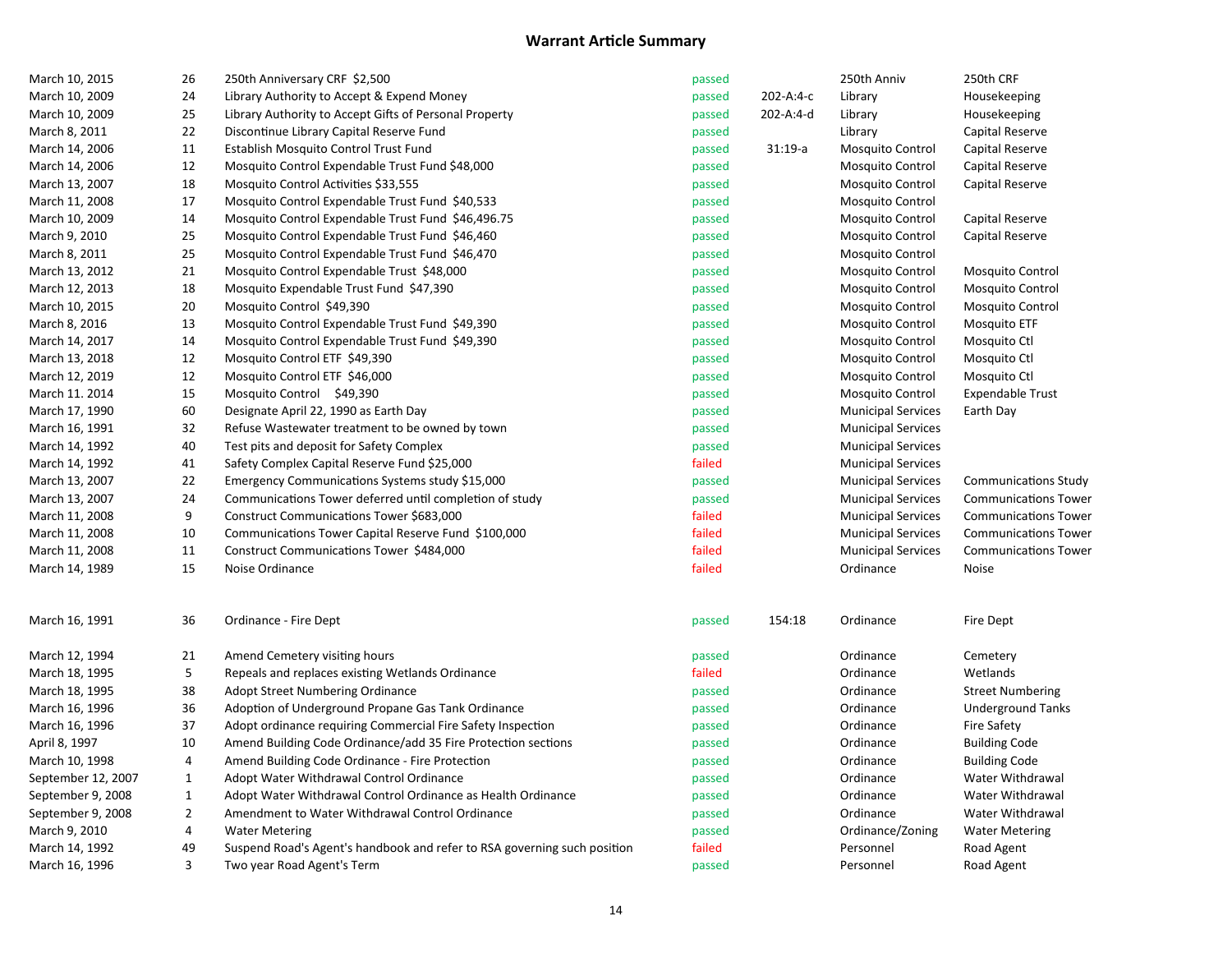| March 10, 2015 | 26             | 250th Anniversary CRF \$2,500                                                                                  | passed |           | 250th Anniv | 250th CRF                   |
|----------------|----------------|----------------------------------------------------------------------------------------------------------------|--------|-----------|-------------|-----------------------------|
| March 13, 2001 | 30             | <b>Employee Benefits for Road Agent</b>                                                                        | passed |           | Personnel   | Road Agent                  |
| March 11, 2008 | 20             | Assistant Road Agent position from PT to full time                                                             | failed |           | Personnel   | Road Agent                  |
| March 8, 2011  | 33             | Clerical Position \$9,200                                                                                      | failed |           | Personnel   | Town Hall staff             |
| March 12, 2013 | 23             | Establish the position of Town Webmaster                                                                       | failed |           | Personnel   | Webmaster                   |
| March 11. 2014 | 29             | Part-time Police Chief                                                                                         | passed |           | Personnel   | 36-month Part-time          |
| March 14, 1989 | 40             | Preparation of a new master plan \$26,000                                                                      | passed |           | Planning    | Master Plan                 |
| March 17, 1990 | 50             | Complete phase II of Master Plan \$15,600                                                                      | passed |           | Planning    | Master Plan                 |
| March 16, 1991 | 24             | Rockingham Planning Commission Dues \$4,174                                                                    | passed |           | Planning    | <b>RPC</b>                  |
| March 16, 1996 | 31             | Raise \$5,200 to fund professional Circuit Rider to aide the Planning Board                                    | passed |           | Planning    | Engineering                 |
| April 8, 1997  | 32             | Raise/appropriate \$5,790 to update Town's Master Plan, Capital Improvement Plan                               | passed |           | Planning    | Master Plan                 |
| April 8, 1997  | 49             | appolitystem with the coupled of a selipping in the coupling of the appearance in the appearance in the appear | passed |           | Planning    | Master Plan                 |
| March 14, 2000 | 10             | formaubates sure with on the manger of a Band of the manufacture                                               | failed |           | Planning    | Master Plan                 |
| March 10, 2009 | 4              | Inclusionary Housing Accommodation Incentive System                                                            | passed | 674:58-61 | Planning    | <b>Inclusionary Housing</b> |
| March 8, 2011  | $\overline{2}$ | <b>Trucking Restriction</b>                                                                                    | passed |           | Planning    | Hours of operation          |
| March 13, 2012 | $\overline{2}$ | Clarify Use of Substandard Lots - Zoning Article IV Section 400:3                                              | passed |           | Planning    | Substandard Lots            |
| March 13, 2012 | 3              | Building Inspector may require a professional review Building Code Section 440                                 | passed |           | Planning    | <b>Technical Review</b>     |
| March 13, 2012 | 8              | Establish a Capital Improvement Committee                                                                      | passed | 674:5     | Planning    | Capital Improvement         |
| March 12, 2013 | $\mathbf 2$    | <b>Residential Conservation Development</b>                                                                    | passed | 674:21    | Planning    | Sec. 600:6-640:12           |
| March 12, 2019 | $\overline{2}$ | Amend Article #XVII MS-4 Illicit Discharge, Detection and Elimination                                          | passed |           | Planning    | Amend for MS-4              |
| March 14, 1989 | 24             | Convert police cruiser to unmarked vehicle \$3,100                                                             | passed |           | Police Dept | Equipment                   |
| March 14, 1989 | 26             | Late night police patrol coverage \$3,423                                                                      | passed |           | Police Dept | Town Officials/Elects/Staff |
| March 14, 1989 | 27             | Recruiting and testing of a new full time officer                                                              | passed |           | Police Dept | Town Officials/Elects/Staff |
| March 14, 1989 | 28             | Computer for Police Dept \$2,000                                                                               | passed |           | Police Dept | Equipment                   |
| March 14, 1989 | 31             | Replace septic system and resurface parking lot \$8,000                                                        | passed |           | Police Dept | Repairs and Improvements    |
| March 17, 1990 | 31             | Dispose of police cruiser                                                                                      | passed |           | Police Dept | Equipment                   |
| March 17, 1990 | 53             | Construct Storage Room \$6,000                                                                                 | passed |           | Police Dept | Repairs and Improvements    |
| March 16, 1991 | 25             | Dispose of Police Cruiser, proceeds into General Fund                                                          | passed |           | Police Dept | Equipment                   |
| March 14, 1992 | 21             | Communication equipment \$1,500                                                                                | passed |           | Police Dept | Equipment                   |
| March 14, 1992 | 22             | Firearms \$9,000                                                                                               | passed |           | Police Dept | Equipment                   |
| March 14, 1992 | 23             | Dispose of police cruiser                                                                                      | passed |           | Police Dept | Equipment                   |
| March 20, 1993 | 26             | Dispatch equipment \$24,400                                                                                    | passed |           | Police Dept | Equipment                   |
| March 20, 1993 | 27             | Dispatch Services \$1,896                                                                                      | failed |           | Police Dept | <b>Services</b>             |
| March 20, 1993 | 28             | Computer for Police Dept \$2,800                                                                               | tabled |           | Police Dept | Equipment                   |
| March 20, 1993 | 29             | Cell phone charges \$1,488                                                                                     | tabled |           | Police Dept | Equipment                   |
| March 20, 1993 | 46             | Dispose of police cruiser                                                                                      | passed |           | Police Dept | Equipment                   |
| March 12, 1994 | 13             | Dispose of Police Cruiser                                                                                      | passed |           | Police Dept | Equipment                   |
| March 12, 1994 | 14             | Computer equipment for Police Department \$6,270                                                               | passed |           | Police Dept | Equipment                   |
| March 18, 1995 | 21             | Fund third full time Officer \$30,595                                                                          | passed |           | Police Dept | Town Officials/Elects/Staff |
| March 18, 1995 | 22             | Dispose of Police Cruiser                                                                                      | passed |           | Police Dept | Equipment                   |
| March 16, 1996 | 27             | Authorization to dispose of police cruise by sale, bid or trade                                                | passed |           | Police Dept | Equipment                   |
| April 8, 1997  | 25             | Raise/appropriate \$8,000 to reconstruct parking lot at Police Station                                         | failed |           | Police Dept | Repairs and Improvements    |
| April 8, 1997  | 29             | Raise/appropriate \$5,500 to replace porch and siding on old Police Station                                    | failed |           | Police Dept | Repairs and Improvements    |
| April 8, 1997  | 34             | Authorize disposition of police cruiser and fire vehicle by sale, bid or trade                                 | passed |           | Police Dept | Equipment                   |
| April 8, 1997  | 44             | Authorize Police Department to sell old radar unit                                                             | passed |           | Police Dept | Equipment                   |
| April 8, 1997  | 47             | Dedication plaque at the APD                                                                                   | passed |           | Police Dept | Memorials                   |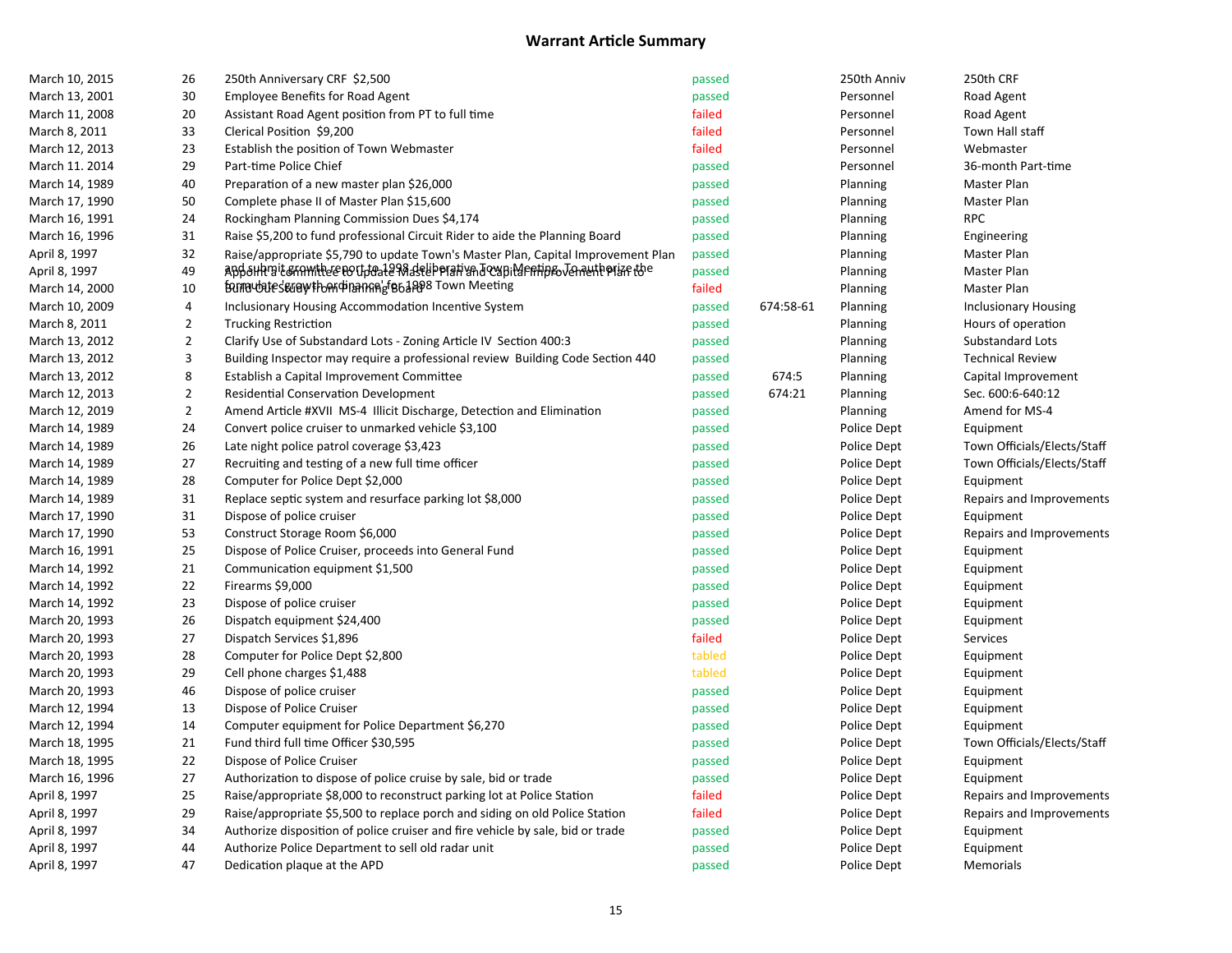| March 10, 2015 | 26             | 250th Anniversary CRF \$2,500                                                  | passed |         | 250th Anniv | 250th CRF                          |
|----------------|----------------|--------------------------------------------------------------------------------|--------|---------|-------------|------------------------------------|
| March 10, 1998 | 18             | Raise and appropriate \$9,500 for bullet-proof vests                           | passed |         | Police Dept | Equipment                          |
| March 10, 1998 | 19             | Raise and appropriate \$2,000 for emergency geneRaise and appropriatetor at PD | passed |         | Police Dept | Equipment                          |
| March 10, 1998 | 20             | Raise and appropriate \$8,000 for parking lot at PD                            | failed |         | Police Dept | Repairs and Improvements           |
| March 10, 1998 | 28             | Authorize disposition of police cruisers by bid, sale or trade                 | passed |         | Police Dept | Equipment                          |
| March 9, 1999  | 22             | <b>APD Computers</b>                                                           | passed |         | Police Dept | Equipment                          |
| March 14, 2000 | 30             | Dispose of Police Cruise                                                       | passed |         | Police Dept | Equipment                          |
| March 14, 2000 | 42             | Full Time chief of Police                                                      | failed |         | Police Dept | Town Officials/Elects/Staff        |
| March 13, 2001 | 12             | Police Digital Communication Capital Reserve                                   | passed | 35:1    | Police Dept | Equipment                          |
| March 13, 2001 | 25             | Police Defibrillator                                                           | passed |         | Police Dept | Equipment                          |
| March 13, 2001 | 37             | Part time Police Chief                                                         | passed |         | Police Dept | Town Officials/Elects/Staff        |
| March 13, 2002 | 9              | Collective Bargaining-Union Contract \$44,146                                  | passed |         | Police Dept | Town Officials/Elects/Staff        |
| March 13, 2002 | 10             | Disposal of Police Cruiser                                                     | passed |         | Police Dept | Equipment                          |
| March 13, 2002 | 11             | Disposal of Police Weapons                                                     | passed |         | Police Dept | Equipment                          |
| March 13, 2002 | 12             | Full time Police Officer                                                       | passed |         | Police Dept | Town Officials/Elects/Staff        |
| March 11, 2003 | 17             | Police Collective Bargaining Agreement \$35,741                                | passed |         | Police Dept | <b>Collective Bargaining Agmnt</b> |
| March 11, 2003 | 19             | Neighborhood Patrol \$5,616                                                    | failed |         | Police Dept | Town Officials/Elects/Staff        |
| March 11, 2003 | 20             | Disposal of 3 police cruisers                                                  | passed |         | Police Dept | Equipment                          |
| March 14, 2006 | 9              | Police Salary Increases 2006, 2007, 2008                                       | passed |         | Police Dept | Town Officials/Elects/Staff        |
| March 14, 2006 | 10             | Police Revolving Fund for Special Details \$15,000                             | passed | 31:95-h | Police Dept | Town Officials/Elects/Staff        |
| March 11, 2008 | 8              | Police Department New Driveway \$14,700                                        | passed |         | Police Dept | Repairs and Improvements           |
| March 11, 2008 | 21             | Membership in NH Special Operations Unit \$5,000                               | passed |         | Police Dept | Memberships                        |
| March 11, 2008 | 22             | Police Department SPOTS Terminal \$2,249                                       | passed |         | Police Dept | Equipment                          |
| March 10, 2009 | $\overline{7}$ | Collective Bargaining Agreement \$6,978                                        | failed |         | Police Dept | <b>Collective Bargaining Agmnt</b> |
| March 10, 2009 | 16             | Police Department Generator \$25,000                                           | passed |         | Police Dept | Equipment                          |
| March 8, 2011  | 26             | Police Cruiser #1 \$23,500                                                     | passed |         | Police Dept | Cruiser                            |
| March 8, 2011  | 27             | Police Cruiser #2 \$26,315                                                     | passed | 31:95-h | Police Dept | Cruiser                            |
| March 13, 2012 | 4              | Collective Bargaining Agreement \$8,500                                        | passed |         | Police Dept | <b>Union Contract</b>              |
| March 13, 2012 | 23             | Purchase new Police cruiser \$30,500                                           | passed |         | Police Dept | <b>New Cruiser</b>                 |
| March 13, 2012 | 24             | Hire sixth full-time Police Officer \$46,000                                   | passed |         | Police Dept | 6th Officer                        |
| March 12, 2013 | 19             | New Police Cruiser \$37,292                                                    | passed |         | Police Dept | New Cruiser                        |
| March 11, 2014 | 7              | New Police Vehicle \$37,000                                                    | passed | 31:95-h | Police Dept | Utility Vehicle                    |
| March 11, 2014 | 8              | Police Dept Capital Reserve \$5,000                                            | passed |         | Police Dept | Equipment & Repairs                |
| March 10, 2015 | $\mathbf{2}$   | Police Collective Bargaining Agreement \$7,238                                 | passed |         | Police Dept | 2015-2019 CBA                      |
| March 10, 2015 | 3              | <b>CBA Special Meeting</b>                                                     | passed |         | Police Dept | <b>CBA Contingency</b>             |
| March 10, 2015 | $21\,$         | Radar Message Sign \$16,000                                                    | failed |         | Police Dept | Radar Sign                         |
| March 14, 2017 | 15             | Police Department Computers 50/50 Grant \$20,000                               | passed |         | Police Dept | 50/50 Computers                    |
| March 14, 2017 | 16             | Police Utility Vehicle & trade \$36,600                                        | passed |         | Police Dept | <b>Utility Vehicle</b>             |
| March 13, 2018 | 13             | Police Vehicle \$41,300                                                        | passed |         | Police Dept | New Vehicle                        |
| March 12, 2019 | 4              | Police Vehicles \$95,598                                                       | passed |         | Police Dept | Lease 2 Vehicles                   |
| March 17, 1990 | 19             | Rename Pope Road recreation to Woodlock Recreation Area                        | failed |         | Recreation  | Woodlock                           |
| March 17, 1990 | 20             | Recreation Area sign on Pope Road \$1,000                                      | tabled |         | Recreation  | Repairs and Improvements           |
| March 16, 1991 | 26             | Upgrade/maintenance of Pool, and personnel to run \$60,000                     | failed |         | Recreation  | Repairs and Improvements           |
| March 16, 1991 | 27             | Filling of pool, creating basketball/hockey court \$23,500                     | failed |         | Recreation  | Repairs and Improvements           |
| March 16, 1991 | 31             | Authorize Selectmen to fees for participation in SunNFun activities            | passed |         | Recreation  | Sun'n Fun                          |
| March 16, 1991 | 33             | Name recreation area on Pope Road, Woodlock Recreation Area                    | passed |         | Recreation  | Woodlock                           |
|                |                |                                                                                |        |         |             |                                    |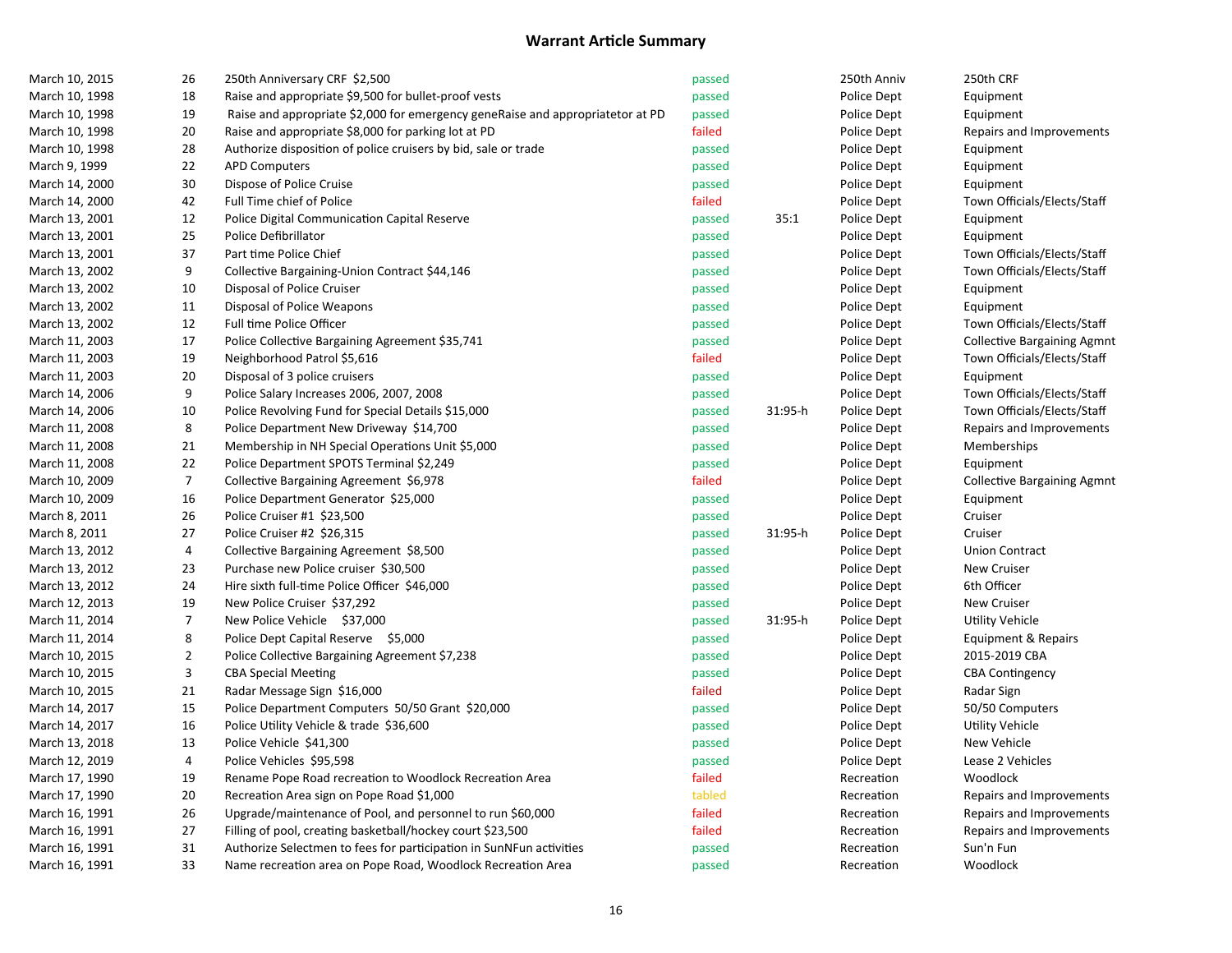| March 10, 2015 | 26 | 250th Anniversary CRF \$2,500                                              | passed |                | 250th Anniv | 250th CRF                  |
|----------------|----|----------------------------------------------------------------------------|--------|----------------|-------------|----------------------------|
| March 16, 1991 | 39 | Memorial Day committee                                                     | passed |                | Recreation  | Memorial Day               |
| March 14, 1992 | 13 | 225th Atkinson Birthday celebration \$7,500                                | passed |                | Recreation  | 225th Birthday Celebration |
| March 14, 1992 | 39 | Woodlock Park additional parking area \$4,000                              | passed |                | Recreation  | Woodlock                   |
| March 20, 1993 | 19 | Family Days change to 2days \$1,000                                        | passed |                | Recreation  | <b>Atkinson Days</b>       |
| March 20, 1993 | 20 | Summer concerts \$1,500                                                    | passed |                | Recreation  |                            |
| March 20, 1993 | 21 | Woodlock Park basketball courts \$4,000                                    | passed |                | Recreation  | Woodlock                   |
| March 20, 1993 | 22 | Tyke Towers playground fencing \$1,900                                     | passed |                | Recreation  | Woodlock                   |
| March 20, 1993 | 23 | <b>Accept Tyke Towers</b>                                                  | passed |                | Recreation  | Woodlock                   |
| March 18, 1995 | 25 | Expansion of Woodlock Park \$89,000                                        | passed |                | Recreation  | Woodlock                   |
| March 16, 1996 | 13 | Raise \$13,740 for bike paths on East Road                                 | tabled |                | Recreation  | <b>Bike Trails</b>         |
| April 8, 1997  | 15 | Raise/appropriate \$48,000 to complete second baseball field at Pope Field | passed |                | Recreation  | Pope Field                 |
| April 8, 1997  | 28 | Raise/appropriate \$16,500 to improve parking lot at Pope Field            | failed |                | Recreation  | Pope Field                 |
| March 10, 1998 | 21 | Raise and appropriate \$45,000 for parking lot at Pope Field               | failed | 32:3, VI       | Recreation  | Pope Field                 |
| March 10, 1998 | 22 | Raise and appropriate \$3,000 for barrier/striping at Pope Field           | failed |                | Recreation  | Pope Field                 |
| March 10, 1998 | 23 | Raise and appropriate \$6,000 for two soccer fields at Pope Field          | passed | 32:3, VI       | Recreation  | Pope Field                 |
| March 10, 1998 | 24 | Raise and appropriate \$1.00 reside/shutters for Kimball House             | failed |                | Recreation  | Pope Field                 |
| March 14, 2000 | 25 | Pope Field Fencing \$10,000                                                | failed | 32:3 VI        | Recreation  | Pope Field                 |
| March 14, 2000 | 34 | Bike Trails - Meditation Lane \$0                                          | failed | 35:1           | Recreation  | <b>Bike Trails</b>         |
| March 14, 2000 | 35 | Bike Trails - Westside Dr \$0                                              | failed | 35:1           | Recreation  | <b>Bike Trails</b>         |
| March 9, 2004  | 25 | Create Recreation Capital Reserve \$25,000                                 | passed | 35:1           | Recreation  | Capital Reserve            |
| March 9, 2004  | 26 | Recreation Shed \$10,500                                                   | passed |                | Recreation  | Equipment                  |
| March 8, 2005  | 10 | Recreation Capital Reserve \$25,000                                        | passed |                | Recreation  | Capital Reserve            |
| March 14, 2006 | 16 | Recreation Capital Reserve \$25,000                                        | passed |                | Recreation  | Capital Reserve            |
| March 13, 2007 | 13 | Recreation Capital Reserve \$25,000                                        | passed |                | Recreation  | Capital Reserve            |
| March 13, 2007 | 15 | Toddler Play Set \$9,000                                                   | passed |                | Recreation  | Pope Field                 |
| March 13, 2007 | 16 | Tee Ball Field Improvements \$9,000                                        | passed |                | Recreation  | Pope Field                 |
| March 13, 2007 | 17 | Recreation Revolving Fund for Senior/Recreation Trips                      | passed | $35 - B:2 - H$ | Recreation  | Senior/Recreation Trips    |
| March 13, 2007 | 28 | Recreation Deed Addendum on East Road and Line Brook Road                  | passed |                | Recreation  | East Road                  |
| March 11, 2008 | 14 | Recreation Capital Reserve \$25,000                                        | passed |                | Recreation  | Capital Reserve            |
| March 11, 2008 | 15 | East Road Recreation Development & Design \$30,000                         | passed |                | Recreation  | East Road                  |
| March 11, 2008 | 16 | East Road Recreation Construction, Phase 1 \$45,000                        | passed |                | Recreation  | East Road                  |
| March 10, 2009 | 13 | East Road Recreation Area \$40,000                                         | passed |                | Recreation  | East Road                  |
| March 9, 2010  | 21 | East Road Recreation Area - Phase II \$80,000                              | passed |                | Recreation  | East Road                  |
| March 9, 2010  | 22 | Recreation Capital Reserve \$25,000                                        | failed |                | Recreation  | Capital Reserve            |
| March 9, 2010  | 23 | Woodlock Park Capital Reserve \$5,000                                      | failed |                | Recreation  | Capital Reserve            |
| March 10, 2010 | 12 | Recreation Capital Reserve \$25,000                                        | failed |                | Recreation  | Capital Reserve            |
| March 8, 2011  | 12 | Recreation Capital Reserve \$10,000                                        | failed |                | Recreation  | Capital Reserve            |
| March 13, 2012 | 25 | Recreation Commission Capital Reserve \$12,500                             | failed |                | Recreation  | Capital Reserve            |
| March 12, 2013 | 20 | Recreation Capital Reserve \$15,000                                        | failed |                | Recreation  | Recreation C/R             |
| March 10, 2015 | 22 | Playground Repairs CRF \$5,000                                             | passed |                | Recreation  | Playground Repair          |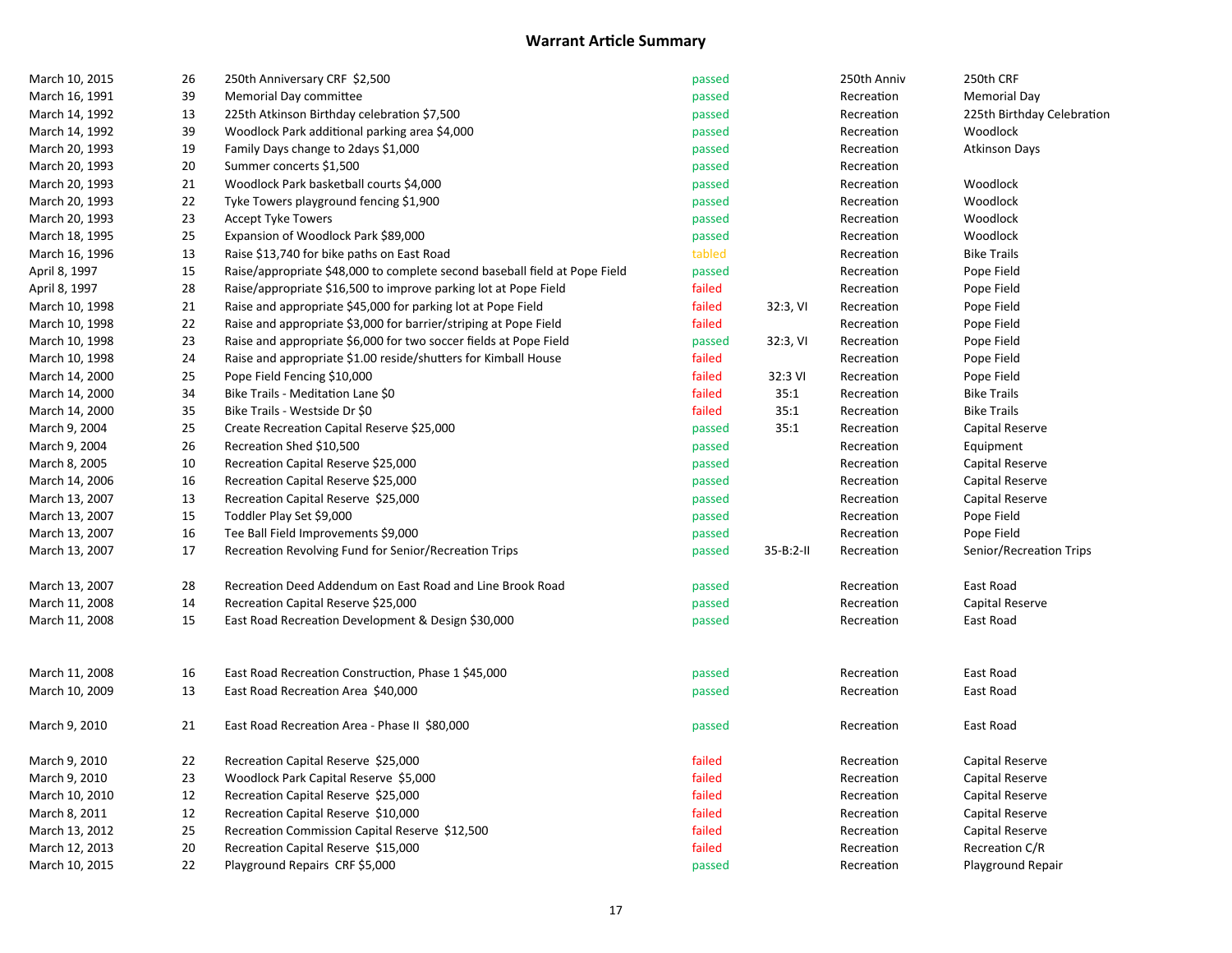| March 10, 2015 | 26 | 250th Anniversary CRF \$2,500                                                                       | passed    |               | 250th Anniv                        | 250th CRF                    |
|----------------|----|-----------------------------------------------------------------------------------------------------|-----------|---------------|------------------------------------|------------------------------|
| March 10, 2015 | 23 | Recreation \$5,000 to CRF                                                                           | failed    |               | Recreation                         | Rec. CRF                     |
| March 8, 2016  | 14 | Recreation Capital Reserve \$5,000                                                                  | failed    |               | Recreation                         | Rec C/R                      |
| March 13, 2018 | 14 | Create Recreation Revolving Fund                                                                    | passed    | 35-B:2 II     | Recreation                         | <b>Create Revolving Fund</b> |
| March 12, 2019 | 14 | Rescind Revolving Fund                                                                              | passed    |               | Recreation                         | Rescind 2007 Revolving Fund  |
| March 16, 1991 | 29 | Establish operating budget for Recycling committee                                                  | passed    |               | Recycling                          |                              |
| April 8, 1997  | 26 | Raise/appropriate \$25,000 to host Hazardous Material Collection                                    | passed    |               | Recycling                          |                              |
| March 9, 1999  | 30 | Curbside Recycling \$24,000                                                                         | failed    |               | Recycling                          |                              |
| March 14, 2000 | 20 | Curbside Recycle                                                                                    | failed    |               | Recycling                          |                              |
| March 14, 2000 | 36 | Oil Collection Center \$0                                                                           | failed    |               | Recycling                          |                              |
| March 9, 2004  | 27 | Non Binding Resolution to Support Railroad Station                                                  | passed    |               | Resolution                         | Railway station              |
| March 10, 1998 | 3  | <b>Public School Impact Fees</b>                                                                    | passed    | $674:21$ l(m) | School                             |                              |
| March 17, 1990 | 21 | Opinion of the town on semi-annual taxes                                                            | no action |               | Taxes                              |                              |
| March 17, 1990 | 23 | Increase fee for dist/collection of property tax bills to \$2.50                                    | passed    |               | Taxes                              | Semi-annual Tax Billing      |
| March 16, 1991 | 45 | <b>Education Tax Credit</b>                                                                         | tabled    |               | Taxes                              |                              |
| March 10, 1998 | 29 | Raise and appropriate \$3,000 lap-top for Supervisors of Checklist                                  | passed    |               | Technology                         | Computers                    |
| April 8, 1997  | 14 | Raise/appropriate \$78,000 for preparation of architectural and engineering design of               | failed    |               | <b>Town Buildings</b>              | Engineering                  |
| March 12, 2019 | 13 | Fürst Station on verklubber bibrasy POW's                                                           | passed    |               | <b>Town Clerk</b>                  | Waive POW Fees               |
| March 14, 1992 | 42 | Improve area around Town Garage \$39,100                                                            | failed    |               | <b>Town Garage</b>                 | Repairs and Improvements     |
| March 12, 1994 | 30 | Research sites and engineering for Town Garage \$5,000                                              | passed    |               | <b>Town Garage</b>                 | Engineering                  |
| March 16, 1996 | 15 | Raise \$175,000 to purchase land in Industrial Park and build Town Garage; amended                  | passed    |               | <b>Town Garage</b>                 | Town Land                    |
| March 16, 1996 | 16 | RaneG990, object selectment computely applicance of land in non-residential area                    | tabled    |               | <b>Town Garage</b>                 | Construction                 |
| March 16, 1996 | 29 | Raise \$10,000 for preliminary work and reviewing available sites for new Town                      | tabled    |               | <b>Town Garage</b>                 | Engineering                  |
| April 8, 1997  | 13 | Ralse Bappropriate \$472,000 for Dow Common, Main/Academy, Public Works Garage                      | failed    |               | <b>Town Garage</b>                 | Dow Common                   |
| March 10, 1998 | 9  | Appropriate \$229,800 for Public Works Garage                                                       | passed    |               | <b>Town Garage</b>                 | Construction                 |
| March 14, 1989 | 38 | Acquire Trinity House Camp 5.33 acres on Main Street \$80,000                                       | passed    |               | Town Land                          | <b>Trinity House</b>         |
| March 14, 1989 | 39 | Acquire 69 acres off Main Street as part of the Trinity House Camp \$6,000                          | passed    |               | Town Land                          | <b>Trinity House</b>         |
| March 17, 1990 | 54 | Acquire option to buy 8 acres at intersection of Academy Ave/Main St \$10,000                       | passed    |               | Town Land                          | Academy Ave                  |
| March 17, 1990 | 55 | Acquire option to buy 8.77 acres adjacent to town hall \$8,000                                      | failed    |               | <b>Town Land</b>                   | Academy Ave                  |
| March 12, 1994 | 31 | Accept 1.3 acres of land from heirs of Ruth Stickney                                                | passed    |               | Town Land                          | <b>Ruth Stickney</b>         |
| March 16, 1996 | 18 | Raise \$250,000 to purchase Kachanian Land                                                          | tabled    |               | <b>Town Land</b>                   | Kachanian                    |
| March 16, 1996 | 19 | Raise \$10,000 for conceptual design of Town Common Complex                                         | passed    |               | Town Land                          | Engineering                  |
| April 8, 1997  | 12 | Land usage swap between Kimball Charitable Trust and Town owned Land                                | passed    |               | <b>Town Land</b>                   |                              |
| April 8, 1997  | 37 | Prohibit hunting in Woodlock Park Recreation Area                                                   | passed    |               | <b>Town Land</b>                   | Hunting                      |
| April 8, 1997  | 38 | Post Town Land behind Robie Lane                                                                    | passed    |               | Town Land                          | Hunting                      |
| April 8, 1997  | 39 | Accept donated land on Sleepy Hollow Road                                                           | passed    |               | Town Land                          | Sleepy Hollow                |
| March 14, 2000 | 31 | No hunting                                                                                          | passed    |               | <b>Town Land</b>                   | Hunting                      |
| March 13, 2007 | 26 | Survey of Sawyer Ave/Main St parcel \$6,000                                                         | failed    |               | <b>Town Land</b>                   | Sawyer Ave                   |
| March 8, 2011  | 4  | Open Space Land Purchase \$161,000                                                                  | failed    |               | <b>Town Land</b>                   | Academy Avenue 13/40         |
| March 14, 1989 | 14 | Disc. Election ballot for Highway Agent and authorize Selectmen to appoint                          | passed    |               | Town Officials/Elects/SRoad Agent  |                              |
| March 14, 1989 | 18 | Increase salary of Town Treasurer to \$1,500 and Deputy to \$500                                    | passed    |               | Town Officials/Elects/STreasurer   |                              |
| March 14, 1989 | 19 | Establish policy for salary increases for elected officials                                         | failed    |               | Town Officials/Elects/SPolicies    |                              |
| March 14, 1989 | 30 | Handyman to supervise the maintenance and perform minor repair of town buildings passed<br>\$12,000 |           |               | Town Officials/Elects/SMaintenance |                              |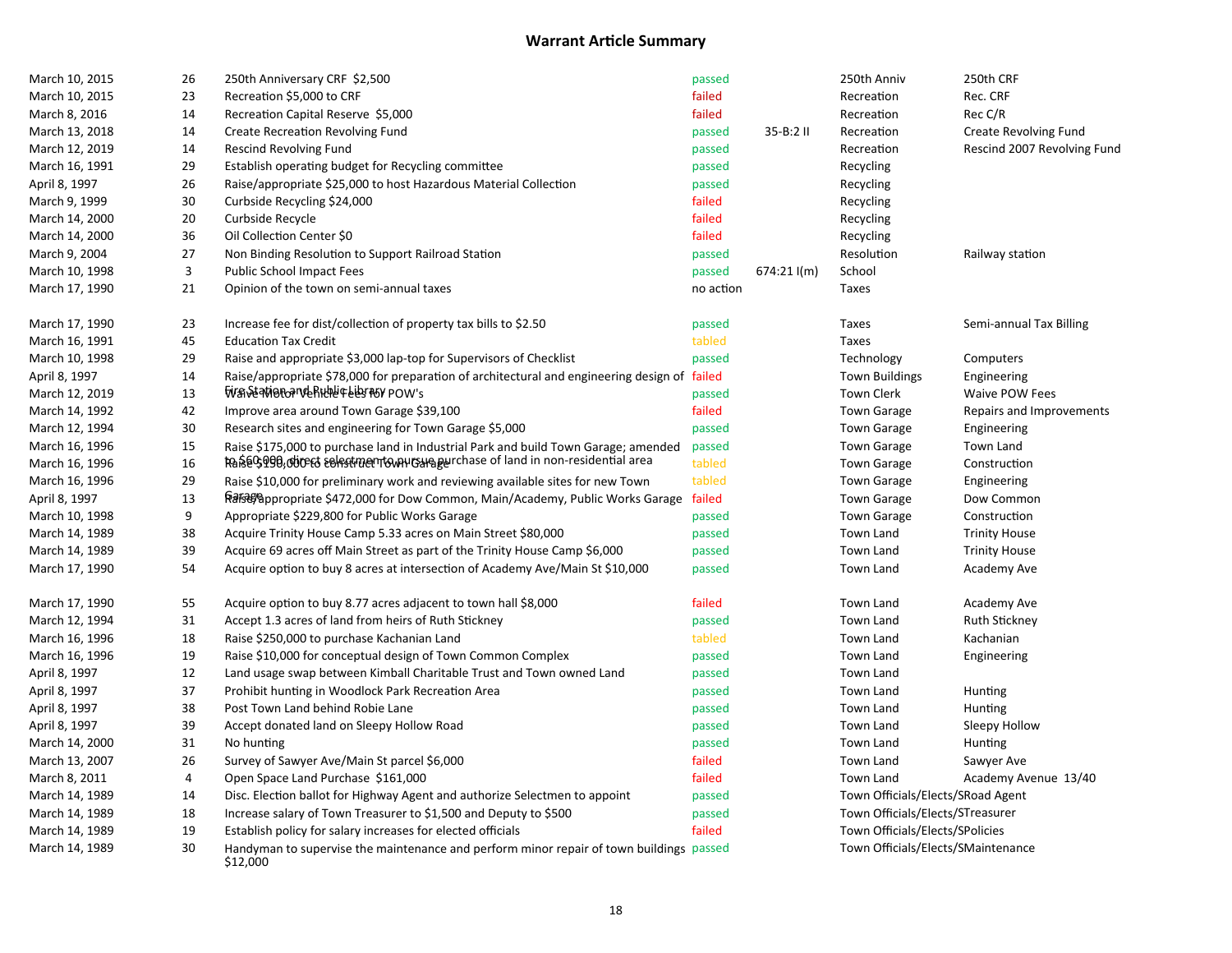| March 10, 2015 | 26                       | 250th Anniversary CRF \$2,500                                                      | passed |          | 250th Anniv<br>250th CRF                           |
|----------------|--------------------------|------------------------------------------------------------------------------------|--------|----------|----------------------------------------------------|
| March 14, 1989 | 41                       | Increase summer highway budget \$2,976 for vacation and holiday benefits           | failed |          | Town Officials/Elects/SHighway                     |
| March 14, 1989 | 52                       | Authorize Selectmen to transfer tax liens and property as appropriate              | passed | 80:42    | Town Officials/Elects/Staff                        |
| March 17, 1990 | 18                       | reinstate election by ballot of the highway agent                                  | passed |          | Town Officials/Elects/SRoad Agent                  |
| March 17, 1990 | 22                       | Salary of Tax Collector increase by \$1,000                                        | passed |          | Town Officials/Elects/STax Collector               |
| March 17, 1990 | 51                       | Computer/typewriter for Town Clerk, computer for Selectmen's office \$5,000        | passed |          | Town Officials/Elects/STown Clerk                  |
| March 17, 1990 | 58                       | Appoint affordable housing committee                                               | passed |          | Town Officials/Elects/SeeRiffiteEe                 |
| March 17, 1990 | 61                       | Support expansion of passenger rail service into NH & appoint committee            | passed |          | Town Officials/Elects/SRail Service                |
| March 17, 1990 | 64                       | Authorize Selectmen to transfer tax liens and property as appropriate              | passed | 80:42    | Town Officials/Elects/Staff                        |
| March 16, 1991 | 11                       | Town Clerk salary and wage guidelines                                              | failed |          | Town Officials/Elects/STown Clerk                  |
| March 16, 1991 | 12                       | Tax Collector salary and wage guidelines                                           | failed |          | Town Officials/Elects/STax Collector               |
| March 16, 1991 | 34                       | Change Planning Members from appt to elected                                       | tabled |          | Town Officials/Elects/SPlanning Board              |
| March 16, 1991 | 35                       | Protect town officials/elects/staff for loss/damage                                | passed | 31:105   | Town Officials/Elects/SLegal                       |
| March 16, 1991 | 48                       | Authorize Selectmen to transfer tax liens and property as appropriate              | passed | 80:42    | Town Officials/Elects/Staff                        |
| March 14, 1992 | 12                       | Elect Planning Board (not appt)                                                    | tabled |          | Town Officials/Elects/SPlanning Board              |
| March 14, 1992 | 46                       | Transfer responsibility for maintenance of town buildings/grounds to Maintenance   | passed |          | Town Officials/Elects/SMaintenance Supervisor      |
| March 14, 1992 | 50                       | PHORTINIE P6wn Officials from adding wording to petitions/articles                 | tabled |          | Town Officials/Elects/SPolicies                    |
| March 14, 1992 | 53                       | Authorize Selectmen to transfer tax liens and property as appropriate - Indefinite | passed | 80:42    | Town Officials/Elects/Staff                        |
| March 20, 1993 | 13                       | Increase Selectmen's salaries, members \$2500, chair \$3000                        | passed |          | Town Officials/Elects/SSelectmen's Salary Increase |
| March 20, 1993 | 14                       | Increase Tax Collector's salary to \$5,000                                         | passed |          | Town Officials/Elects/STax Collector               |
| March 20, 1993 | 45                       | Add Town Clerk/Tax Collector to salary matrix                                      | passed |          | Town Officials/Elects/STown Clerk                  |
| March 20, 1993 | 47                       | Authorize Selectmen to manage money from governmental bodies as deemed fit         | passed |          | Town Officials/Elects/STarr Collector              |
| March 18, 1995 | $\overline{2}$           | Combine positions of Town Clerk and Tax Collector                                  | failed |          | Town Officials/Elects/STown Clerk                  |
| March 18, 1995 | 6                        | Create one year term for Tax Collector to align with Town Clerk                    | passed |          | Town Officials/Elects/ST8Xndlertor                 |
| March 18, 1995 | $\overline{\mathcal{I}}$ | Eliminate fee-based stipends for Town Clerk and Tax Collector                      | passed |          | Town Officials/Elects/ST8WhOUeFtor                 |
| March 18, 1995 | 8                        | Establish Town Administrator \$35,000 - \$45,000                                   | failed |          | Town Officials/Elects/ST8XYn9N8fhPfistrator        |
| March 18, 1995 | 16                       | Replace Road Agent position with full time Hwy Supervisor                          | failed |          | Town Officials/Elects/SRoad Agent                  |
| March 18, 1995 | 17                       | Change term of Hwy Agent from one to three years                                   | tabled |          | Town Officials/Elects/SRoad Agent                  |
| March 18, 1995 | 26                       | Computers for Town Clerk \$12,000                                                  | passed |          | Town Officials/Elects/STown Clerk                  |
| March 18, 1995 | 31                       | Make Sexton an appointed position                                                  | tabled | 289:7-11 | Town Officials/Elects/SSexton                      |
| March 16, 1996 | $\overline{7}$           | Town Clerk's Salary Amended to range \$35,000 - \$41,000                           | passed |          | Town Officials/Elects/STown Clerk                  |
| March 16, 1996 | 8                        | Tax Collector's Salary Range Amended to change 20 hour work week to 19 hour work   | passed |          | Town Officials/Elects/STax Collector               |
| March 16, 1996 | 9                        | <b>USBS &amp; TENSAS SAGE SERVERS</b> 2,000                                        | passed |          | Town Officials/Elects/SCable                       |
| March 16, 1996 | 32                       | Raise \$300 to pay Trustees of Trust Fund Bookkeeper                               | passed |          | Town Officials/Elects/STrustee of Trust Fund       |
| April 8, 1997  | 11                       | Increase salaries of the Board of Selectmen                                        | failed |          | Town Officials/Elects/SSelectmen                   |
| April 8, 1997  | 23                       | Raise/appropriate \$22,889 for benefit package for Town employees                  | failed |          | Town Officials/Elects/SBenefits                    |
| March 10, 1998 | 12                       | Raise/Appropriate \$10,289 - benefits for Town employees                           | failed |          | Town Officials/Elects/SBenefits                    |
| March 10, 1998 | 13                       | Raise and appropriate \$13,000 retirement for Town employees                       | failed |          | Town Officials/Elects/SBenefits                    |
| March 10, 1998 | 14                       | Raise and appropriate \$7,125 for Recreation Coordinator                           | passed |          | Town Officials/Elects/SRecreation                  |
| March 10, 1998 | 34                       | Vote to advertise for town employment positions                                    | passed |          | Town Officials/Elects/Staff                        |
| March 10, 1998 | 36                       | Vote to combine the office of Town Clerk/Tax Collector                             | failed |          | Town Officials/Elects/STown Clerk                  |
| March 10, 1998 | 37                       | To have the Town Clerk's office open 40 hours weekly                               | passed |          | Town Officials/Elects/ST8XnQUertor                 |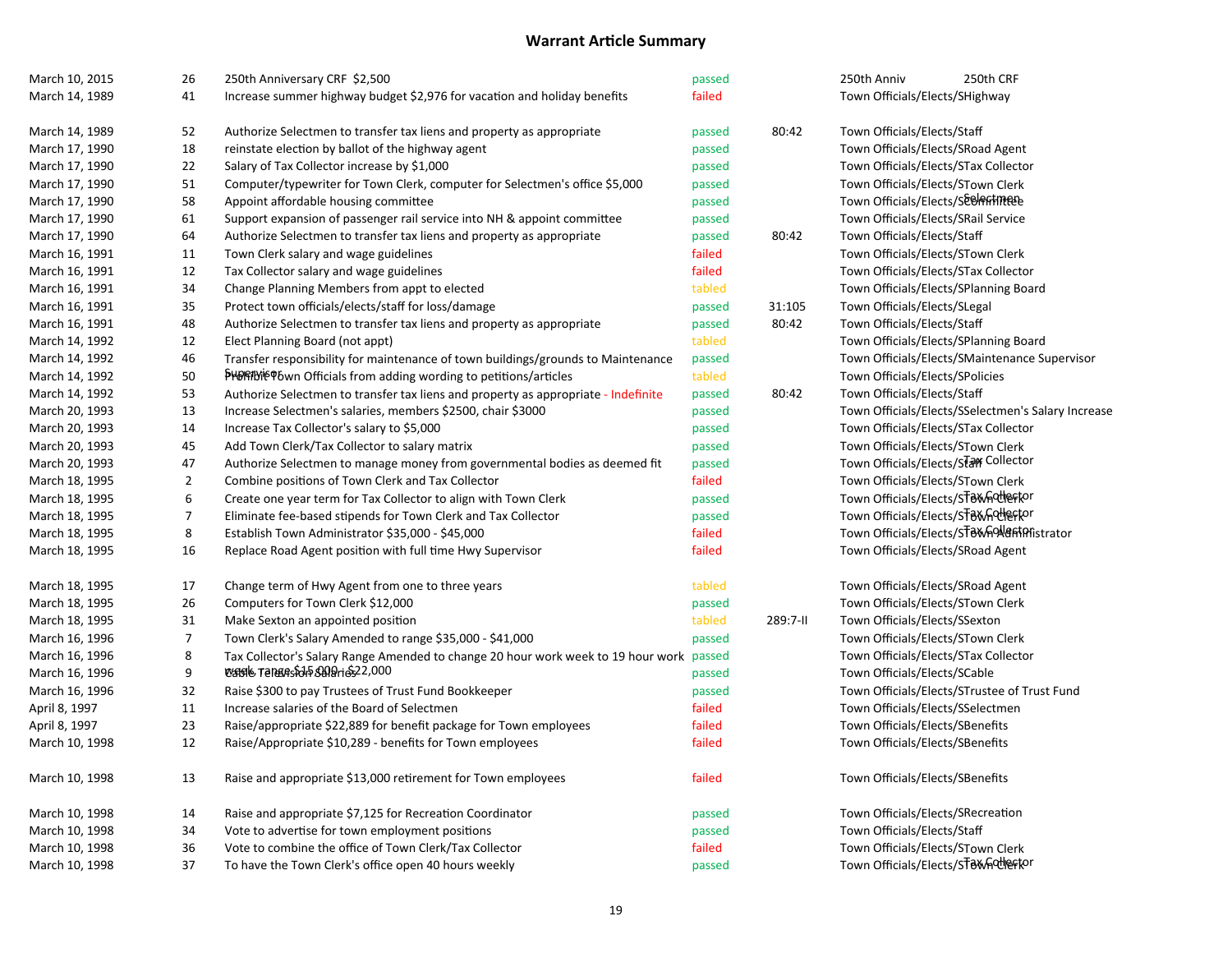| March 10, 2015     | 26             | 250th Anniversary CRF \$2,500                                                      | passed |          | 250th Anniv                        | 250th CRF                                       |
|--------------------|----------------|------------------------------------------------------------------------------------|--------|----------|------------------------------------|-------------------------------------------------|
| March 10, 1998     | 38             | Vote to raise/appropriate \$45,000 for a Town Administrator                        | failed |          |                                    | Town Officials/Elects/STown Administrator       |
| March 9, 1999      | 36             | Provide Dental Insurance for eligible employees                                    | failed |          | Town Officials/Elects/SBenefits    |                                                 |
| March 9, 1999      | 38             | Establish Town Administrator position and search committee                         | failed |          |                                    | Town Officials/Elects/STown Administrator       |
| March 14, 2000     | 14             | Selectmen Pay increase (\$3,250 members/\$3,900 chair)                             | passed |          | Town Officials/Elects/SSelectmen   |                                                 |
| March 14, 2000     | 32             | Town Administrator \$25,000                                                        | failed |          |                                    | Town Officials/Elects/STown Administrator       |
| March 13, 2001     | 11             | Treasurer/Deputy stipend increase                                                  | passed |          | Town Officials/Elects/STreasurer   |                                                 |
| March 13, 2001     | 26             | <b>Employee Dental Benefits</b>                                                    | failed |          | Town Officials/Elects/SBenefits    |                                                 |
| March 13, 2001     | 38             | Remove position of Sexton from Ballot                                              | passed | 289:7 II | Town Officials/Elects/SSexton      |                                                 |
| March 13, 2001     | 41             | Town Administrator 40,000 - 48,000 plus search committee                           | failed |          |                                    | Town Officials/Elects/STown Administrator       |
| March 13, 2002     | 26             | Town Administrator replace Selectmen's Assistant                                   | passed |          |                                    | Town Officials/Elects/STown Administrator       |
| March 11, 2003     | 21             | Public Education Government Access Coordinator \$20,000                            | passed |          | Town Officials/Elects/SEducation   |                                                 |
| March 9, 2004      | 20             | Employee Benefit Package                                                           | failed |          | Town Officials/Elects/SBenefits    |                                                 |
| March 8, 2005      | 14             | Town & Employee Retirement Participation                                           | passed |          | Town Officials/Elects/SBenefits    |                                                 |
| March 14, 2006     | 20             | Increase number of Selectmen on Board                                              | failed |          | Town Officials/Elects/SSelectmen   |                                                 |
| March 14, 2006     | 21             | Prohibit active town employees, or department heads, from serving or being elected | passed |          | Town Officials/Elects/SPolicies    |                                                 |
| March 13, 2007     | 23             | <b>tolboard Phisioceners</b> of Publisht Committee                                 | failed | 669:71   | Town Officials/Elects/SPolicies    |                                                 |
| March 13, 2007     | 25             | Recreation Director position to full time                                          | failed |          | Town Officials/Elects/SRecreation  |                                                 |
| March 11, 2008     | 23             | Records Management System \$6,000                                                  | failed | $33-A$   | Town Officials/Elects/SEngineering |                                                 |
| March 11, 2008     | 30             | Direct Town Administrator to work in harmony w/Selectmen and Residents             | passed |          |                                    | Town Officials/Elects/STown Administrator       |
| March 10, 2015     | 25             | Increase Deputy Tax Collector's Hours \$775                                        | failed |          |                                    | Town Officials/Elects/SDeputy Tax Coll. Hrs     |
| March 10, 2015     | 28             | Town Clerk's Salary Increase \$3,510                                               | failed |          |                                    | Town Officials/Elects/STown Clerk's Increase    |
| March 10, 2015     | 29             | Increase Treasurer's Stipend \$1,000                                               | failed |          |                                    | Town Officials/Elects/STreasurer's Increase     |
| March 10,2015      | 24             | Tax Collector's Salary Increase \$3,230                                            | failed |          |                                    | Town Officials/Elects/STax Collector's Increase |
| March 14, 1992     | 55             | Flag poles at Dow Common, Town Hall and Cemetery                                   | passed |          | <b>Town Property</b>               | <b>Flag Poles</b>                               |
| March 20, 1993     | 50             | Authorize Selectmen to transfer tax liens and title property as them deem          | passed | 80:42    | <b>Town Property</b>               |                                                 |
|                    |                | appropriate                                                                        |        |          |                                    |                                                 |
| March 12, 1994     | 37             | Authorize Selectmen to transfer tax liens and title property as them deem          | passed | 80:42    | <b>Town Property</b>               |                                                 |
| March 14, 2000     | 19             | <b>PBBIRBEi</b> ef town property                                                   | passed |          | <b>Town Property</b>               |                                                 |
| March 13, 2001     | 33             | Disposal of Town Property - Air Compressor                                         | passed |          | <b>Town Property</b>               |                                                 |
| March 13, 2001     | 34             | Disposal of Town Property - Generator                                              | passed |          | <b>Town Property</b>               |                                                 |
| March 9, 2004      | 24             | Acquisition or Sale of Land, Buildings or Both                                     | passed | 41:14A   | <b>Town Property</b>               | Policies                                        |
| March 8, 2005      | 15             | Vietnam Honor Roll \$1                                                             | passed |          | <b>Town Property</b>               | Memorials                                       |
| March 8, 2005      | 16             | Vietnam Memorial                                                                   | passed |          | <b>Town Property</b>               | Memorials                                       |
| March 13, 2007     | 21             | Allow Selectmen to Lease Town Owned Property for Comm Tower                        | passed |          | <b>Town Property</b>               | <b>Communication Tower</b>                      |
| September 12, 2007 | $\overline{2}$ | Vietnam War memorial                                                               | passed |          | <b>Town Property</b>               | Memorials                                       |
| March 14, 1989     | 46             | Accept Kelly Lane                                                                  | passed |          | <b>Town Roads</b>                  |                                                 |
| March 14, 1989     | 47             | <b>Accept Treasure Way</b>                                                         | passed |          | <b>Town Roads</b>                  |                                                 |
| March 14, 1989     | 48             | Accept Coventry Road, Maple Estates                                                | failed |          | <b>Town Roads</b>                  |                                                 |
| March 14, 1989     | 49             | Accept Brendan Road                                                                | passed |          | <b>Town Roads</b>                  |                                                 |
| March 17, 1990     | 42             | Accept Coventry Road, Maple Estates                                                | passed |          | <b>Town Roads</b>                  |                                                 |
| March 17, 1990     | 43             | Accept portion of Oak Ridge Rd formerly known as Kath Lane                         | passed |          | <b>Town Roads</b>                  |                                                 |
| March 17, 1990     | 44             | Accept the Oak Ridge Road, phase 2                                                 | passed |          | <b>Town Roads</b>                  |                                                 |
| March 17, 1990     | 45             | Accept Stone Pound Lane                                                            | passed |          | <b>Town Roads</b>                  |                                                 |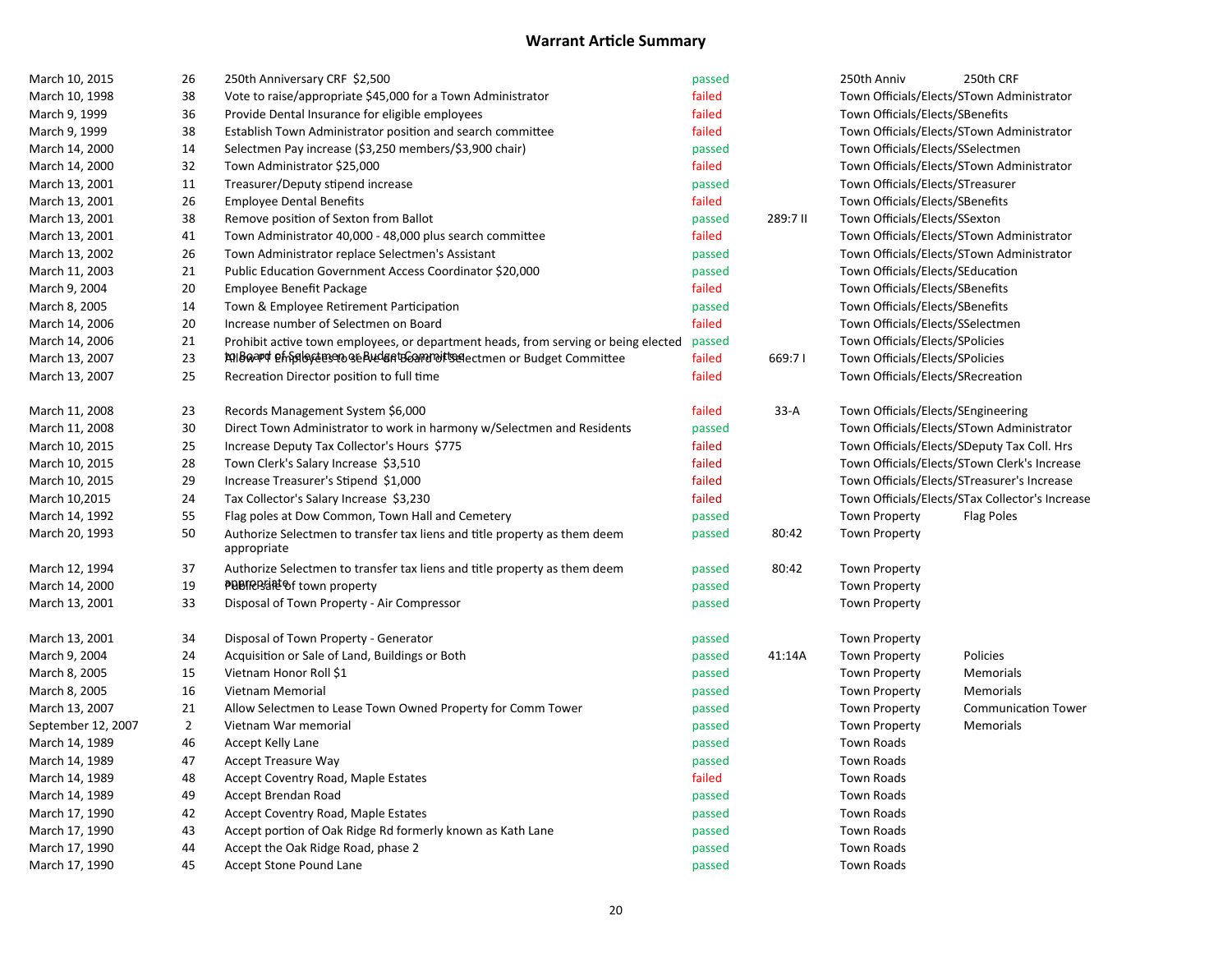| March 10, 2015 | 26 | 250th Anniversary CRF \$2,500                                                         | passed |          | 250th Anniv            | 250th CRF                |
|----------------|----|---------------------------------------------------------------------------------------|--------|----------|------------------------|--------------------------|
| March 17, 1990 | 46 | Accept Indian Ridge Road                                                              | passed |          | <b>Town Roads</b>      |                          |
| March 17, 1990 | 47 | Accept Noyes Lane                                                                     | passed |          | <b>Town Roads</b>      |                          |
| March 16, 1991 | 40 | Accept Deer Run Road                                                                  | passed |          | <b>Town Roads</b>      |                          |
| March 16, 1991 | 41 | Accept Stewart Farm Road                                                              | failed |          | <b>Town Roads</b>      |                          |
| March 20, 1993 | 44 | Accept town roads: Steward Farm, Bittersweet Lane Ext, Spickett Valley, Commerce      | passed |          | <b>Town Roads</b>      |                          |
| March 12, 1994 | 9  | B6nMHHFelaSSIfiBaYRON OF PRENTIOCK Heights Roads as Class V Town Roads                | failed |          | <b>Town Roads</b>      |                          |
| March 18, 1995 | 14 | Accept Sleepy Hollow as Town Road and \$1,500 to gravel                               | passed |          | <b>Town Roads</b>      | Repairs and Improvements |
| March 18, 1995 | 39 | Accept Atkinson Farm Road as a town road                                              | passed |          | <b>Town Roads</b>      |                          |
| March 18, 1995 | 40 | Accept Jasmine Drive as a town road                                                   | passed |          | Town Roads             |                          |
| March 18, 1995 | 41 | Accept Rose Land as a town road                                                       | passed |          | Town Roads             |                          |
| April 8, 1997  | 40 | Accept Dearborn Ridge Road as a town road                                             | passed |          | <b>Town Roads</b>      |                          |
| April 8, 1997  | 41 | Accept Far View Hill Road Extension as a town road                                    | passed |          | <b>Town Roads</b>      |                          |
| April 8, 1997  | 45 | Accept Boylan Terrace, Chase Island Road, Hemlock Heights Road, Hemlock Shore         | passed |          | <b>Town Roads</b>      |                          |
| April 8, 1997  | 48 | RELGotPastRowRoad&B?WARdBRiRQaA@S\MOWEbSQRP&th                                        | passed |          | <b>Town Roads</b>      |                          |
| March 10, 1998 | 31 | Accept Squire Drive as a town road                                                    | passed |          | <b>Town Roads</b>      |                          |
| March 10, 1998 | 32 | Accept Birdsall Lane as town road upon satisfactory completion of items still needing | passed |          | <b>Town Roads</b>      |                          |
| March 10, 1998 | 39 | <b>KceepeddeenRedon Circle as town road</b>                                           | passed |          | <b>Town Roads</b>      |                          |
| March 10, 1998 | 40 | Accept Village Drive as a town road                                                   | passed |          | <b>Town Roads</b>      |                          |
| March 14, 2000 | 44 | Accept Little Rob Road as a town road                                                 | passed |          | <b>Town Roads</b>      |                          |
| March 14, 2000 | 45 | Accept Fieldstone/Sunny Meadow as town road                                           | passed |          | <b>Town Roads</b>      |                          |
| March 14, 2000 | 46 | Accept Mill Stream Drive as a town road                                               | failed |          | <b>Town Roads</b>      |                          |
| March 14, 2000 | 47 | Accept Sleepy Hollow Road (Forest Road to Meadow Lane)                                | passed |          | <b>Town Roads</b>      |                          |
| March 14, 2000 | 48 | Accept Orchid Springs Drive as town road                                              | passed |          | <b>Town Roads</b>      |                          |
| March 13, 2001 | 42 | Accept Butler Road and Twin Oaks Drive                                                | passed |          | Town Roads             |                          |
| March 13, 2002 | 20 | Accept Mill Stream Drive & Abbey Road                                                 | passed |          | <b>Town Roads</b>      |                          |
| March 13, 2002 | 21 | Accept Roads Haydn Drive, Pope Road, Meeting Rock Road and Kings Grant Drive          | passed |          | Town Roads             |                          |
| March 11, 2003 | 13 | Scottsdale Road \$62,000                                                              | passed |          | <b>Town Roads</b>      |                          |
| March 11, 2003 | 14 | Sleepy Hollow Road \$108,500                                                          | passed |          | <b>Town Roads</b>      |                          |
| March 11, 2003 | 15 | Juniper Road \$93,000                                                                 | passed |          | <b>Town Roads</b>      |                          |
| March 11, 2003 | 16 | Forest Road \$31,000                                                                  | passed |          | <b>Town Roads</b>      |                          |
| March 8, 2005  | 17 | Whippoorwill Land Road Acceptance                                                     | passed |          | <b>Town Roads</b>      |                          |
| March 13, 2007 | 19 | Emergency Lane Designation - Forest Road Ext.                                         | passed | 231:59-A | Town Roads             |                          |
| March 13, 2007 | 20 | Accept Granite Ridge Road                                                             | passed |          | <b>Town Roads</b>      |                          |
| March 13, 2007 | 29 | Deny Wright Farm Road as a Class V town road                                          | failed |          | <b>Town Roads</b>      |                          |
| March 11, 2008 | 26 | Accept Hitchcock Lane as a town road                                                  | passed |          | <b>Town Roads</b>      |                          |
| March 10, 2009 | 19 | Accept Deer Run extension                                                             | passed |          | <b>Town Roads</b>      |                          |
| March 9, 2010  | 32 | Accept Carriage Chase Lane                                                            | passed |          | <b>Town Roads</b>      | Carriage Chase Lane      |
| March 9, 2010  | 33 | Accept Little River Lane                                                              | passed |          | <b>Town Roads</b>      | Little River Lane        |
| March 9, 2010  | 34 | Accept Little Rob Road (extension)                                                    | passed |          | <b>Town Roads</b>      | Little Rob Road (ext)    |
| March 8, 2011  | 28 | <b>Accept Ashford Drive</b>                                                           | passed |          | <b>Town Roads</b>      | <b>Ashford Drive</b>     |
| March 8, 2011  | 29 | <b>Accept Brittany Lane</b>                                                           | passed |          | <b>Town Roads</b>      | <b>Brittany Lane</b>     |
| March 8, 2011  | 30 | Accept Blackford Drive                                                                | passed |          | <b>Town Roads</b>      | <b>Blackford Drive</b>   |
| March 16, 1991 | 43 | Plaistow Area Transit Advisory - rail transportation                                  | passed |          | <b>Train Committee</b> | <b>PATAC</b>             |
| March 10, 2009 | 20 | Close Digital Communications' Capital Reserve                                         | passed |          | <b>Trust Funds</b>     | Housekeeping             |
| March 10, 2009 | 21 | Close Sawyer Avenue Capital Reserve                                                   | passed |          | <b>Trust Funds</b>     | Housekeeping             |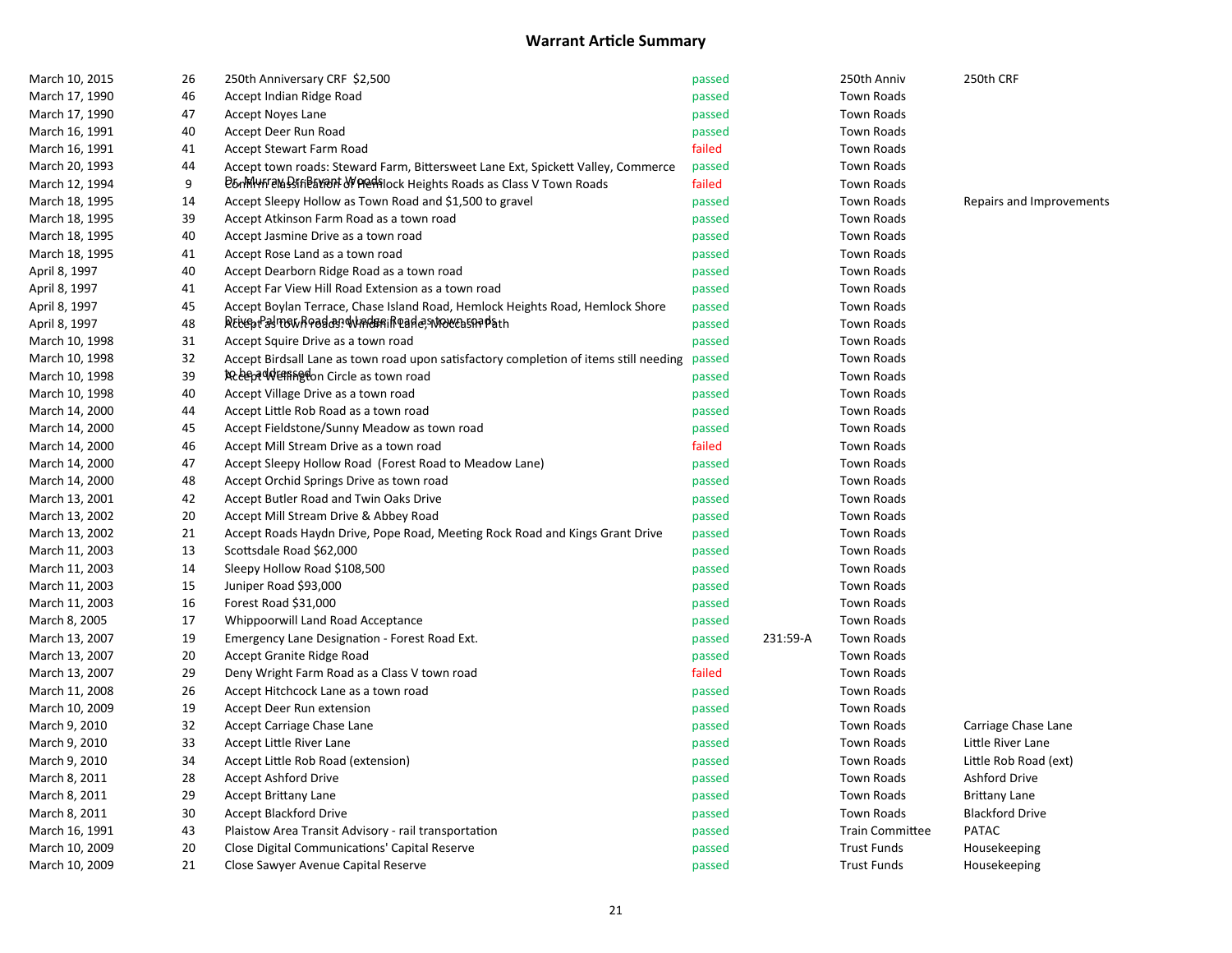| March 10, 2015 | 26               | 250th Anniversary CRF \$2,500                                                  | passed |           | 250th Anniv     | 250th CRF            |
|----------------|------------------|--------------------------------------------------------------------------------|--------|-----------|-----------------|----------------------|
| March 14, 1989 | 43               | Encourage legislation to ensure basic human needs/rights of the less fortunate | passed |           | Vote to Support |                      |
| March 17, 1990 | 57               | Support the "War of Substance Abuse" effort                                    | passed |           | Vote to Support |                      |
| March 16, 1991 | 46               | Support NH's effort to provide services to disabled/elderly                    | tabled |           | Vote to Support |                      |
| March 14, 2000 | 17               | Support of State Level funding on land/historic                                | failed |           | Vote to Support |                      |
| March 13, 2007 | 30               | Support President and Congress in the issues of Climate Change                 | passed |           | Vote to Support |                      |
| March 9, 2010  | 31               | Record & Tally Votes                                                           | passed | 40:13 V-a | Warrant         | <b>Tally Votes</b>   |
| March 14, 1989 | $\mathbf{2}$     | Zoning - town center/historical district                                       | passed |           | Zoning          | Historical           |
| March 14, 1989 | 3                | Zoning - soil mapping                                                          | passed |           | Zoning          | Soil                 |
| March 14, 1989 | 4                | Zoning merging substandard adjacent lots                                       | passed |           | Zoning          | Nonconforming        |
| March 14, 1989 | 5                | Zoning low-moderate income housing                                             | passed |           | Zoning          | Low-moderate housing |
| March 14, 1989 | 6                | Zoning - cluster development acre requirements                                 | passed |           | Zoning          | Cluster              |
| March 14, 1989 | $\boldsymbol{7}$ | Zoning - building code fire resistance rating for materials                    | passed |           | Zoning          | Fire                 |
| March 14, 1989 | 8                | Zoning building in a historical district                                       | passed |           | Zoning          | Historical           |
| March 14, 1989 | 9                | Zoning - historic district ordinance                                           | passed |           | Zoning          | Historical           |
| March 14, 1989 | 10               | Zoning - commercial/professional district                                      | passed |           | Zoning          | Commercial           |
| March 14, 1989 | 11               | Zoning - additional commercial district                                        | failed |           | Zoning          | Commercial           |
| March 14, 1989 | 12               | Zoning - sports complex                                                        | failed |           | Zoning          | Sports               |
| March 14, 1989 | 13               | Zoning - boundary line/setback/buffer requirements                             | failed |           | Zoning          | Setback              |
| March 17, 1990 | 5                | Zoning - definitions                                                           | passed |           | Zoning          | Definitions          |
| March 17, 1990 | 6                | Zoning - day care                                                              | passed |           | Zoning          | Daycare              |
| March 17, 1990 | 7                | Zoning - agricultural and forest products                                      | passed |           | Zoning          | Agriculture          |
| March 17, 1990 | 8                | Zoning 240 restrictive uses                                                    | passed |           | Zoning          | Restrictive          |
| March 17, 1990 | 9                | Zoning reduction of minimum requirements by building permit                    | passed |           | Zoning          | Min Requirements     |
| March 17, 1990 | 10               | Zoning 450 Accessory Uses                                                      | passed |           | Zoning          | Accessory            |
| March 17, 1990 | 11               | Zoning 600:14 cluster open land                                                | passed |           | Zoning          | Cluster              |
| March 17, 1990 | 12               | Zoning cluster roads to meet town standards                                    | passed |           | Zoning          | Cluster              |
| March 17, 1990 | 13               | Zoning planned residential/recreational development                            | passed |           | Zoning          | Recreational         |
| March 17, 1990 | 14               | Zoning 700 nonconforming uses                                                  | passed |           | Zoning          | Nonconforming        |
| March 17, 1990 | 15               | Zoning reclassify west of Providence Hill to rural-residential                 | passed |           | Zoning          | Reclassify           |
| March 17, 1990 | 16               | Zoning commercial industrial district                                          | passed |           | Zoning          | Commercial           |
| March 17, 1990 | 17               | Zoning golf/sports complex                                                     | passed |           | Zoning          | Sports               |
| March 16, 1991 | $\mathbf{2}$     | Zoning - building codes                                                        | passed |           | Zoning          | <b>Building</b>      |
| March 16, 1991 | 3                | Zoning - building codes                                                        | passed |           | Zoning          | <b>Building</b>      |
| March 16, 1991 | 4                | Zoning - building codes                                                        | passed |           | Zoning          | <b>Building</b>      |
| March 16, 1991 | 5                | Zoning 500:6 commercial district                                               | passed |           | Zoning          | Commercial           |
| March 16, 1991 | 6                | Zoning 620/630 recreational/sports facilities                                  | failed |           | Zoning          | Sports               |
| March 16, 1991 | $\boldsymbol{7}$ | Zoning low-moderate income housing                                             | failed |           | Zoning          | Low-moderate housing |
| March 16, 1991 | 8                | Zoning Rural Residential zone                                                  | failed |           | Zoning          | Rural                |
| March 16, 1991 | 44               | Hunting amendment to Zoning bylaw                                              | tabled | 644:13    | Zoning          | Hunting              |
| March 14, 1992 | $\mathbf{2}$     | Zoning home business regulation                                                | passed |           | Zoning          | Accessory            |
| March 14, 1992 | 3                | Zoning 400:1 hazardous structures                                              | passed |           | Zoning          | Hazardous            |
| March 14, 1992 | 4                | Zoning 610:3 affordable housing                                                | passed |           | Zoning          | Low-moderate housing |
| March 14, 1992 | 5                | Zoning 610:2a low-moderate incoming dwellings                                  | passed |           | Zoning          | Low-moderate housing |
| March 14, 1992 | 6                | Zoning 300 building permits                                                    | passed |           | Zoning          | Permits              |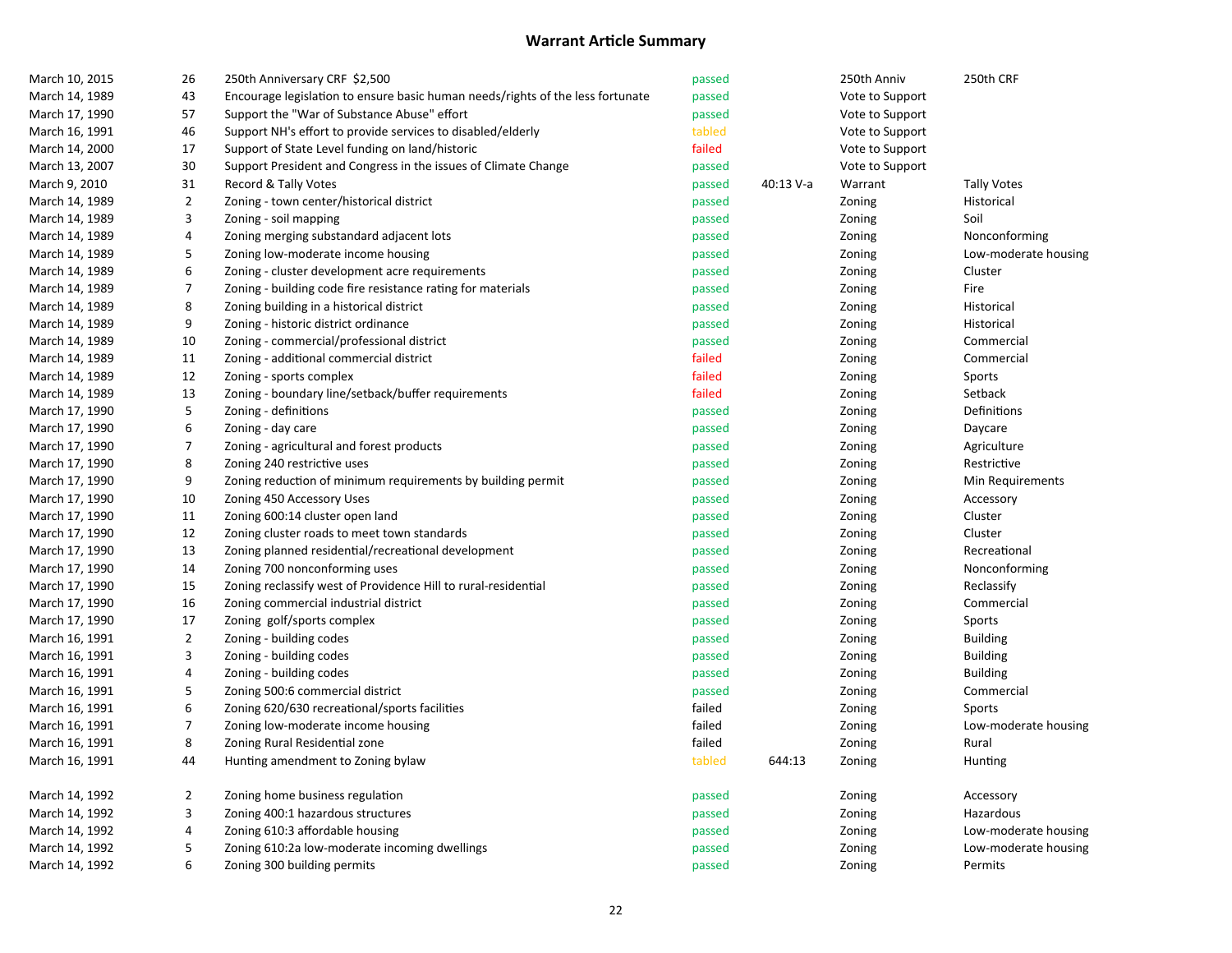| March 10, 2015 | 26               | 250th Anniversary CRF \$2,500                                                        | passed | 250th Anniv | 250th CRF            |
|----------------|------------------|--------------------------------------------------------------------------------------|--------|-------------|----------------------|
| March 14, 1992 | 7                | Zoning 300 dwelling units                                                            | passed | Zoning      | Units                |
| March 14, 1992 | 8                | Zoning 600:6 cluster dwelling units                                                  | passed | Zoning      | Cluster              |
| March 14, 1992 | 9                | Zoning 620 clustered recreational development                                        | failed | Zoning      | Cluster              |
| March 14, 1992 | 10               | Zoning 460 sign regulations                                                          | passed | Zoning      | Sign                 |
| March 14, 1992 | 11               | Zoning general wording changes                                                       | failed | Zoning      | General              |
| March 20, 1993 | $\overline{2}$   | Zoning - clarification and non-conforming lots                                       | failed | Zoning      | Nonconforming        |
| March 20, 1993 | 3                | Zoning - soil based lot sizing                                                       | passed | Zoning      | Soil                 |
| March 20, 1993 | 4                | Zoning - wetland setback                                                             | passed | Zoning      | Setback              |
| March 20, 1993 | 5                | Zoning update the chart to reflect changes                                           | passed | Zoning      | General              |
| March 20, 1993 | 6                | Zoning - Historic District                                                           | passed | Zoning      | Historical           |
| March 20, 1993 | $\overline{7}$   | Zoning - eliminate duplicate wording                                                 | passed | Zoning      | General              |
| March 20, 1993 | 8                | Zoning - setbacks                                                                    | passed | Zoning      | Setback              |
| March 20, 1993 | 9                | Zoning - cluster road surfaces                                                       | passed | Zoning      | Cluster              |
| March 20, 1993 | 10               | Zoning - building codes                                                              | passed | Zoning      | <b>Building</b>      |
| March 20, 1993 | 11               | Abolish Historic District                                                            | passed | Zoning      | Historical           |
| March 20, 1993 | 12               | Zoning - add commercial zone to map                                                  | failed | Zoning      | Commercial           |
| March 12, 1994 | $\overline{2}$   | Zoning - expand Commercial District                                                  | passed | Zoning      | Commercial           |
| March 12, 1994 | 3                | Zoning - delete section 400:6 to coincide with state statutes                        | passed | Zoning      | General              |
| March 12, 1994 | 4                | Zoning - delete section 620:10A                                                      | passed | Zoning      | General              |
| March 12, 1994 | 5                | Zoning - amend section 460 to coincide with state law                                | passed | Zoning      | General              |
| March 18, 1995 | 4                | Zoning - Extended Family accessory Living Units                                      | passed | Zoning      | Accessory            |
| March 16, 1996 | 4                | <b>Clarification of Frontage Requirements</b>                                        | passed | Zoning      | Min Requirements     |
| March 16, 1996 | 5                | Correction of conflicting Zoning Ordinances                                          | failed | Zoning      | General              |
| April 8, 1997  | 3                | Eliminate frontage conflict in Zoning Ordinance                                      | passed | Zoning      | Min Requirements     |
| April 8, 1997  | 6                | Correct wording to Low-Moderate Income Housing Accommodation Incentive System passed |        | Zoning      | Low-moderate housing |
| April 8, 1997  | 7                | Amendment to distinguish between types of storage facilities                         | passed | Zoning      | Storage              |
| April 8, 1997  | 8                | Permitted Uses Chart indicating zones allowing storage facilities                    | passed | Zoning      | Storage              |
| April 8, 1997  | 9                | Remove conflicts and clarify requirements of Residential Cluster Developments        | passed | Zoning      | Cluster              |
| March 10, 1998 | $\overline{2}$   | Protection of scenic vistas and pronounced landscapes                                | passed | Zoning      | Scenic               |
| March 10, 1998 | 6                | Zoning Ordinance against septic/sludge                                               | passed | Zoning      | Septic               |
| March 10, 1998 | $\overline{7}$   | Zoning Ordinance - Commercial/Industrial Zone (C-1)                                  | failed | Zoning      | Commercial           |
| March 9, 1999  | $\overline{2}$   | Zoning Amendment - Definition of Junk                                                | passed | Zoning      | Definitions          |
| March 9, 1999  | 3                | Zoning Amendment - Definition of Retain Enterprise                                   | passed | Zoning      | Definitions          |
| March 9, 1999  | 4                | Zoning Amendment - Definition of Structure                                           | passed | Zoning      | Definitions          |
| March 9, 1999  | 5                | Zoning Amendment - Gen Farming/Keeping of Animals                                    | passed | Zoning      | Agriculture          |
| March 9, 1999  | 6                | Zoning Addition - Storage of Vehicles                                                | passed | Zoning      | Storage              |
| March 9, 1999  | $\boldsymbol{7}$ | Zoning Amendment - wording                                                           | passed | Zoning      | General              |
| March 9, 1999  | 8                | Zoning Amendment - wording                                                           | passed | Zoning      | General              |
| March 9, 1999  | 9                | Zoning Amendment - Screening of Industrial Uses                                      | passed | Zoning      | Industrial           |
| March 9, 1999  | 10               | Zoning Amendment - Chart of Permitted Uses                                           | passed | Zoning      | General              |
| March 14, 2000 | $\overline{2}$   | <b>Wireless Communications Facilities</b>                                            | passed | Zoning      | Communications       |
| March 14, 2000 | 4                | <b>Zoning Correction</b>                                                             | passed | Zoning      | General              |
| March 14, 2000 | 5                | <b>Zoning New Definitions</b>                                                        | passed | Zoning      | Definitions          |
| March 14, 2000 | 6                | Amendment to Building Code Ordinance                                                 | passed | Zoning      | <b>Building</b>      |
| March 14, 2000 | $\overline{7}$   | Zoning Amendment to 700.1 Non conforming uses                                        | passed | Zoning      | Nonconforming        |